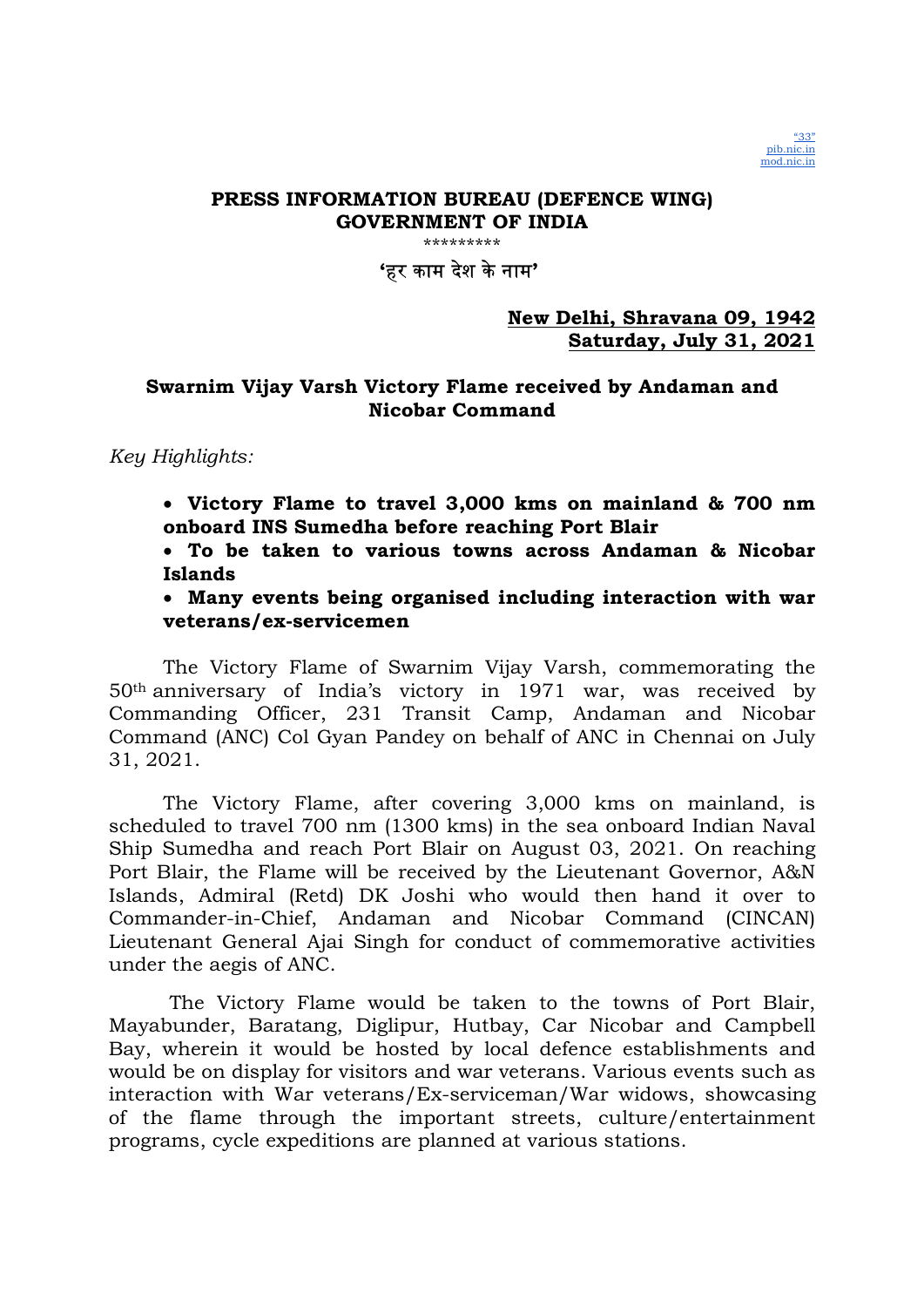The flame will also be taken to Landfall Islands, the Northern most deployment of ANC; Barren Island, India's only active volcano and Indira Point - the southernmost point of the country. The aim of the journey is to spread the message of India's victory and sacrifices of our war heroes to the remotest areas and shores of the country.

In December 1971, the Indian Armed Forces had secured victory over the Pakistan Army, and a new nation 'Bangladesh' was created. The victory resulted into the largest military surrender post World War-II wherein approximately 93,000 soldiers of the Pakistan Army surrendered to the Indian Army.

 The 'Swarnim Vijay Varsh' celebrations began with Prime Minister Shri Narendra Modi lighting the Victory Flame on December 16, 2020. The Victory Flame was lit from the eternal flame of the National War Memorial, signifying the bravery of the soldiers of the war. Since then, the Victory Flame is travelling across the length and breadth of India and a large number of commemorative events are being conducted during its journey.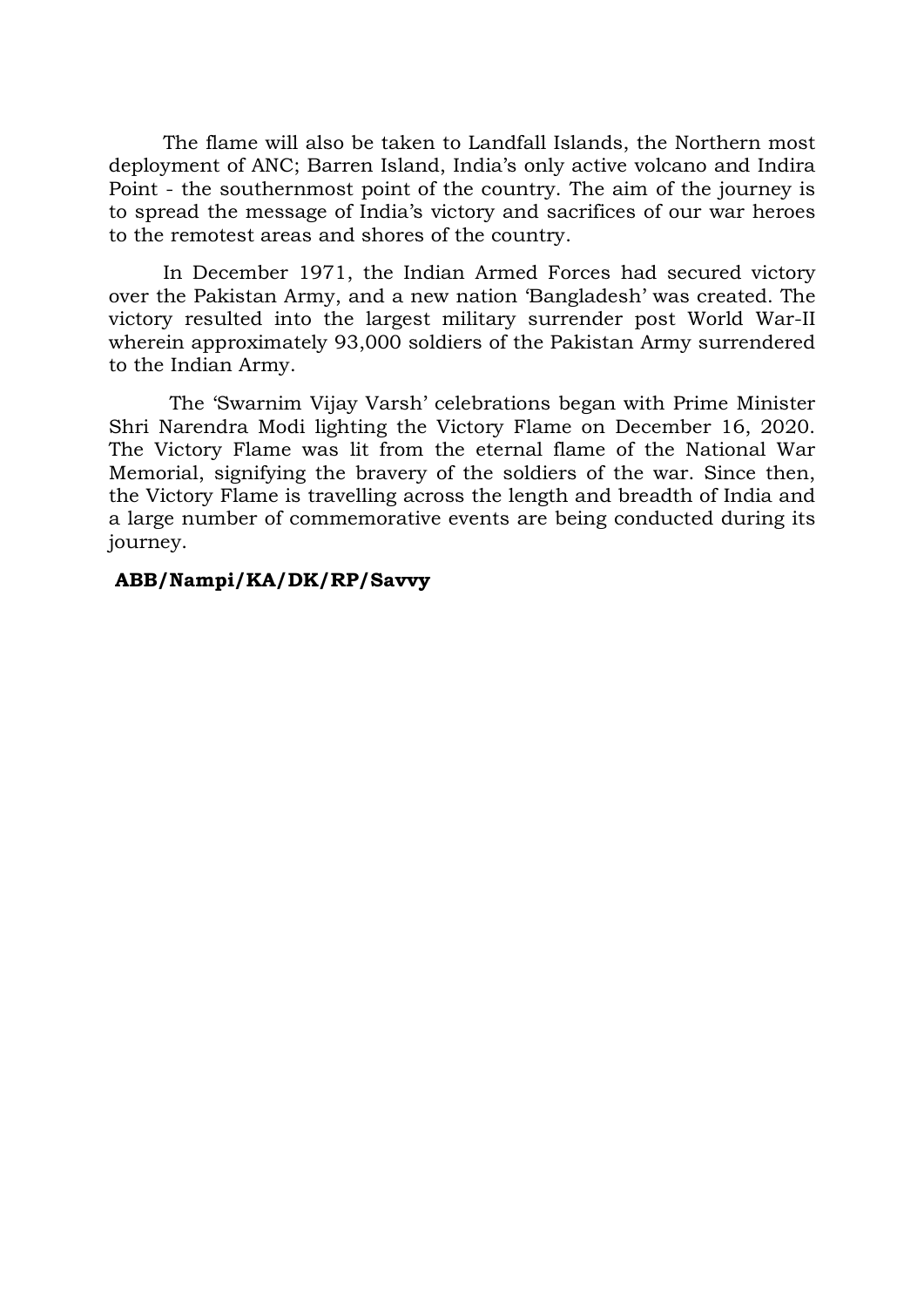

\*\*\*\*\*\*\*\*\*\*\*\*

### 'हर काम देश केनाम'

#### New Delhi, Shravana 09, 1942 Saturday, July 31, 2021

### BRO restores connectivity at Yarlung-Lamang road in rain-hit Arunachal Pradesh

Key Highlights:

- BRO carries out round-the-clock restoration work braving adverse weather
- Line of communication & light vehicle connectivity restored
- BRO assets continue to be deployed to ensure full connectivity
- The road breached at multiple locations due to cloud burst

Border Roads Organisation (BRO) has restored connectivity at Yarlung-Lamang road in Shi Yomi district of Arunachal Pradesh. On July 26-27, 2021, the road was breached at multiple locations due to incessant rain and cloud burst.

Project Brahmank of BRO had mobilised its Engineer Task Force and Quick Response Team comprising skilled manpower and equipment like JCB, Dozers and Excavators. Braving tough weather conditions, fifty BRO personnel continued round-the-clock restoration work day with heavy equipment.

On July 27, 2021, the line of communication was restored for pedestrians and transhipment facility was provided to the Armed Forces personnel so that essential services like ration and medical facility reach the troops deployed at forward areas. The light vehicle connectivity was restored on July 28, 2021. The BRO continues to deploy its resources to ensure full connectivity by August 03, 2021.

The road under Project Brahmank of BRO was inaugurated on June 17, 2021. The strategically important road is crucial for the Armed Forces personnel posted in forward areas as well as the villages.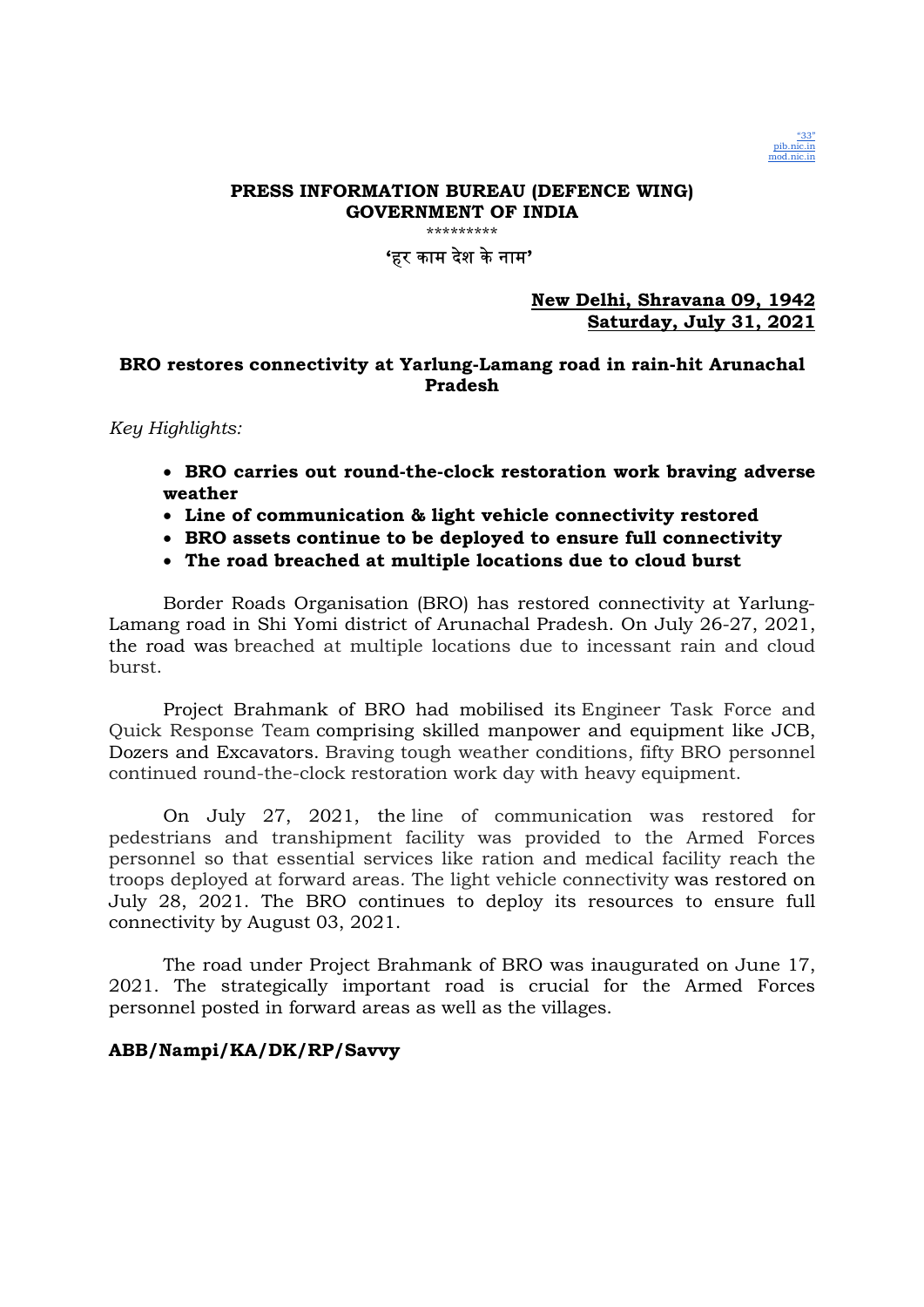"33" pib.nic.in mod.nic.in

'हर काम दशे केनाम'

New Delhi, Shravana 09, 1942 Saturday, July 31, 2021

### Rescue & relief operations by BRO in flood-hit Himachal Pradesh

Key Highlights:

- BRO deploys its personnel and equipment to clear landslides in different places
- Restores traffic in Manali Sarchu road
- BRO teams rescue stranded people and move them to safer locations

### Two BRO personnel lose their lives in the operations

Border Roads Organisation (BRO) is carrying out rescue & relief operations in Himachal Pradesh that is witnessing flash floods and landslides due to heavy rainfall. In the Lahaul & Spiti Valley, the strategic Manali - Sarchu road was closed for traffic at various places due to multiple landslides. BRO's Project Deepak located at Shimla immediately despatched its trained Engineering Task Force with personnel and equipment to undertake the rescue and road clearing operations.

On July 29, 2021, on one such stretch near Sarchu ahead of Baralachala pass on Manali Leh road, a number of civilians, including women and children, were stranded and facing problems due to lack of oxygen in inclement high-altitude conditions. The BRO team cleared the landslide, amidst a series of other landslides, near Kenlung Sarai located at an altitude of 14,480 ft and rescued the people. However, Naik Reetesh Kumar Pal of Project Deepak, who was part of the rescue efforts, lost his life. The road was, later, opened for traffic.

In another incident on July 27, 2021, a separate Engineer Task Force of BRO was deployed for clearance of Kiler–Tandi road which was blocked due to heavy landslides. Two passenger vehicles were stranded in the area. The team, which had already cleared two landslides enroute, carried out a late night clearance operation to save lives of civilians stranded in the slide zone. During the operation, some members of the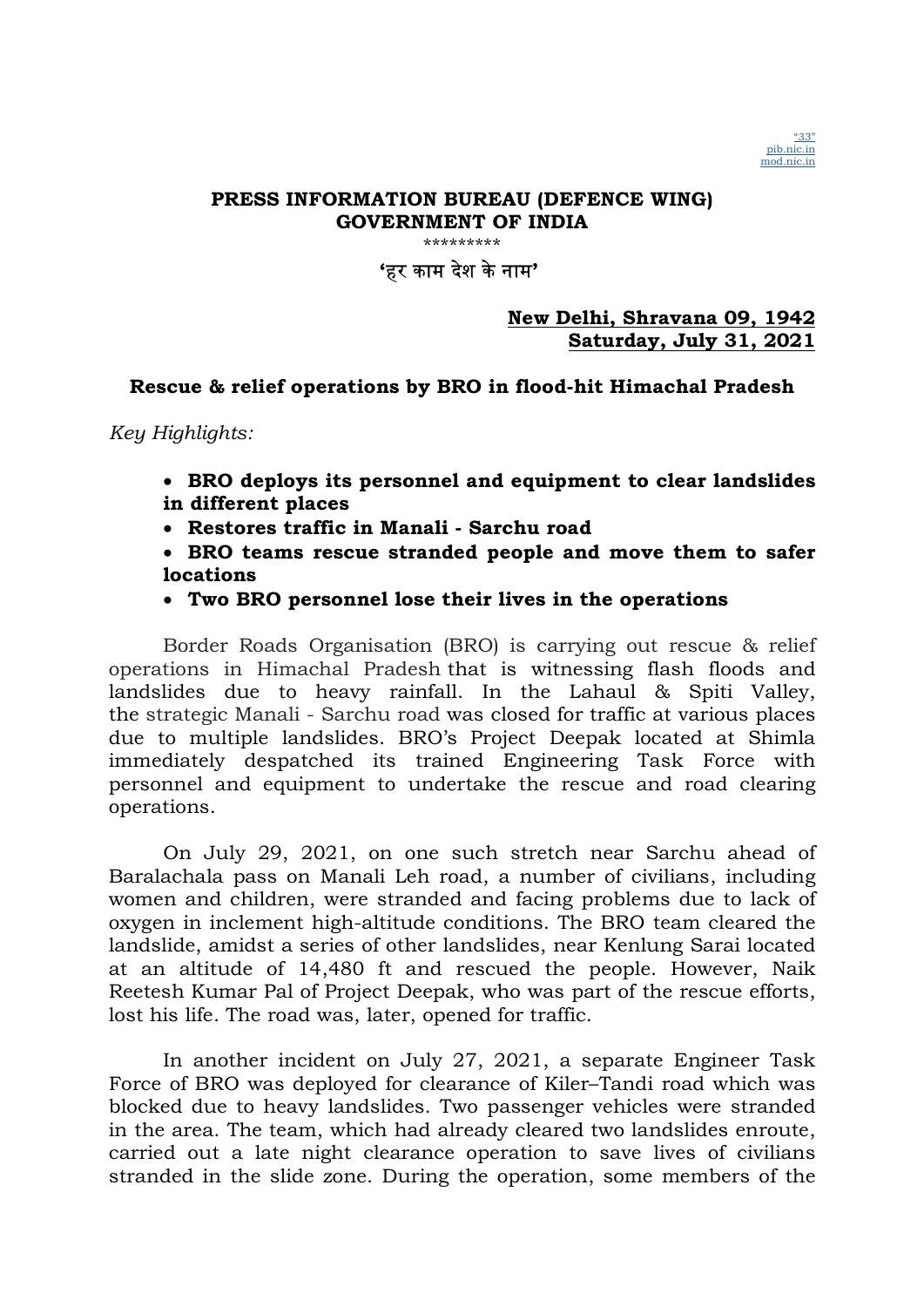team, six civilians and a civil vehicle were washed away by a sudden flash flood. Junior Engineer Rahul Kumar lost his life in the incident, while others were rescued by the BRO personnel.

The BRO personnel, later, cleared the landslide, rescued the stranded passengers and moved them to safer locations.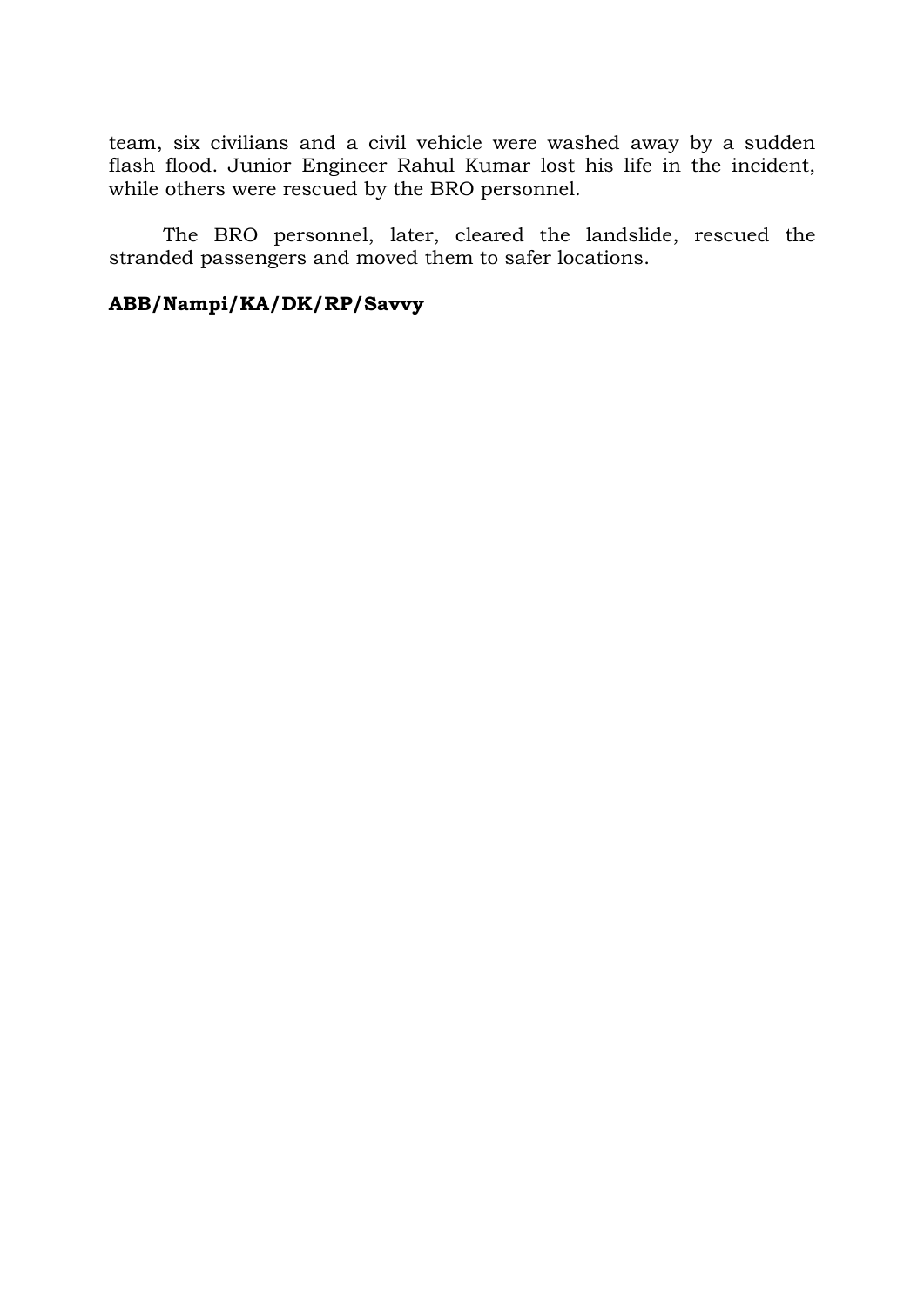"33" pib.nic.in mod.nic.in

'हर काम दशे केनाम'

New Delhi, Shravana 07, 1942 Thursday, July 29, 2021

### Swarnim Vijay Varsh Victory Flame to reach Andaman and Nicobar Islands on 03 August

Key Highlights:

 $\bullet$  India commemorates 50<sup>th</sup> anniversary of historic victory in 1971 war as 'Swarnim Vijay Varsh'

 On July 31, 2021 the Victory Flame would be handed over to the Andaman and Nicobar Command at Chennai

 The Victory Flame will be in the Andaman and Nicobar Islands between August 03-28, 2021

• In December 1971, Armed Forces secured a decisive victory over Pakistan and a new nation Bangladesh was born

India is commemorating 50th anniversary of the historic victory in 1971 war as 'Swarnim Vijay Varsh'. The celebrations commenced with Prime Minister Shri Narendra Modi lighting the Victory Flame on December 16, 2020. The Victory Flame was lit from the eternal flame of the National War Memorial and signifies the bravery of our heroic soldiers during the war. Since then the Victory Flame is travelling across the length and breadth of India and a large number of commemorative events have been conducted during its journey.

On July 31, 2021 the Victory Flame would be handed over to the Andaman and Nicobar Command (ANC) at Chennai. The Victory Flame would be received by the Joint-Services team of ANC and on the same day it will travel on an Indian Navy Ship from Chennai to Port Blair. At Port Blair Naval jetty, the Victory flame would be accorded a grand reception and a Joint-Services Guard of Honour.

The Victory Flame will be in the Andaman and Nicobar Islands between August 03-28, 2021. During this period a large number of events have been jointly planned by the Civil Administration and ANC. The events would witness participation from service veterans as well as the local population, particularly youth. The Victory Flame will travel to all the major Islands of Andaman and Nicobar before being handed over to the Eastern Naval Command at Port Blair on August 28, 2021.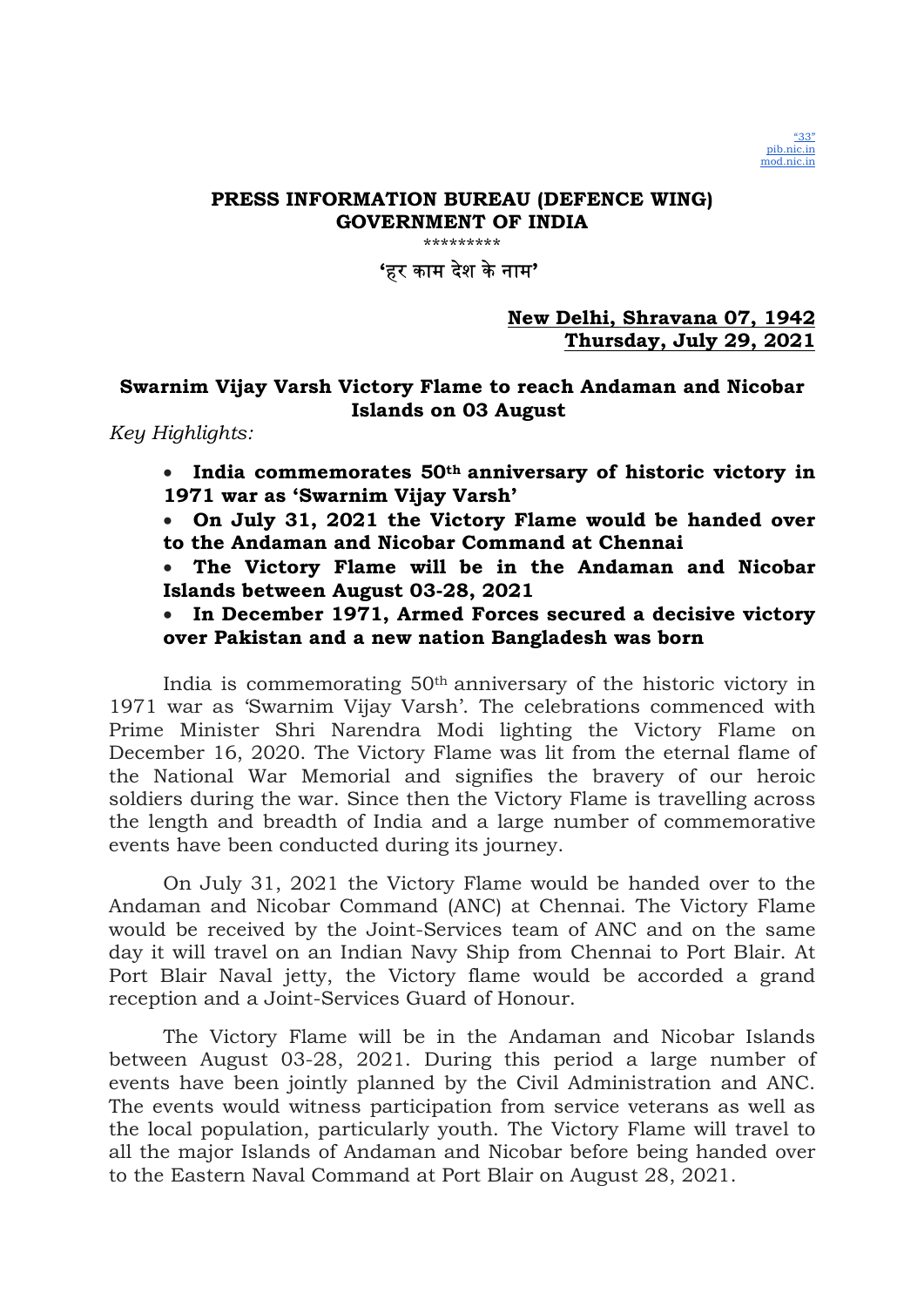In December 1971, the Indian Armed Forces had secured a decisive victory over Pakistan Army, and a new nation Bangladesh was born. The victory also resulted into the largest Military surrender post World War-II wherein approximately 93,000 soldiers of the Pakistan Army surrendered to the Indian Army.

# ABB/Nampi/KA/DK/RP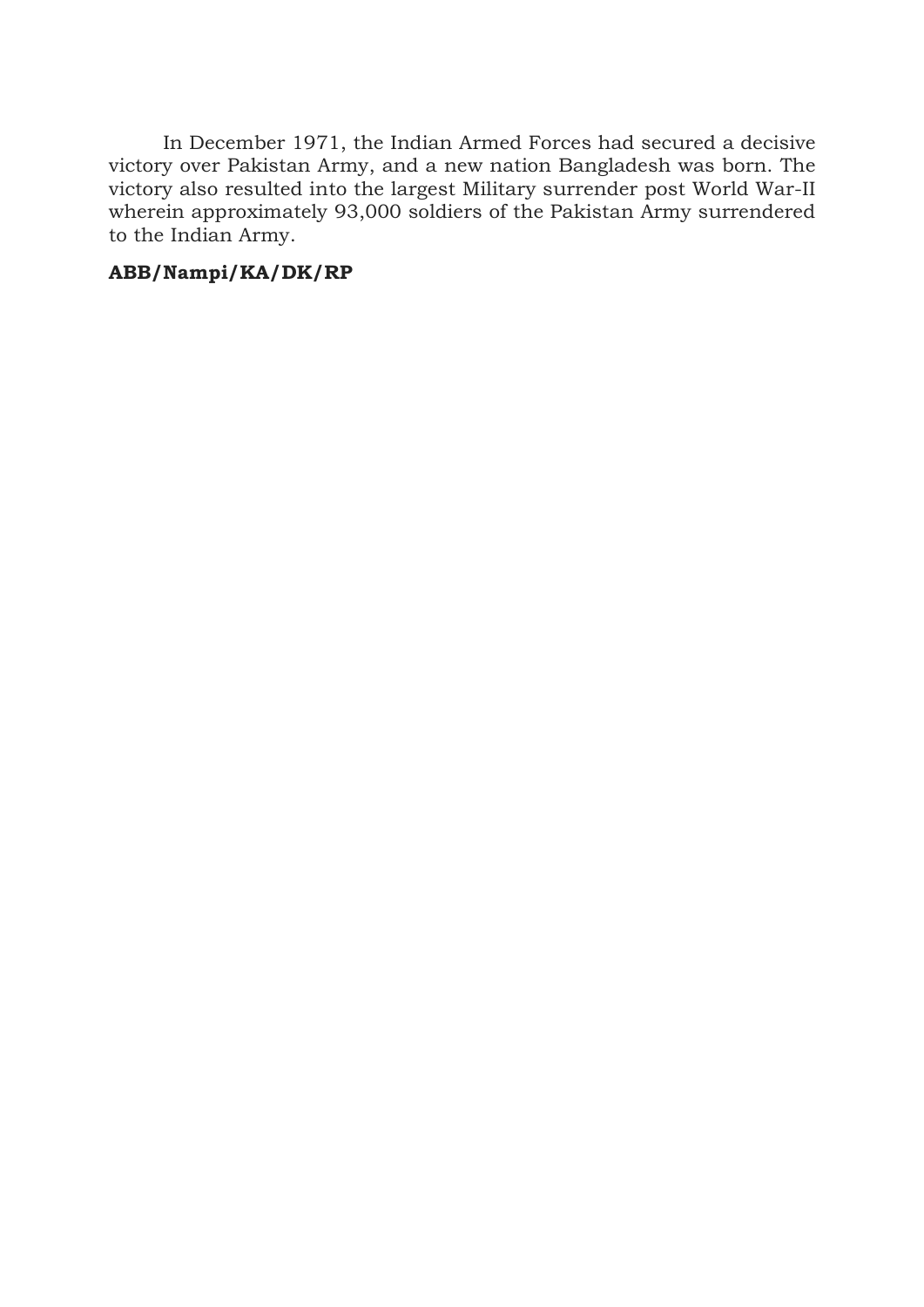"33" pib.nic.in mod.nic.in

# 'हर काम दशे केनाम'

New Delhi, Shravana 06, 1942 Wednesday, July 28, 2021

## Raksha Mantri Shri Rajnath Singh addresses SCO Defence Ministers' meeting in Dushanbe, Tajikistan;

Highlights terrorism as the most serious threat to international peace and security;

Says SCO has collective stake to create a safe and secure region

Key Highlights of RM's address:

 SCO completed 20 years; has collective stakes to create a safe and secure region

 India completed 500 projects in Afghanistan; gave aid of USD 3 Bn

 Peace and Prosperity cannot coexist with terrorism, which is a crime against humanity.

 Non-traditional threats like water security, climate change pose challenges as Covid-19 pandemic

 Indian Armed Forces and DRDO played a stellar role to counter Covid-19 challenges

 India determined to vaccinate 90 crore adult population and to help other friendly countries with vaccine

 6.6 crore doses of vaccines provided to 94 countries and United Nations peacekeepers

 'Vande Bharat' logistic service helped over 70 lakh stranded people including foreigners move out of distress

 India accords high priority to consolidation of trust in security domain within SCO as well as strengthening ties with SCO partners

Addressing the Shanghai Cooperation Organisation (SCO) Defence Ministers' meeting in Dushanbe, Tajikistan on July 28, 2021 Raksha Mantri Shri Rajnath Singh said, Terrorism is the most serious threat to international peace and security. "Any act of terror and support to such acts, including cross border terrorism, committed by whomsoever,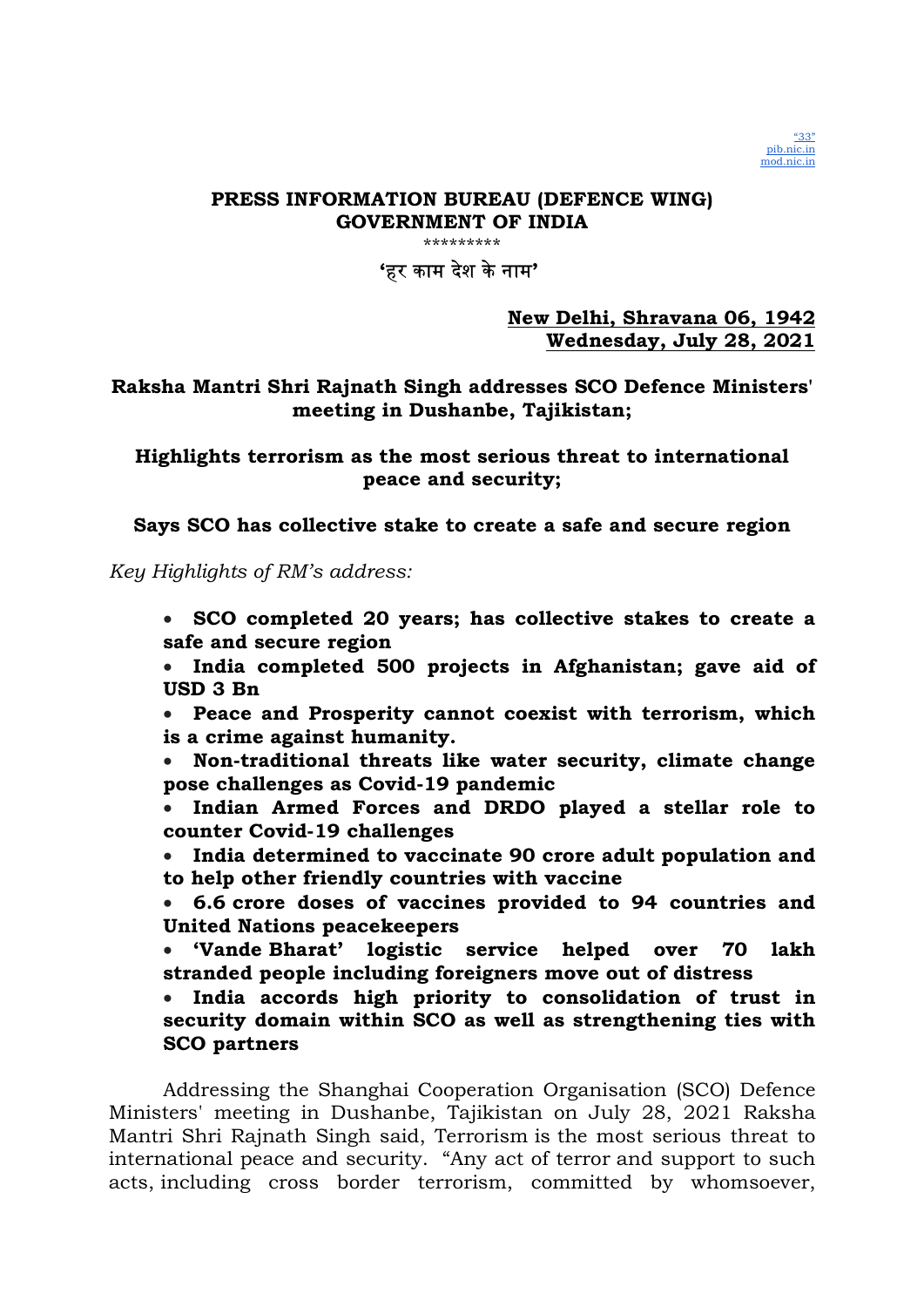wherever and for whatever motives, is a crime against humanity," he added. The Raksha Mantri reaffirmed India's resolve to fight terrorism in all its forms and manifestations.

Shri Rajnath Singh emphasised, "India accords high priority to the consolidation of trust in the security domain within SCO as well as strengthening ties with SCO partners bilaterally on the basis of equality, mutual respect and understanding." The challenge today is not just one of concepts and norms, but equally of their sincere practice, he added.

Raksha Mantri congratulated Member-States of the SCO on successful completion of 20 years of its existence. He said that though India joined the organisation in 2017, historical and civilisational relations and geographical connects make India inseparable from the SCO.

Stressing on the importance of the regional group, Shri Rajnath Singh said, "The SCO Nations, together, encompass nearly half the human population on our planet. In terms of geography, it covers approximately three fifths of the Eurasian continent.We, therefore, have collective stakes to create a safe, secure and stable region that contributes towards progress and improvement of human development indices of our people and the generations which will follow." He pointed out that it is in the same spirit India helps people of Afghanistan, which is facing violence and devastation over decades. So far India completed 500 projects in Afghanistan and continuing with some more with total development aid of US dollar 3 billion.

Speaking about geo-strategic location of India that makes it both a Eurasian land power and also a stake-holder in the Indo-Pacific, the Raksha Mantri said, "Our intent and aspirations are therefore focused towards prosperity and development of the entire region. We affirm this intent through our national policy of Security and Growth for All in the Region, commonly known by the acronym SAGAR." Security and Stability are most essential components to create conducive environment for growth and economic development of the region and of our respective Nations, he added.

Reiterating India's resolve to work within the SCO framework for helping create and maintain a peaceful, secure and stable region, Shri Rajnath Singh said, "India also reiterate commitments to partner with fellow SCO Member-States to develop joint institutional capacities that respect individual national sensitivities and yet generate a spirit of cooperation to create contact and connectivity between people, societies and nations."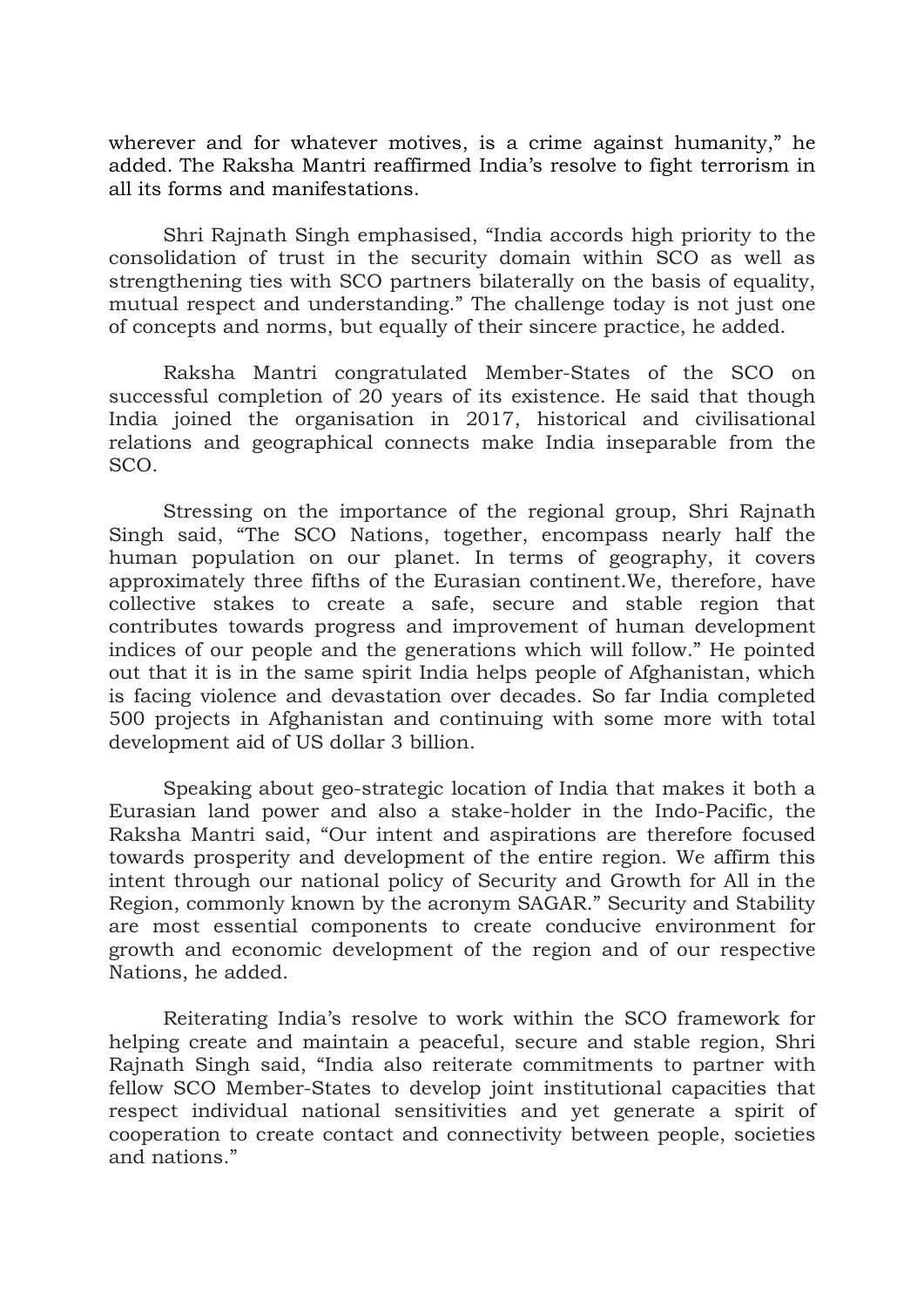Referring to the Covid-19 pandemic, the Raksha Mantri said "It has affected nations, civil societies and citizens in multiple ways. This is a warning sign of how non-traditional security challenges like pandemics, climate change, food security, water security and associated societal disruptions can impact national and international landscape."

Shri Rajnath Singh said the Armed Forces and the Defence Research and Development Organisation played a stellar role in efforts against Covid-19. He said, "…During the global pandemic, India was able to provide support and assistance to countries around the world. This includes 6.6 crore doses of vaccines to 90 countries, support with medicine, medical consumables and equipment to 150 countries. We may mention the massive 'Vande Bharat' logistic service to move over 70 lakh stranded people, including foreigners, mostly by air route, but also by our ships in the Indian Ocean."

Raksha Mantri assured, "India plans to produce well over 250 crore doses of vaccines between August and the end of 2021.We are determined to vaccinate at least 90 crore adult Indians and to help other friendly countries with vaccine."

The Raksha Mantri called upon Member-Nations to evolve to meet the needs of its time. He said, "No institution, howsoever important, can remain frozen at the moment of its foundation.The inherent strength of SCO lies in the fact that Member-States participate in cooperation programme at their own pace and as per respective national policies. We are glad that SCO has evolved as truly an international organisation of significance." Event of today is yet another step towards strengthening stability and security in the region. This will serve to further development of multilateral cooperation within the SCO format, he added.

## ABB/Nampi/KA/DK/RP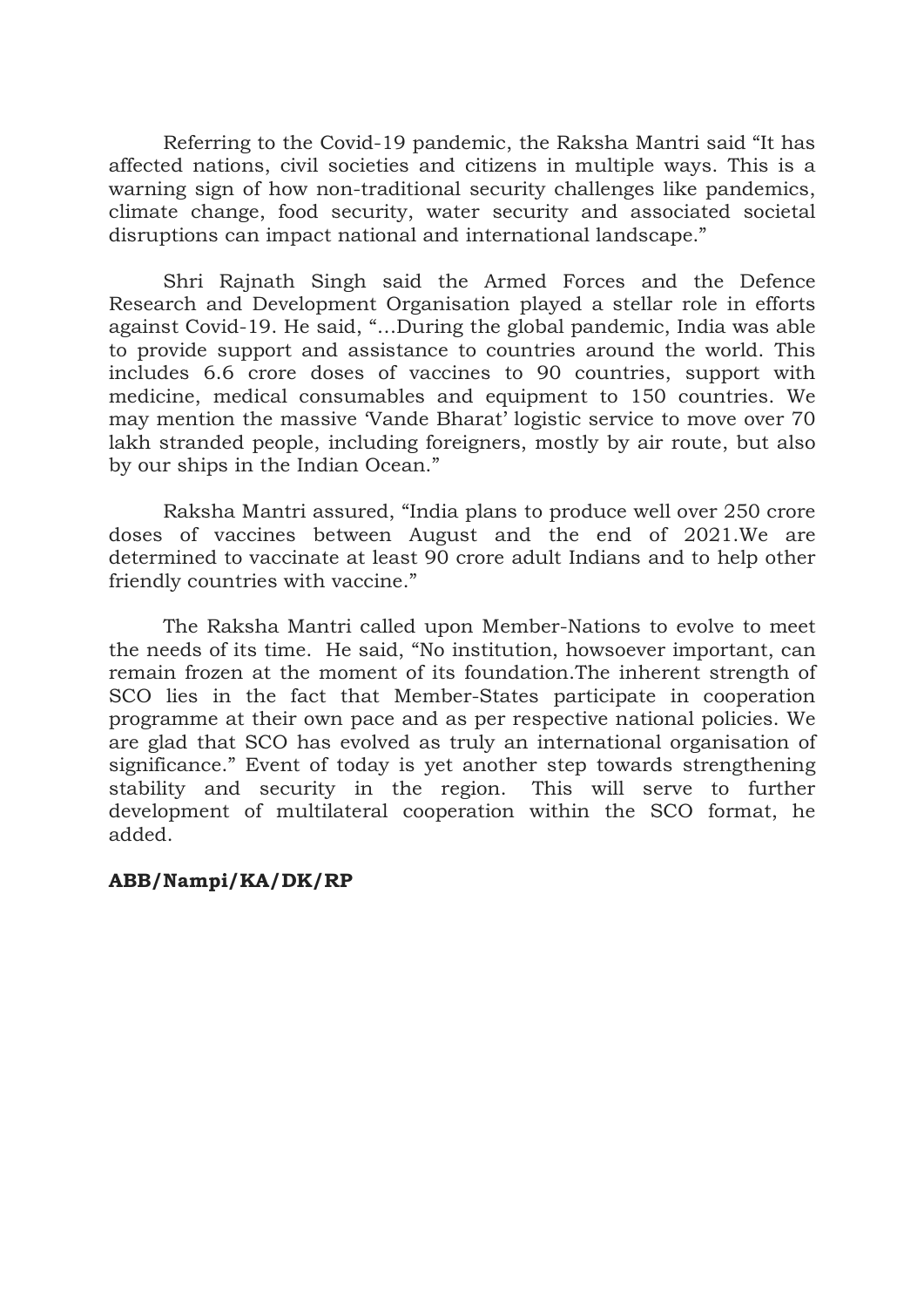

\*\*\*\*\*\*\*\*\*

## 'हर काम दशे केनाम'

## New Delhi, Shravana 05, 1942 Tuesday, July 27, 2021

## Commander-in-Chief, Andaman and Nicobar Command visits Headquarter Air Force Component in Port Blair

Key Highlights:

CINCAN reviews operational preparedness

Emphasises on Tri-Services joint training

 Stresses on strengthening Air Defence of Andaman & Nicobar Islands

 Awards commendations to some air warriors for extraordinary dedication

 Commander-in-Chief Andaman and Nicobar Command (CINCAN) Lt Gen Ajai Singh visited the Headquarter Air Force Component in Port Blair to review the operational preparedness on July 27, 2021. He was received by Air Force Component Commander Air Commodore S Sridhar. The CINCAN was briefed about the layout of Headquarter Air Force Component and the infrastructure development plan.

The CINCAN interacted with the air warriors and shared his vision on joint use of assets of the three services. He underscored the importance of Tri-services joint training and emphasised on the need to keep abreast with the emerging technologies to have an edge over the adversaries. He stressed that professional knowledge and hard work are the key to success.

Lt Gen Ajai Singh also visited Air Force Station Porthrapur and 153 Squadron known as the 'Island Sentinels'. During his interaction with the Indian Air Force personnel, he emphasised on strengthening the Air Defence of Andaman and Nicobar Islands which has gained strategic importance due to the changing geo-political situation in the Indian Ocean Region. He also awarded on-the-spot commendations to some air warriors for their extraordinary dedication and devotion to duty.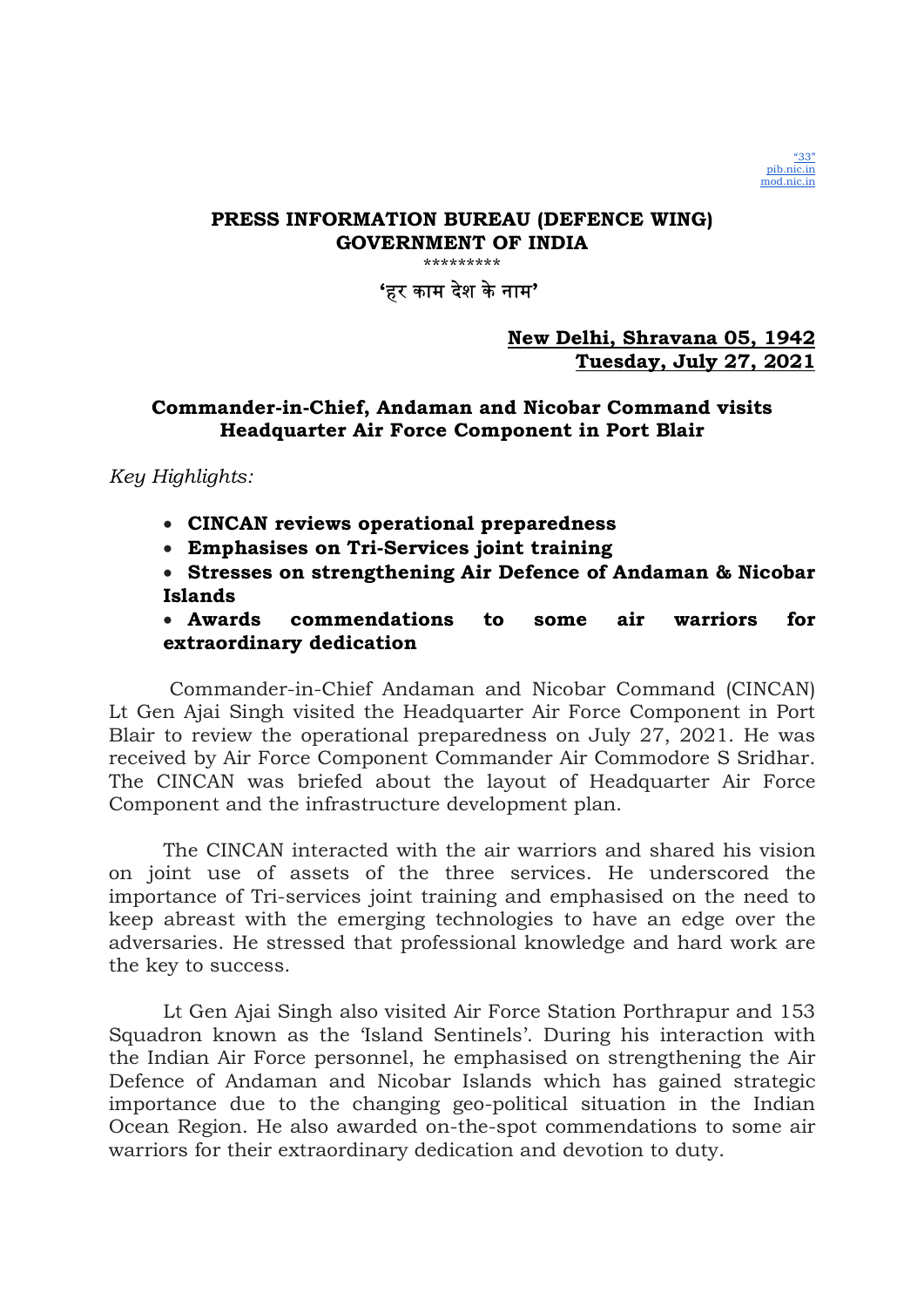The CINCAN also visited the newly-built residential area for the Air Force personnel at Vayu Vihar, Brookshabad where he was briefed on the various welfare facilities developed at the residential area. He appreciated the efforts put in by the Air Force Component in effective air surveillance despite various challenges in the remote islands.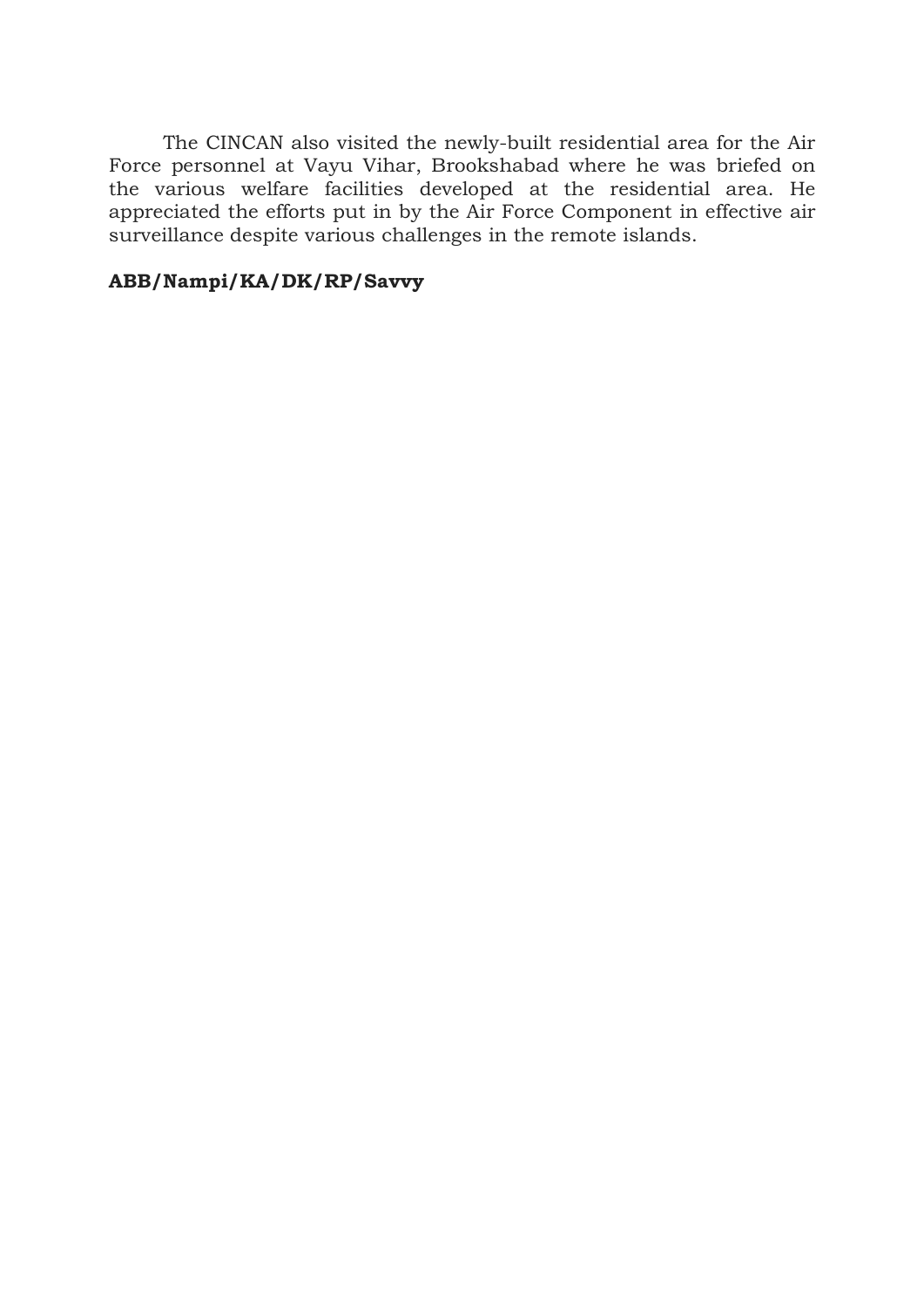"33" pib.nic.in mod.nic.in

'हर काम दशे केनाम'

New Delhi, Shravana 05, 1942 Tuesday, July 27, 2021

### COVID vaccination dramatically reduces infection, finds AFMS study

Key Highlights:

- VIN-WIN cohort study published in Medical Journal Armed Forces India
- Study shows impact of protection against COVID-19 by COVISHIELD vaccine
- 93 per cent reduction in fresh infections, deaths reduced by 98 per cent
- Study conducted largely on healthy males

Armed Forces Medical Services (AFMS) published the Vaccine effectiveness among healthcare and frontline Workers of Indian Armed Forces (VIN-WIN) cohort study in Medical Journal Armed Forces India, a peer reviewed scientific journal on July 27, 2021. The study highlights the impact of protection against COVID-19 by COVISHIELD vaccine by analysing the effect on fresh infections and deaths. According to the study, there was a 93 per cent reduction in fresh infections and the deaths were reduced by 98 per cent. It is possibly the largest study worldwide on COVID-19 vaccine effectiveness, so far.

Director General, AFMS Surgeon Vice Admiral Rajat Datta, a renowned cardiologist and co-author of the study said, 1.59 million Health Care Workers and Frontline Workers of the Armed Forces were among the first recipients when India launched its vaccination drive against COVID-19 on January 16, 2021. The study was largely conducted on healthy males with few co-morbid illnesses. It did not include children and the elderly. In the Vin-WIN study, authors calculated incident rate and incident rate ration. Vaccine effectiveness was calculated as one-incident ration. Both crude and corrected rates were estimated and adjusted for the force of pandemic, second wave and the changing numbers in the three groups on the daily basis. The study was achieved at no additional cost by analysing available data.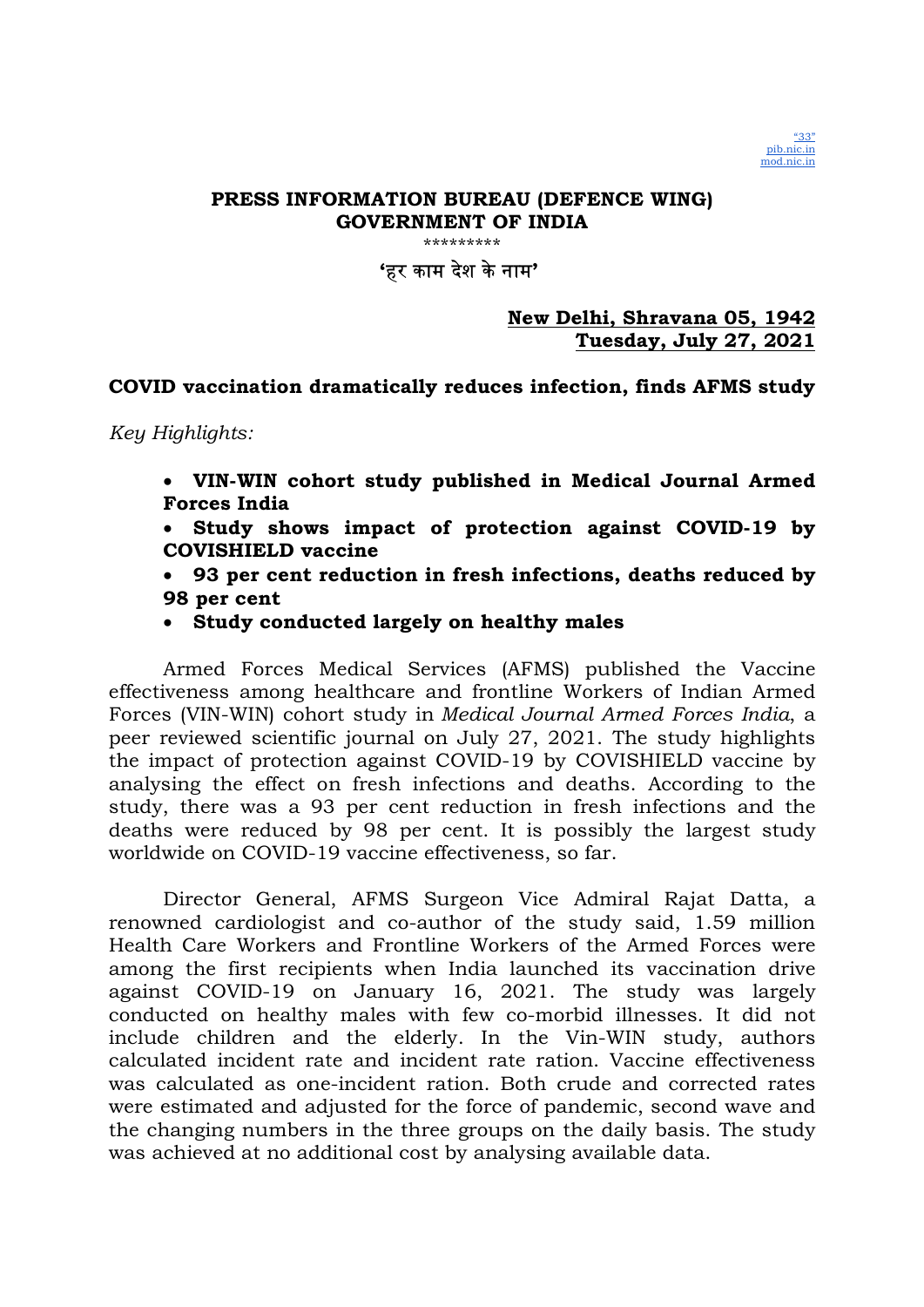The DG AFMS stated that the VIN-WIN cohort study was carried out on anonymised data from the existing Armed Forces health surveillance system which had been enhanced for monitoring COVID-19. The surveillance system had data for daily vaccinations with first and second dose, dates of testing positive for COVID-19 and COVID related deaths; which were analysed.

Despite constraints of terrain and location, the Armed Forces had managed to vaccinate over 82 per cent of the target population as early as May 30, 2021. The study was possible due to the cooperation by various components of the AFMS. Armed Forces Medical College, the medical directorates of Army, Navy and Air Force collaborated with DG AFMS to complete the study.

Corresponding author of the study, Consultant Medicine & Clinical Immunologist Air Commodore Shankar Subramanian said the biggest challenge was in dealing with the huge numbers while remaining statistically accurate. As the population moved from unvaccinated to partially vaccinated and then fully vaccinated, the numbers in each group changed on a daily basis. Though the Armed Forces have an exceptional record keeping system, collating and analysing the data was a huge task which involved constant and intense coordination, he added.

This study occurred when the nation was witnessing the second wave of the pandemic. Despite that, the fully vaccinated group which had gone up to 82 per cent of 1.59 million showed seven deaths only. It was gratifying that the combined hard work of so many people yielded a result which gives everyone so much hope, Air Commodore Subramanian stated.

Below is the link of the entire study for further reading: https://authors.elsevier.com/a/1dTe~1LltrRJix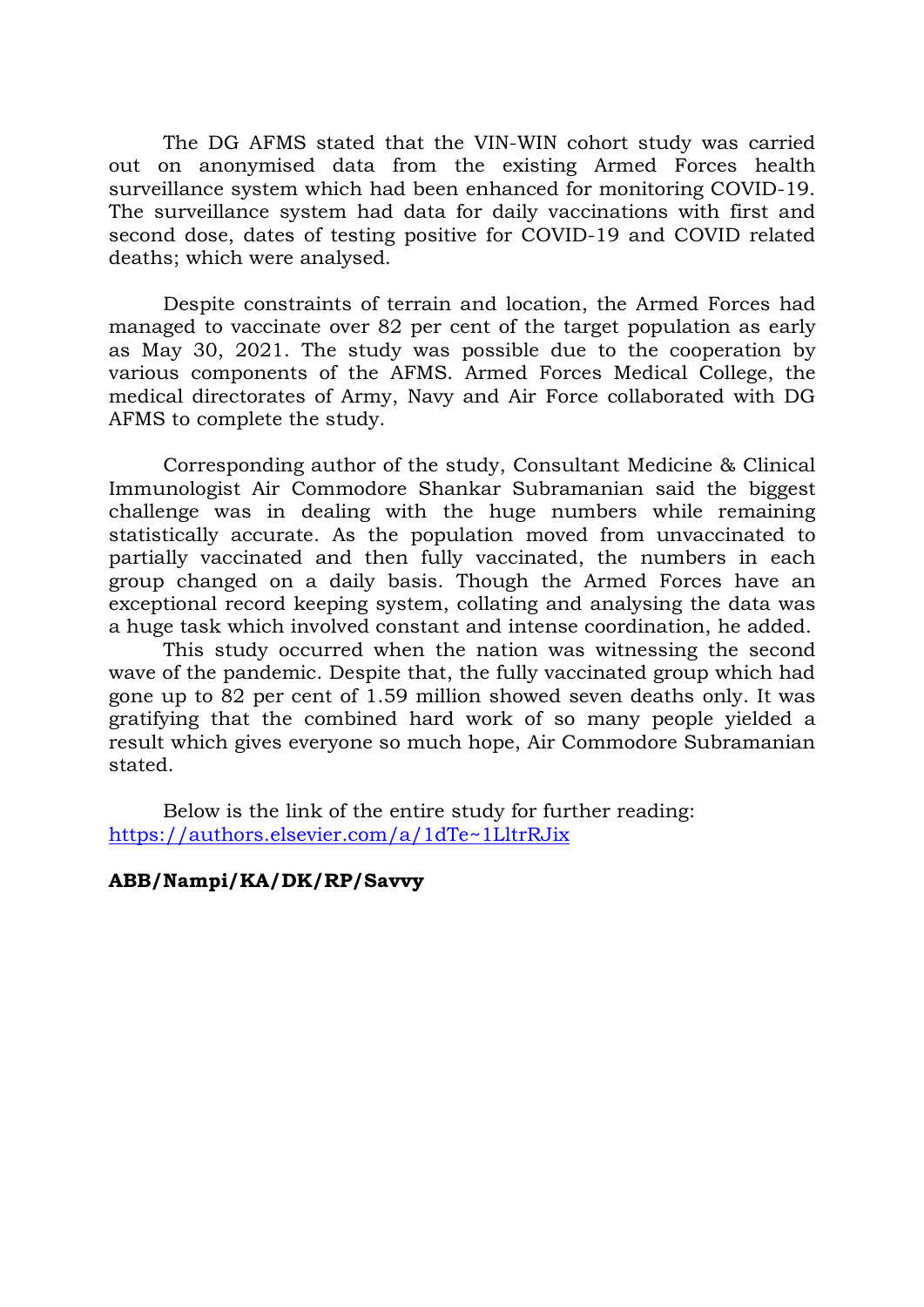

# 'हर काम दशे केनाम'

### New Delhi, Shravana 05, 1942 Tuesday, July 27, 2021

# Raksha Mantri Shri Rajnath Singh to attend SCO Defence Ministers' meeting in Tajikistan

### Key Highlights:

- Raksha Mantri leaves on a 3-day visit to Dushanbe today
- To address SCO Defence Ministers' meet tomorrow
- Member states to discuss defence cooperation issues
- RM also expected to meet his Tajik counterpart

Raksha Mantri Shri Rajnath Singh is visiting Dushanbe, Tajikistan from July 27-29, 2021 to attend the annual meeting of the Defence Ministers of Shanghai Cooperation Organisation (SCO) member states. In the annual meeting, defence cooperation issues among SCO member states are discussed and a communique is expected to be issued after the deliberations. Shri Rajnath Singh's address at the meeting is slated for July 28, 2021.

During his visit to Dushanbe, the Raksha Mantri is also expected to meet his Tajik counterpart Col Gen Sherali Mirzo to discuss bilateral issues and other issues of mutual interest.

It may be recalled that Tajikistan is chairing the SCO this year and hosting series of Ministerial and official-level meetings.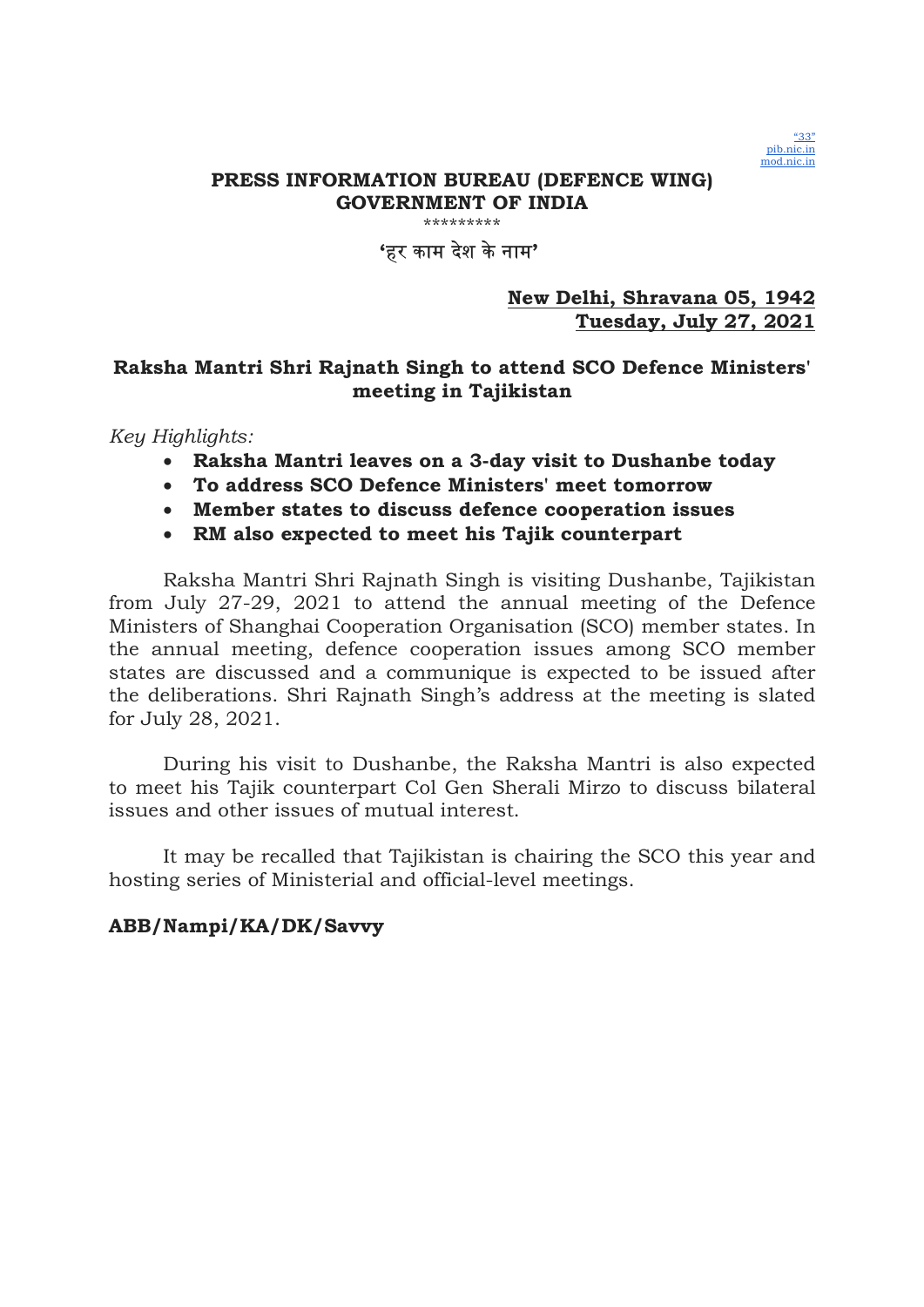

\*\*\*\*\*\*\*\*\*

## 'हर काम दशे केनाम'

### New Delhi, Shravana 04, 1942 Monday, July 26, 2021

# Kargil Vijay Diwas celebrated by Andaman & Nicobar Command

- CINCAN Lt Gen Ajai Singh lays wreath at Birchgunj Military Station
- Calls for jointness among Armed Forces
- Veterans of all three services attend the function

 Andaman and Nicobar Command (ANC) celebrated Kargil Vijay Diwas at Birchgunj Military Station on July 26, 2021 to commemorate India's victory during the 1999 Kargil war. The wreath laying ceremony by a Joint- service guard, comprising all components of ANC, was organised to pay homage to the fallen heroes of the Kargil War, who made the supreme sacrifice, upholding the highest traditions of the Armed Forces. Commander-in-Chief Andaman and Nicobar Command (CINCAN) Lieutenant General Ajai Singh laid a wreath to honour the bravehearts. Veterans of all the three services residing in Andaman and Nicobar Islands were also invited for the function.

The CINCAN also interacted with the troops. He called for jointness among the Armed Forces and preparedness at all times, saying that it provides an exponential advantage in the battle field. All COVID-19 protocol measures were followed by the personnel present at the event.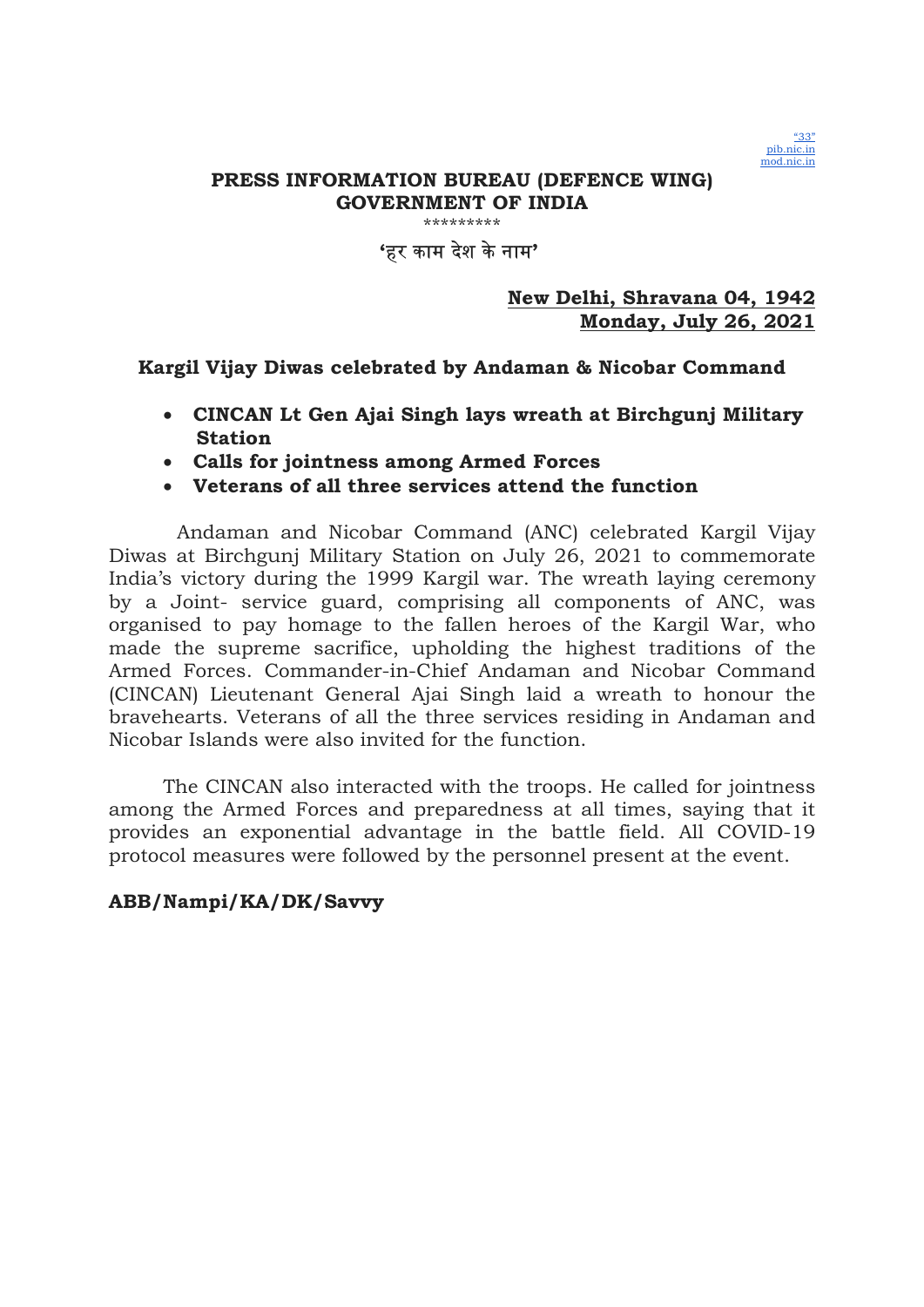

\*\*\*\*\*\*\*\*\*

# 'हर काम दशे केनाम'

## New Delhi, Shravana 04, 1942 Monday, July 26, 2021

# Raksha Mantri Shri Rajnath Singh pays homage to fallen heroes at National War Memorial on Kargil Vijay Diwas

- Raksha Mantri lays wreath, pays tribute to the bravehearts at NWM
- Grateful nation will always be indebted to their valour

# Raksha Rajya Mantri, Chiefs of Army Staff & Air Staff, Defence Secretary & CISC also pay homage

Raksha Mantri Shri Rajnath Singh paid homage to the fallen heroes on the 22nd anniversary of Kargil Vijay Diwas at the National War Memorial in New Delhi on July 26, 2021. The Raksha Mantri laid wreath in the honour of the bravehearts who made the supreme sacrifice in the service of the nation during India's victory in 'Operation Vijay' in 1999, also known as Kargil conflict.

In his message in the visitors' book at the National War Memorial, Shri Rajnath Singh recalled the valour of the bravehearts of the Kargil conflict, saying that nation will never forget the sacrifice made by the gallant heroes of Indian Armed Forces. He added that the grateful nation will always be indebted to their courage and continue to follow their ideals.

In a tweet, the Raksha Mantri said the supreme sacrifice of the brave soldiers will inspire the generations to come. He also shared a video message on Twitter in which he saluted the valour and sacrifice of the brave Indian soldiers.

Raksha Rajya Mantri Shri Ajay Bhatt, Chief of the Air Staff Air Chief Marshal RKS Bhadauria, Chief of the Army Staff General MM Naravane, Defence Secretary Dr Ajay Kumar and Chief of Integrated Defence Staff to the Chairman Chiefs of Staff Committee (CISC) Vice Admiral Atul Kumar Jain also paid homage to the fallen heroes at the National War Memorial on the occasion. Senior civil and military officials of Ministry of Defence were also present on the occasion.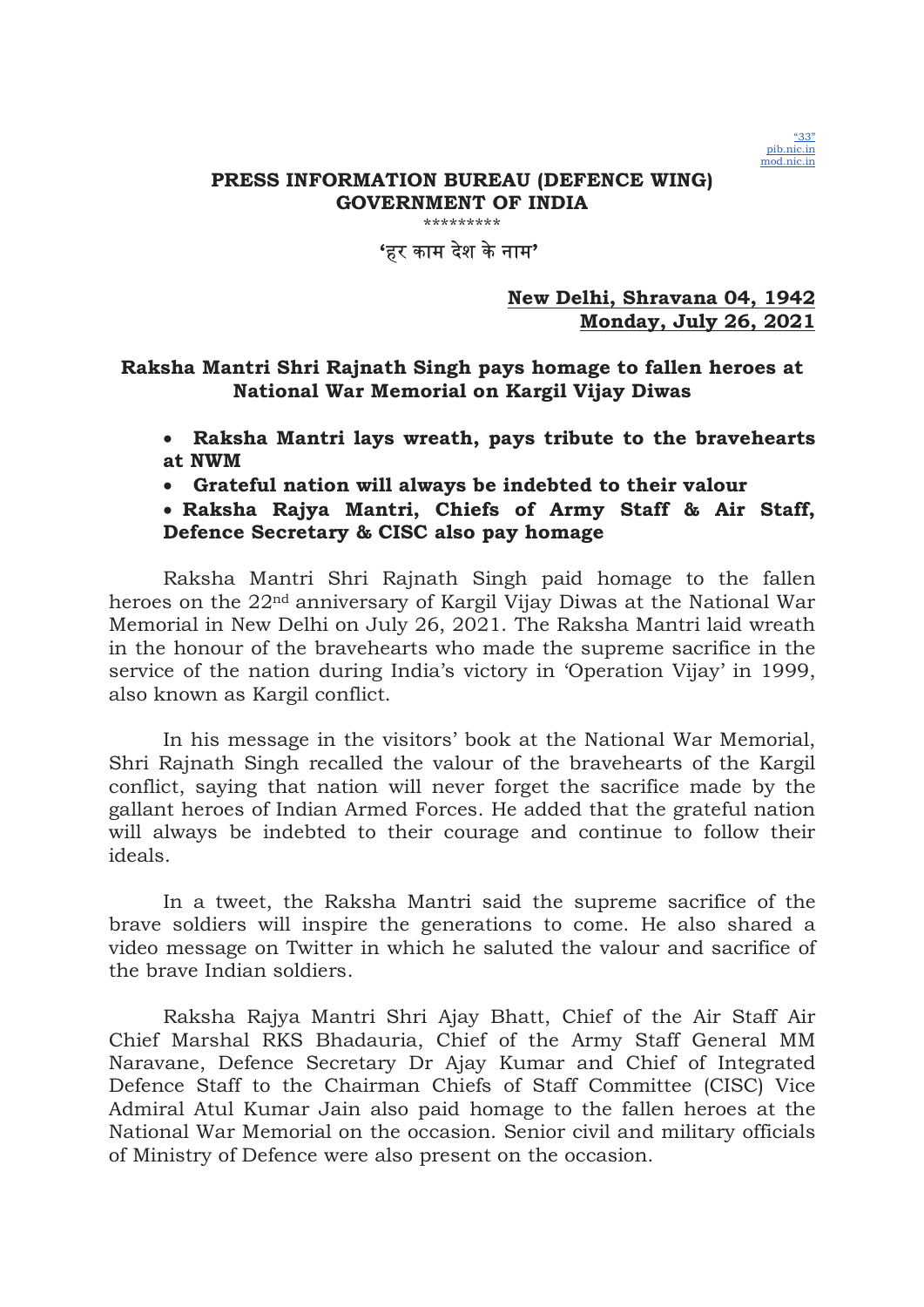During the Kargil conflict, the gallant soldiers of the Indian Army, with the help of Indian Air Force, overcame insurmountable odds, hostile terrain and inclement weather to win against the enemy that had occupied dominating heights. On this momentous occasion, the proud nation is celebrating the victory by remembering the fallen heroes through various events across the country.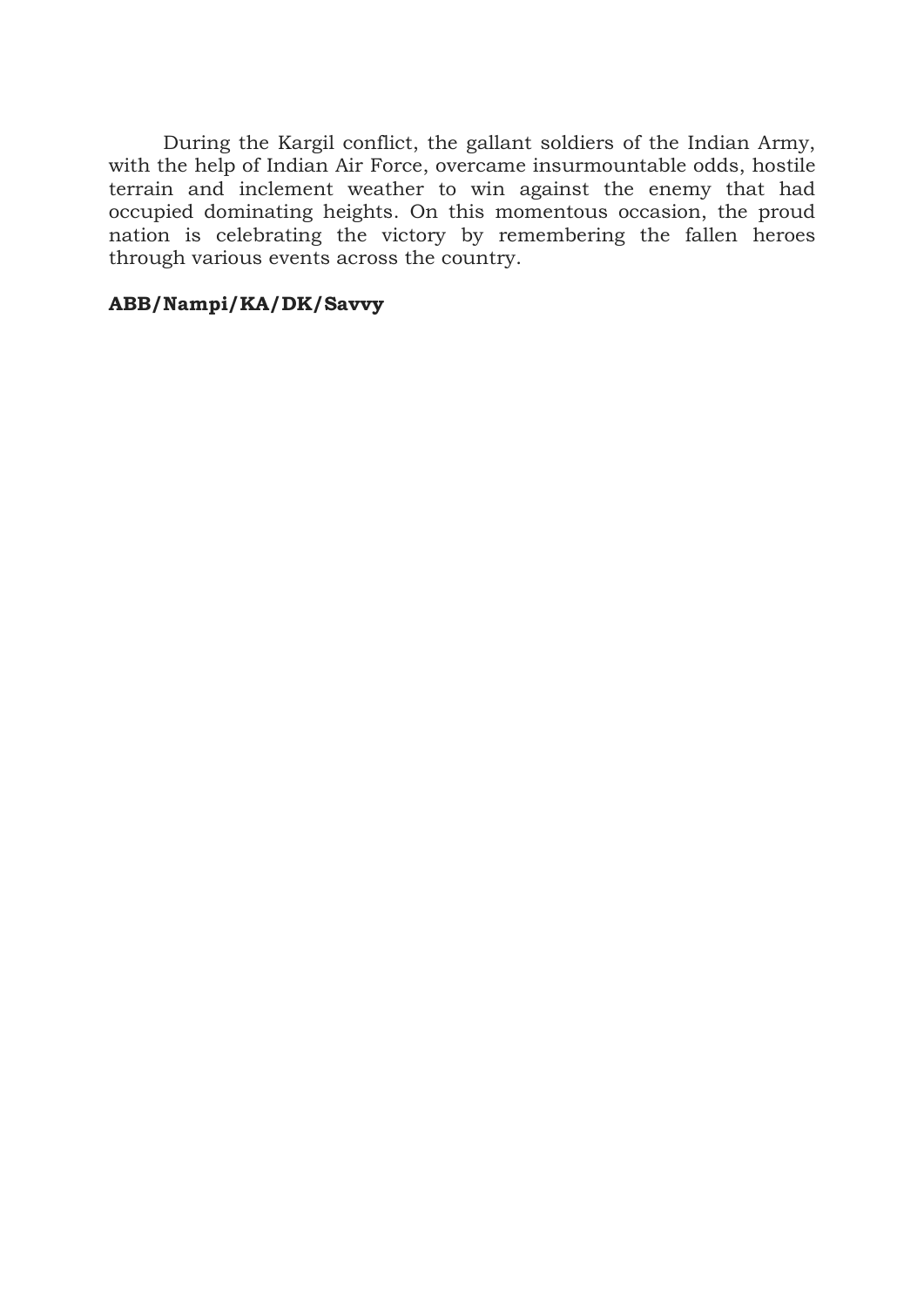"33" pib.nic.in mod.nic.in

### PRESS INFORMATION BUREAU (DEFENCE WING) GOVERNMENT OF INDIA

\*\*\*\*\*\*\*\*\*

#### 'हर काम देश केनाम'

#### New Delhi, Shravana 03, 1942 Sunday, July 25, 2021

### Relief & rescue efforts of Indian Coast Guard in floods-hit areas of Maharashtra, Goa & Karnataka

#### Key highlights:

- ICG deploys its assets in affected areas
- 215 precious lives saved
- ICG teams provide relief material to stranded people
- More teams, ships & aircraft on standby

Indian Coast Guard (ICG) has deployed its resources to aid the civil authorities in relief & rescue operations in floods-hit areas of Maharashtra, Goa and Karnataka. The ICG despatched Disaster Relief Teams (DRT) with inflatable Gemini boat and life-saving gear to the affected areas. The DRTs reached areas rendered unapproachable due to water inundation especially in Chiplun & Mahad districts of Maharashtra and Umlijoog, Khargejoog, Bodjug Island and Kinnar village in Uttar Kannada district of Karnataka. The teams evacuated the stranded people and provided relief material.

In Goa, ICG aircraft undertook aerial assessment of Ganjem Dam, Usgaon and Codli areas. An ICG helicopter air-dropped approximately 100 kgs of relief material, including food packets and drinking water, for the stranded people.

The services of Coast Guard air station at Ratnagiri are also being extended to Indian Navy and Indian Air Force aircraft for airlifting of National Disaster Response Force (NDRF) teams, relief material and facilitating rescue operations across the affected regions.

As on July 25, 2021, the ICG has saved 215 precious lives across these three states. The ICG DRTs, ships and aircraft are on standby for immediate mobilisation, if need be and a close coordination with local administration is being maintained.

Indian Army, Indian Navy and Indian Air Force are also providing support to the civil administration and National as well as the State Disaster Management Authorities in relief and rescue operations in the flood-affected areas of the three states.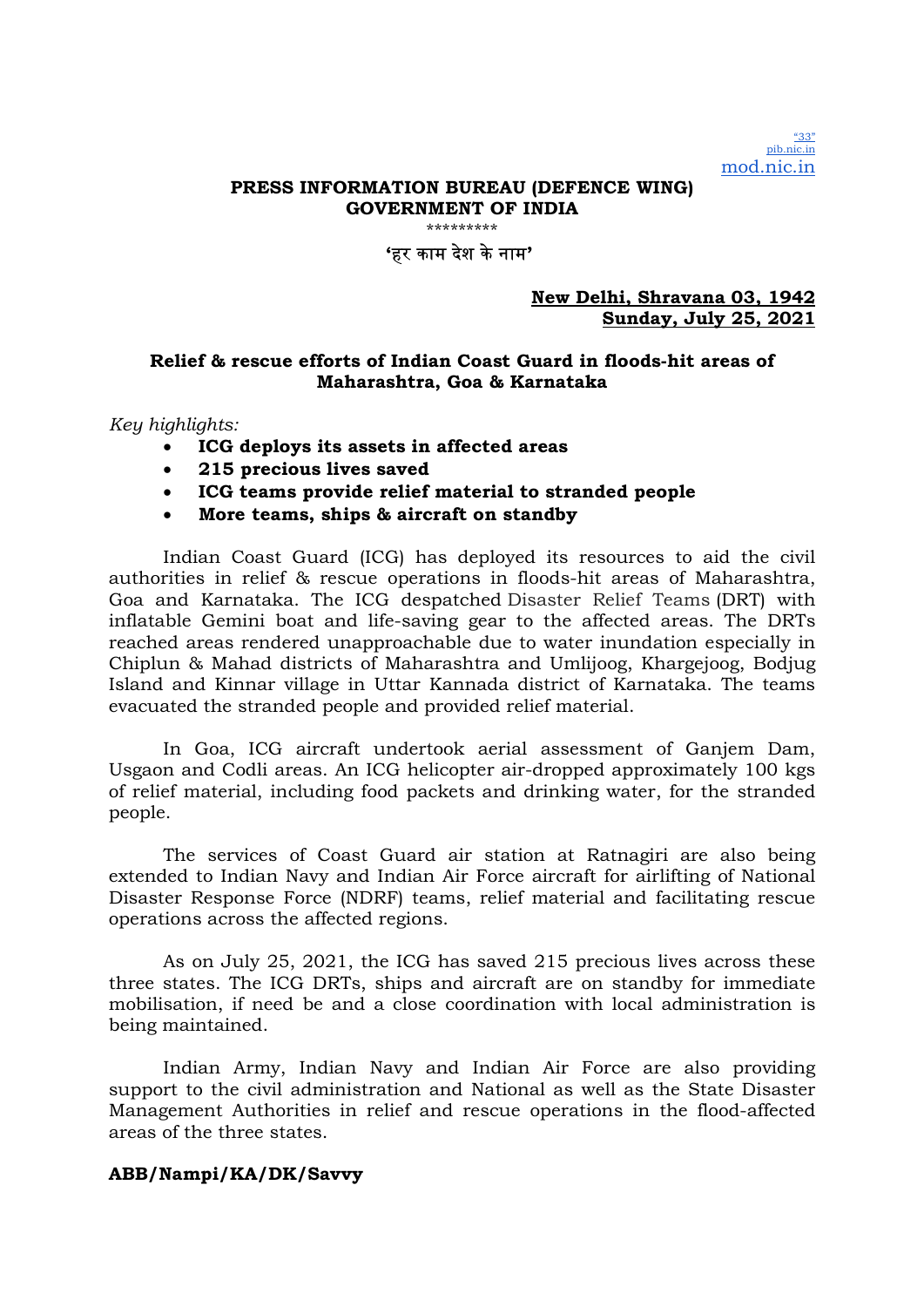

\*\*\*\*\*\*\*\*\*

# 'हर काम दशे केनाम'

## New Delhi, Shravana 03, 1942 Sunday, July 25, 2021

# Flood relief operations by the three Services in Maharashtra, Karnataka & Goa

# Key highlights:

- Task Forces of Indian Army conduct rescue & relief operations in three worst-hit districts of Maharashtra
- Indian Navy teams evacuate over 200 people in Karnataka
- Around 400 NDRF personnel airlifted to affected areas by Indian Air Force
- More rescue teams & aircraft on standby

The three Services have joined hands with the civil administration and National as well as the State Disaster Management Authorities in relief and rescue operations in flood-affected areas of Maharashtra, Karnataka and Goa. Working in close coordination with the administrations of worst-hit Ratnagiri, Kolhapur and Sangli districts of Maharashtra, the Indian Army has deployed Task Forces, comprising Infantry, Engineers, Communication, Recovery and Medical teams in the affected areas. The teams conducted rescue and relief operations and saved precious lives in Chiplun, Shirol, Hatkangle, Palus and Miraj areas.

In Karnataka, the Indian Navy mobilised seven well-equipped flood relief teams along with Naval divers, rubber 'Gemini' boats, life jackets and medical equipment for flood relief operations. The teams evacuated 165 people from Singudda and Bhaire villages near Kadra Dam, while 70 people were evacuated from low lying areas of Kaiga.

Naval Seaking, Advanced Light Helicopters & Indian Air Force MI-17 helicopters conducted multiple sorties and rescued people marooned due to sudden and sharp rise in the water levels. They also conducted aerial survey of the affected areas to enable senior officials to assess the situation and plan rescue and relief operations.

Around 400 personnel of National Disaster Response Force (NDRF) were airlifted by Indian Air Force aircraft from Bhubaneshwar, Kolkata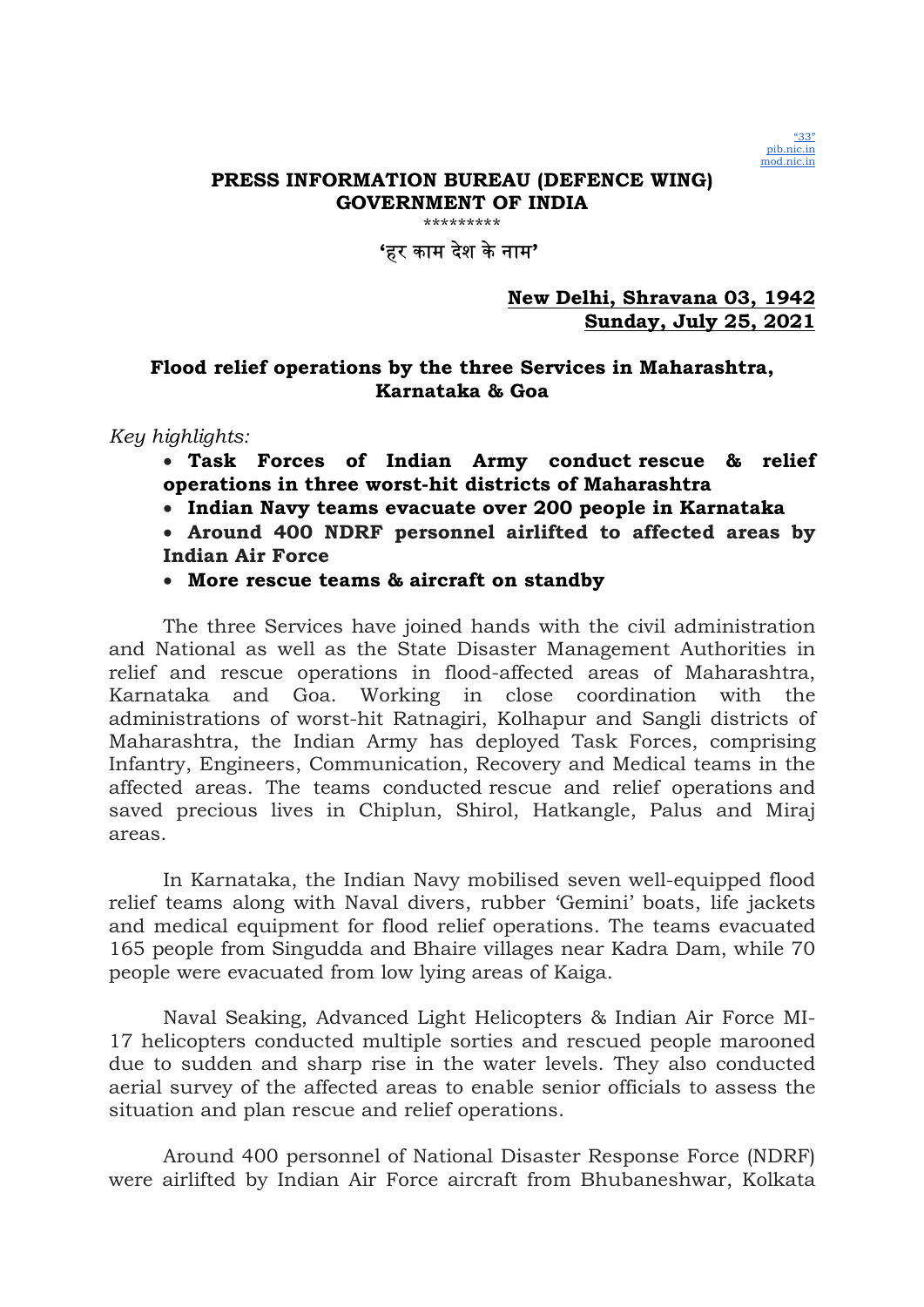and Vadodara to Pune, Kolhapur & Ratnagiri in Maharashtra and Goa along with 40 tons of rescue equipment.

The teams of the three Services are working round the clock to rescue the locals affected by floods, besides providing them with food, water, medical. More rescue teams and aircraft are on standby for deployment.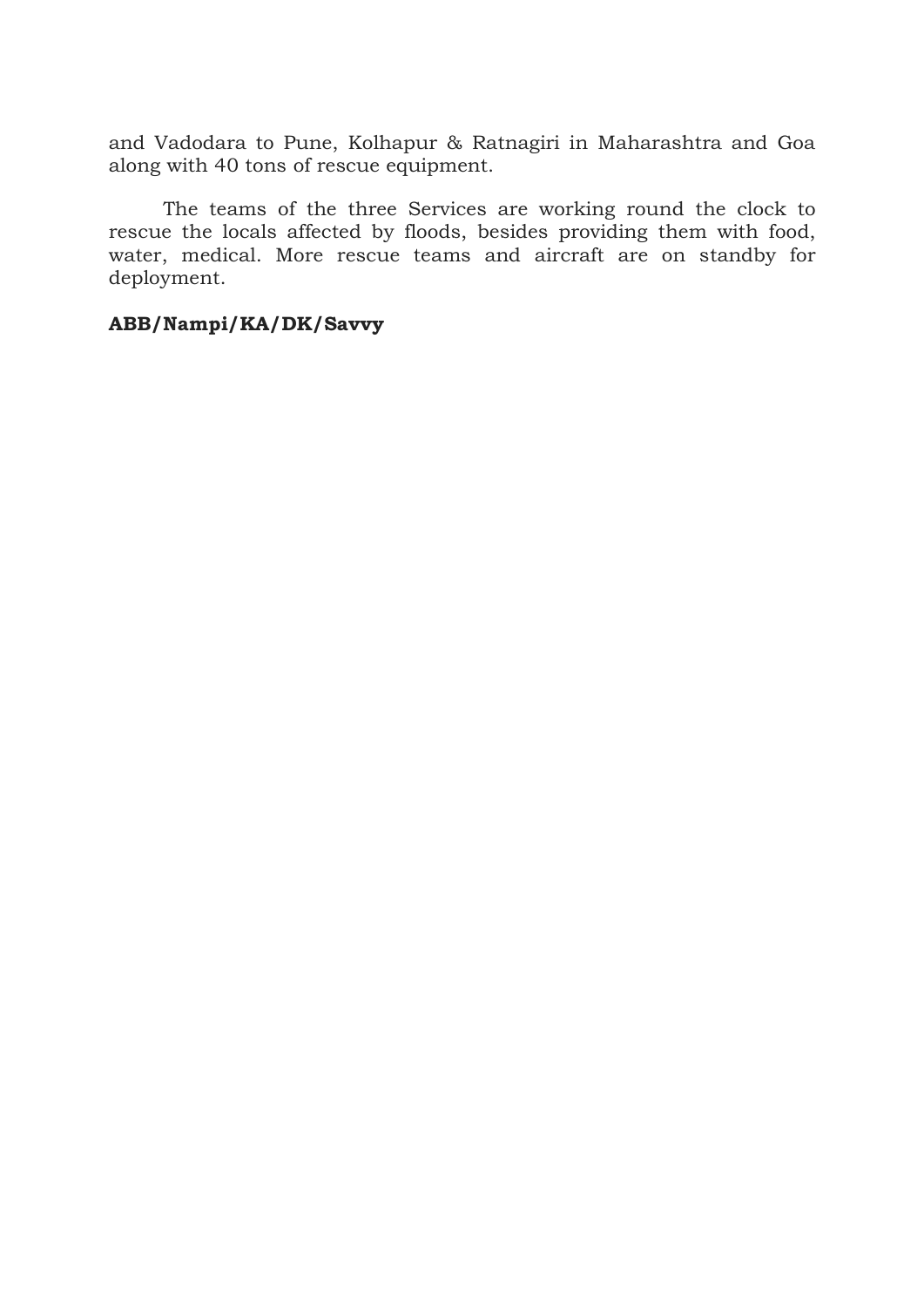

\*\*\*\*\*\*\*\*\*

# 'हर काम दशे केनाम'

# New Delhi, Asadha 31, 1942 Thursday, July 22, 2021

# Last blast of Sela Tunnel's escape tube conducted by DG Border Roads through video conferencing

 The breakthrough to facilitate faster completion of Sela Tunnel

 Sela Tunnel to be world's longest bi-lane road tunnel at an altitude above 13,000 feet

 To provide all weather connectivity to Tawang, Arunachal Pradesh

To play a crucial role in the development of North-east

The last blast of the escape tube of under-construction Sela Tunnel was conducted by Director General Border Roads (DGBR) Lt Gen Rajeev Chaudhry through video conferencing from New Delhi on July 22, 2021. The event was witnessed onsite by various construction players of Team BRO headed by ADGBR (East) Shri PKH Singh, Chief Engineer Project, Vartak Brig Harish Kumar and representatives of 42 Task Force and Patel Engineering Limited. This breakthrough will facilitate faster completion of Sela Tunnel by undertaking simultaneous activities in two tubes i.e., a two-way tube of 1,555 meters and an escape tube of 980 meters, besides 8.8 kms of approach roads.

The DGBR had initiated the first blast of the escape tube during his visit on Army Day in January 2021. This tube has already crossed the 425-meter excavation mark.

Prime Minister Shri Narendra Modi had laid the foundation stone of Sela Tunnel on February 09, 2019 to provide all weather connectivity to Tawang, Arunachal Pradesh through the Balipara-Charduar-Tawang Road. The construction of the tunnel started on April 01, 2019 with the first blast taking place on October 31, 2019. The excavation pace of Sela Tunnel has been swift as it has resulted in the breaking down of the escape tube of the 1,555 meters tunnel on July 22, 2021, much ahead of schedule. Despite COVID-19 restrictions and adverse weather conditions, the pace of works has increased in the last 6-10 months.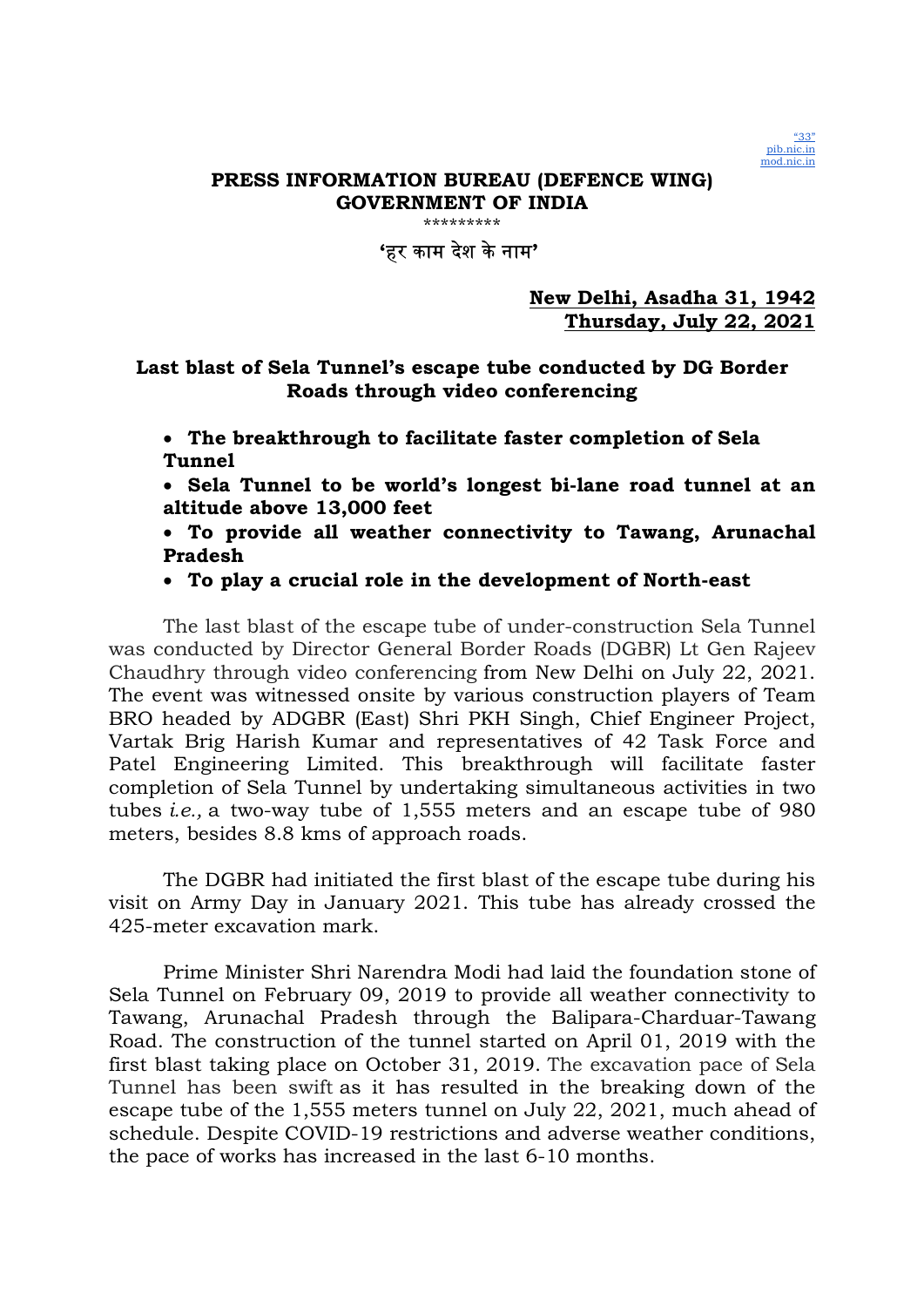On completion, Sela Tunnel will be the longest bi-lane road tunnel in the world at an altitude above 13,000 feet. This unique tunnel constructed using the latest New Austrian Tunneling Method (NATM), is much below the snow line allowing all weather travel without the challenges of snow clearance. The Sela Tunnel will prove to be a boon for the people of Tawang as it will reduce travel time and ensure speedier movement across the Sela Pass. It will play a crucial role in the development of not just Arunachal Pradesh, but the entire North-East. In case of natural calamities and adverse weather, it can prove to be a vital link for evacuation of personnel.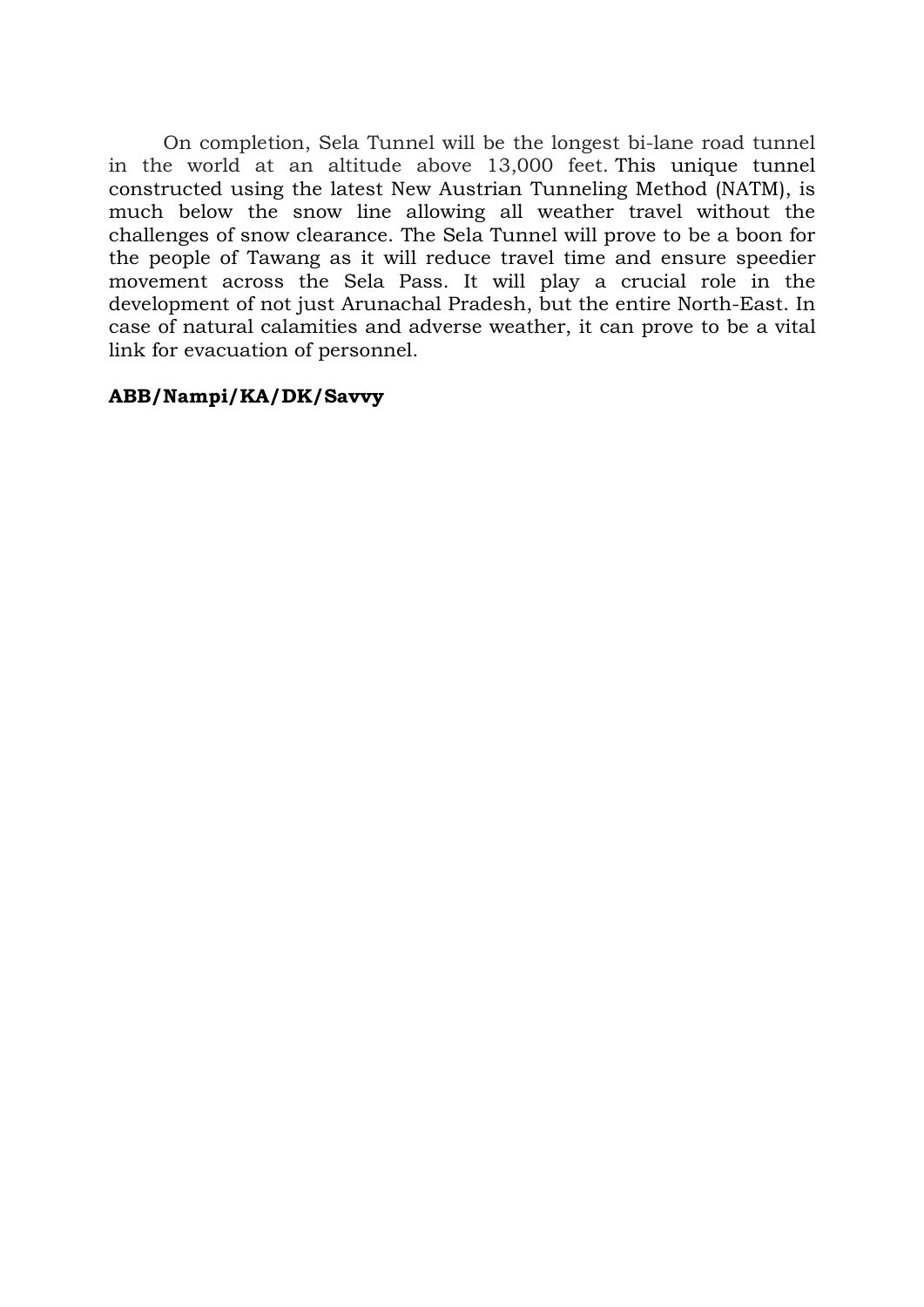

\*\*\*\*\*\*\*\*\*

## 'हर काम दशे केनाम'

New Delhi, Asadha 30, 1942 Wednesday, July 21, 2021

# DRDO successfully flight-tests indigenously developed MPATGM for minimum range

 Low weight, fire and forget Man Portable Anti-tank Guided Missile

- Miniaturised Infrared Imaging seeker
- Major boost to Army and AatmaNirbhar Bharat
- Raksha Mantri congratulates DRDO

In a major boost towards AatmaNirbhar Bharat and strengthening of Indian Army, Defence Research and Development Organisation (DRDO) successfully flight-tested indigenously developed low weight, fire and forget Man Portable Antitank Guided Missile (MPATGM) on July 21, 2021.The missile was launched from a man portable launcher integrated with thermal site and the target was mimicking a tank. The missile hit the target in direct attack mode and destroyed it with precision. The test has validated the minimum range successfully. All the mission objectives were met. The missile has already been successfully flight tested for the maximum range.

The missile is incorporated with state-of-the-art Miniaturized Infrared Imaging Seeker along with advanced avionics. The test brings the development of indigenous third generation man portable Anti-Tank Guided Missile close to completion.

Raksha Mantri Shri Rajnath Singh has congratulated DRDO and the Industry for the successful test.Secretary Department of Defence R&D and Chairman DRDO Dr G Satheesh Reddy congratulated the team for the successful test.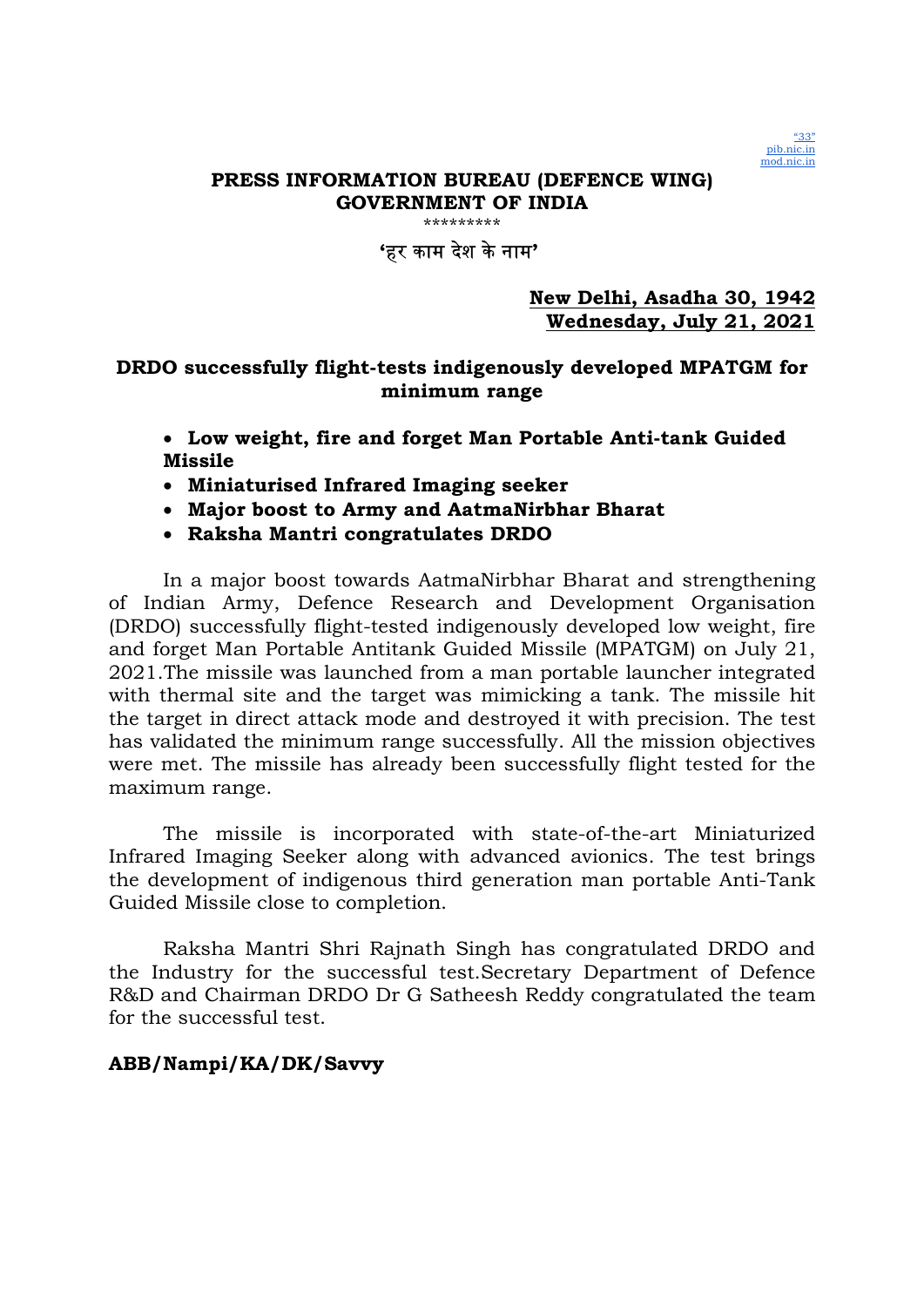

#### 'हर काम देश केनाम'

#### New Delhi, Shravana 01, 1942 Friday, July 23, 2021

#### DRDO conducts successful flight test of Akash-NG

- Second successful flight test in three days
- Capable of intercepting high speed & agile aerial threats
- Force multiplier to defence capabilities of Indian Air Force
- Raksha Mantri congratulates DRDO

Defence Research and Development Organisation (DRDO) conducted a successful flight-test of New Generation Akash (Akash-NG) missile from Integrated Test Range, Chandipur off the coast of Odisha at 1145 hrs on July 23, 2021. The test was carried out against a high-speed unmanned aerial target which was successfully intercepted by the missile. The flight test has validated the functioning of complete weapon system consisting of the missile with indigenously developed RF Seeker, Launcher, Multi-Function Radar and Command, Control & Communication system. The test was carried out amidst inclement weather conditions proving the all-weather capability of the weapon system.

The system performance was validated through the data captured by a number of Radar, Telemetry and Electro Optical Tracking systems deployed by ITR, Chandipur. A team of Indian Air Force Officers witnessed the test.

 On July 21, 2021, the missile was successfully flight-tested without seeker meeting all the mission requirements. https://pib.gov.in/PressReleasePage.aspx?PRID=1737532

Raksha Mantri Shri Rajnath Singh has congratulated DRDO, Indian Air Force and the Industry on the second successful flight test of Akash-NG in a span of three days. He said the development of this state-of-the-art missile system will prove to be a force multiplier for air defence capabilities of Indian Air Force.

Secretary, Department of Defence R&D and Chairman DRDO Dr G Satheesh Reddy congratulated the teams for successful trial of Akash NG which is capable of intercepting high speed and agile aerial threats.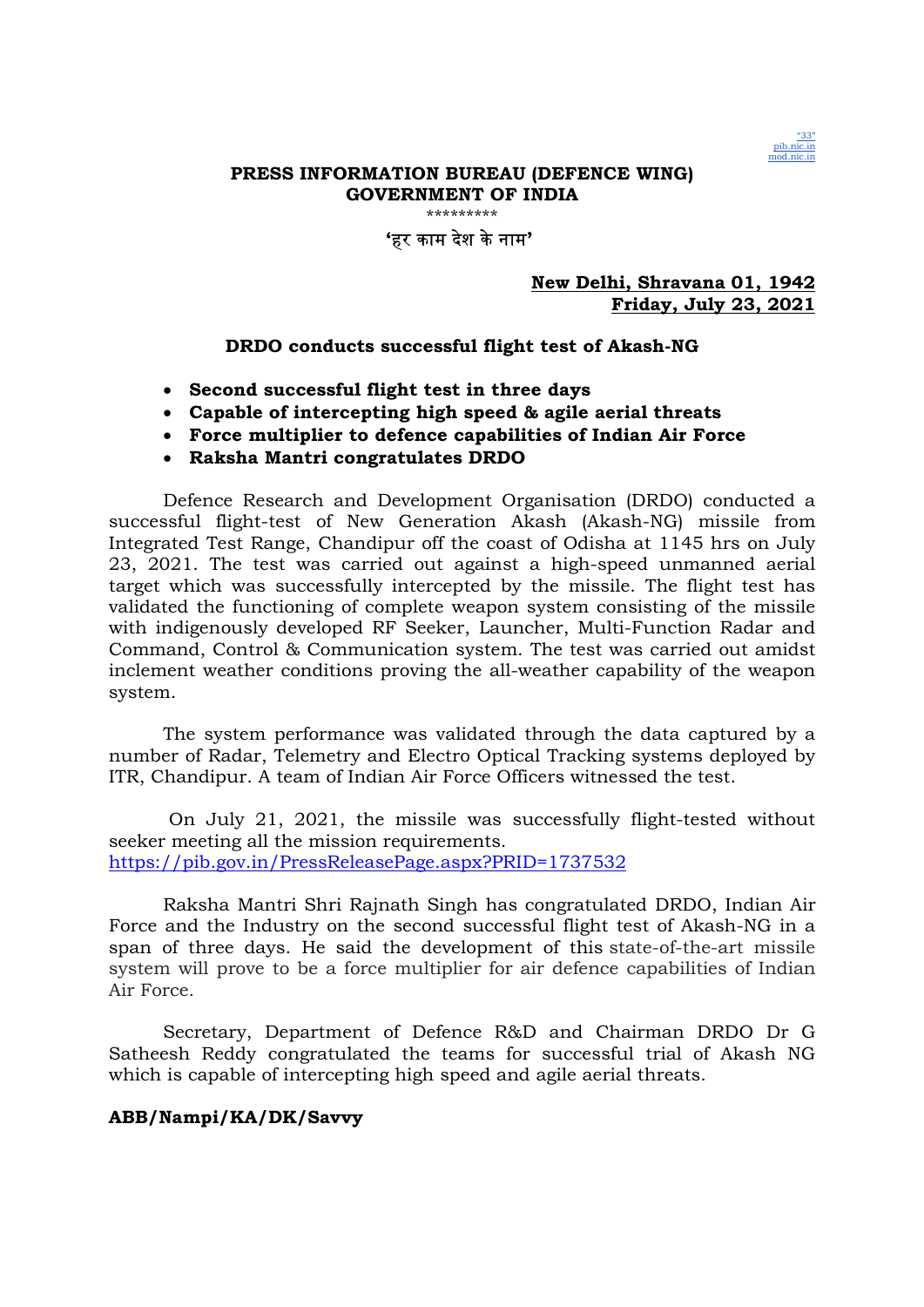

\*\*\*\*\*\*\*\*\*

#### 'हर काम देश केनाम'

#### New Delhi, Asadha 31, 1942 Thursday, July 22, 2021

### Indian Coast Guard rescues 12 crew of MV Kanchan in distress off Umargam, Gujarat

### MV Kanchan stranded because of no power amid inclement weather.

- ICG's MV Hermeez rescues all the 12 crew in a swift operation.
- More ICG vessels deployed for assistance.

Indian Coast Guard rescued all the 12 crew of Motor Vessel (MV) Kanchan stranded off Umargam, Gujarat on July 21, 2021. Maritime Rescue Coordination Centre (MRCC) Mumbai had received information from DG Communication center, Mumbai in the afternoon of July 21, 2021 that MV Kanchan is stranded due to contamination in fuel thereby rendering the engine non-operational and no electrical power onboard, amid inclement weather. Later in evening, the master of the vessel intimated that MV Kanchan, carrying steel coils as cargo, had dropped anchor and was tilting towards Starboard (right) side.

The MRCC Mumbai instantly activated the International Safety Net (ISN) and MV Hermeez was immediately diverted towards the distressed vessel. Braving rough seas, MV Hermeez safely evacuated all the 12 crew of MV Kanchan in a swift night operation.

Emergency Towing Vessel (ETV) Water Lily has also been deployed by DG Shipping, Mumbai for assisting the stranded vessel. In addition, two tugs have been deployed by the vessel owners to render assistance to the vessel.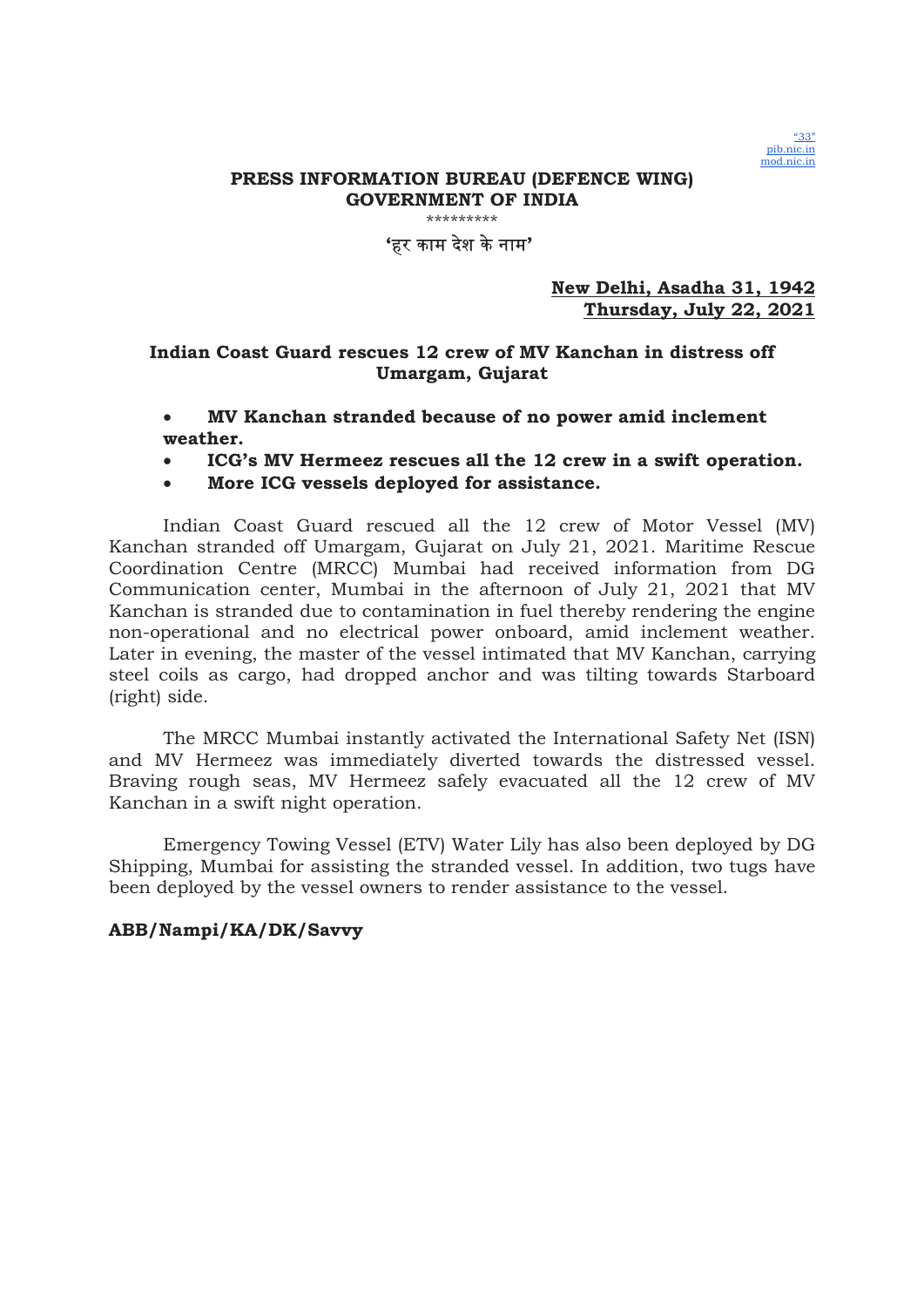

\*\*\*\*\*\*\*\*\*

### 'हर काम देश केनाम'

New Delhi, Asadha 30, 1942 Wednesday, July 21, 2021

#### DRDO successfully flight-tests surface-to-air missile Akash-NG

- New Generation surface-to-air Missile
- High manoeuvrability to neutralise aerial threats
- Boost to Air Defence capabilities of Indian Air Force
- Raksha Mantri congratulates DRDO

Defence Research & Development Organisation (DRDO) successfully flight-tested the New Generation Akash Missile (Akash-NG), a surface-to-air Missile from Integrated Test Range (ITR) off the coast of Odisha on July 21, 2021. The flight trial was conducted at around 12:45 PM from a land-based platform with all weapon system elements such as Multifunction Radar, Command, Control & Communication System and launcher participating in deployment configuration.

The missile system has been developed by Defence Research & Development Laboratory (DRDL), Hyderabad in collaboration with other DRDO laboratories. The launch was witnessed by the representatives of Indian Air Force. In order to capture flight data, ITR deployed a number of Range stations like, Electro Optical Tracking System, Radar and Telemetry. The flawless performance of the entire weapon system has been confirmed by complete flight data captured by these systems. During the test, the missile demonstrated high manoeuvrability required for neutralising fast and agile aerial threats.

Once deployed, the Akash-NG weapon system will prove to be a force multiplier for the air defence capability of the Indian Air Force. Production agencies Bharat Electronics Limited (BEL) and Bharat Dynamics Limited (BDL) also participated in the trials.

Raksha Mantri Shri Rajnath Singh has congratulated DRDO, BDL, BEL, Indian Air Force and the Industry for the successful test. Secretary Department of Defence R&D and Chairman DRDO applauded the efforts of the team and said the missile will strengthen the Indian Air Force.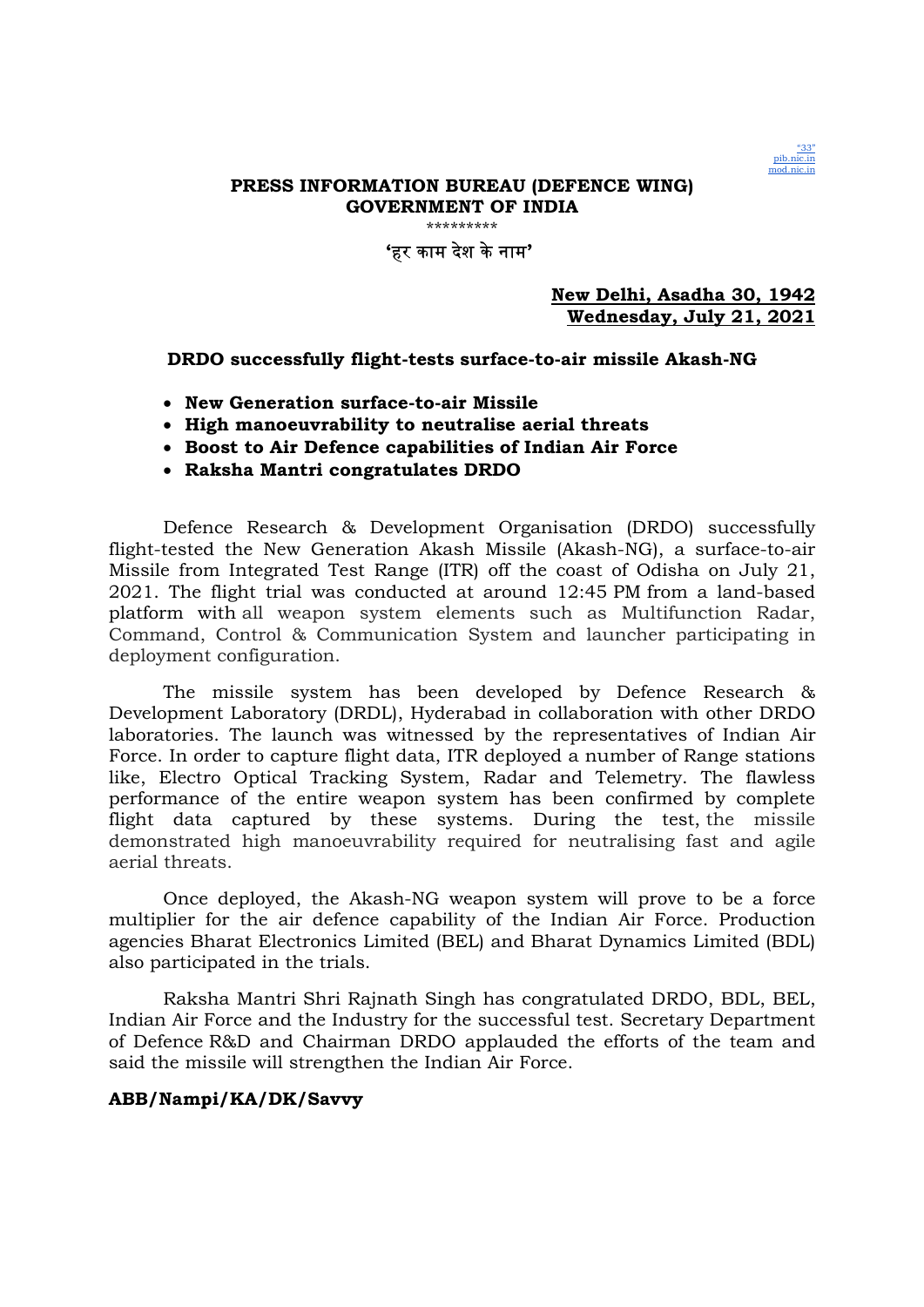

\*\*\*\*\*\*\*\*\*

## 'हर काम दशे केनाम'

### New Delhi, Asadha 29, 1942 Tuesday, July 20, 2021

## MoD issues RFP for construction of six P-75(I) submarines for Indian Navy

As a major initiative towards 'Make in India', Ministry of Defence (MoD) has issued Request of Proposal (RFP) for the first acquisition programme under the Strategic Partnership Model for construction of six AIP fitted Conventional Submarines named Project 75(India) [P-75(I)] for the Indian Navy, on July 20, 2021. The RFP was issued to shortlisted Strategic Partners (SPs) or Indian Applicant Companies for the project viz, M/s Mazagaon Dock Shipbuilders Limited (MDL) and M/s Larsen & Tubro (L&T). The project cost is over Rs 40,000 crore.

Project-75(I) envisages indigenous construction of six modern conventional submarines (including associated shore support, Engineering Support Package, training and spares package) with contemporary equipment, weapons & sensors including Fuel-Cell based AIP (Air Independent Propulsion Plant), advanced torpedoes, modern missiles and state of the art countermeasure systems. This would provide a major boost to the indigenous design and construction capability of submarines in India, in addition to bringing in the latest submarine design and technologies as part of the project.

Post receipt of responses to the Expression of Interest (EoI), shortlisting of potential Strategic Partners (SPs) and Foreign OEMs was undertaken. The shortlisted SPs to whom the RFP has been issued would be collaborating with any of the shortlisted Foreign OEMs viz, M/s Naval Group-France, M/s TKMS-Germany, M/s JSC ROE-Russia, M/s Daewoo Shipbuilding and Marine Engineering Co Ltd-South Korea and M/s Navantia-Spain. These five foreign firms are the world leaders in the field of conventional submarine design, construction and all other related technologies. The foreign OEMs will be the technology partner in the SP Model. Foreign OEMs will enable SP for construction of submarines, achieving high levels of indigenization, and ToT for various technologies. These OEMs would enable setting up of dedicated manufacturing lines for these submarines in India by providing ToT for submarine design and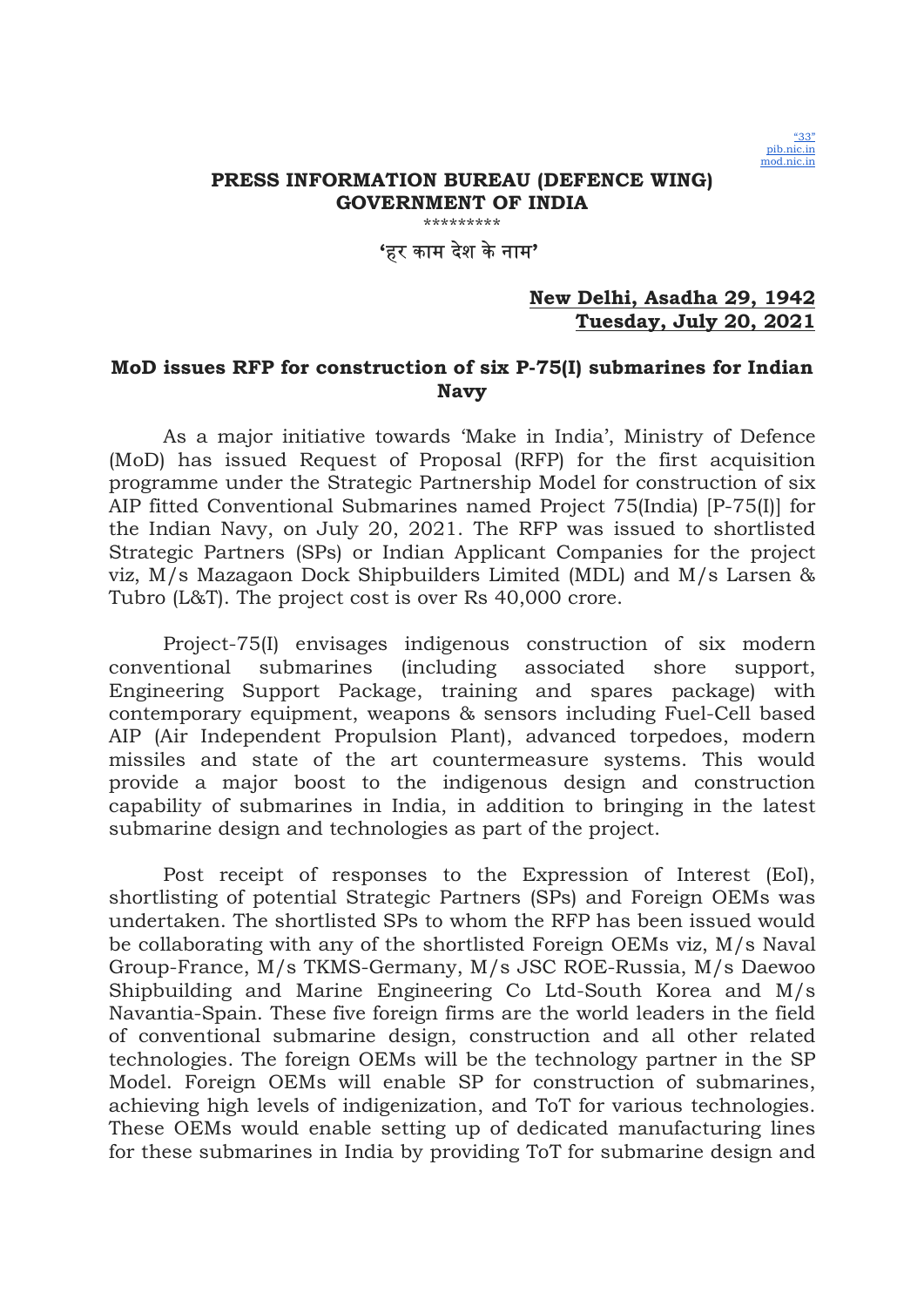other technologies and make India the global hub for submarine design and production.

The project would not only aid in boosting the core submarine/ship building industry but would also greatly enhance manufacturing/industrial sector, especially the MSME by development of an industrial eco-system for manufacture of associated spares/systems/equipment related to submarines. In order to achieve these objectives, the RFP has key features like mandatory level of indigenous manufacture of platforms, ToT for design/ manufacture/ maintenance of submarines and a few critical equipment and systems, setting up of an eco-system in India for such indigenisation and incentivisation for other key technologies, etc.

The overall aim would be to progressively build indigenous capabilities in the public/private sector to design, develop and manufacture complex weapon systems for the future needs of the Armed Forces. This will be an important step towards meeting broader national objectives, encouraging self reliance and aligning the defence sector with the 'Make in India' initiative of the Government.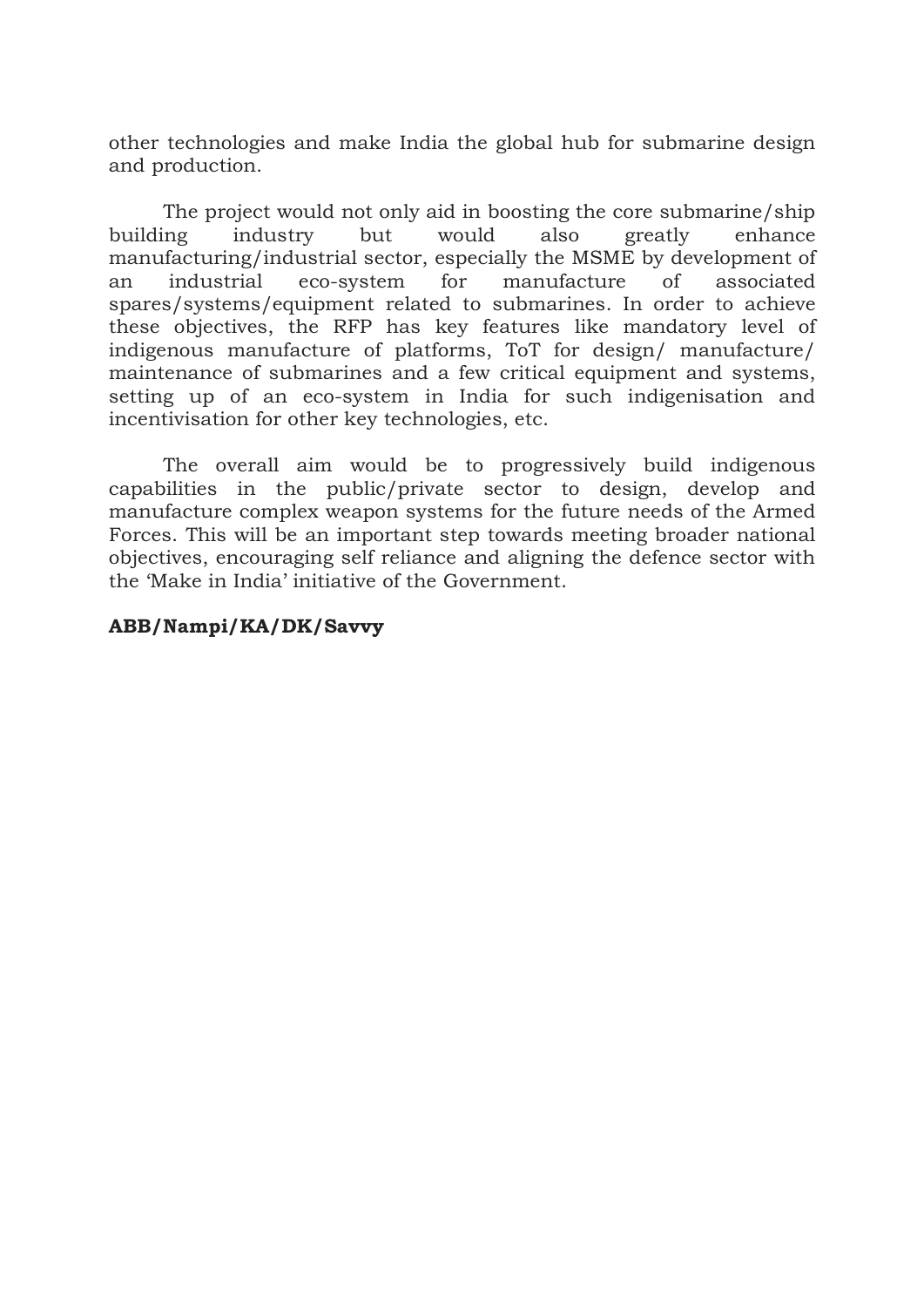

\*\*\*\*\*\*\*\*\*

## 'हर काम दशे केनाम'

### New Delhi, Asadha 29, 1942 Tuesday, July 20, 2021

## DRDO indigenously develops High Strength Beta Titanium Alloy on industrial scale

Defence Research and Development Organisation (DRDO) has indigenously developed a High Strength Metastable Beta Titanium Alloy containing Vanadium, Iron and Aluminium, Ti-10V-2Fe-3Al on industrial scale for applications in aerospace structural forgings. It has been developed by Defence Metallurgical Research Laboratory (DMRL), a premier Hyderabad based laboratory of DRDO. These alloys are already being used by many developed nations in recent times as beneficial substitute for the relatively heavier traditional Ni-Cr-Mo structural steels to achieve weight savings.

The excellent forgeability of high strength-to-weight ratio Ti-10V-2Fe-3Al alloy facilitates manufacture of intricately configured components for aerospace applications with potential for significant weight savings. Some of the components which may be forged from this alloy include slat/flap tracks, landing gear, and drop link in landing gear – among several others.

The high strength beta titanium alloys are unique due to their higher strength, ductility, fatigue, and fracture toughness – making them increasingly attractive for aircraft structural applications. Furthermore, their relatively lower lifetime cost, owing to superior corrosion resistance in comparison to steels, is an effective trade-off to justify the use of this expensive material in India too.

The DMRL has carried out raw material selection, alloy melting, thermo-mechanical processing, ultrasonics-based Non Destructive Evaluation (NDE), heat treatment, mechanical characterization, and type certification in active collaboration with several agencies.

Aeronautical Development Agency (ADA) has identified over 15 steel components which may be replaced by Ti-10V-2Fe-3Al alloy forgings in the near future with a potential of 40% weight savings. The landing gear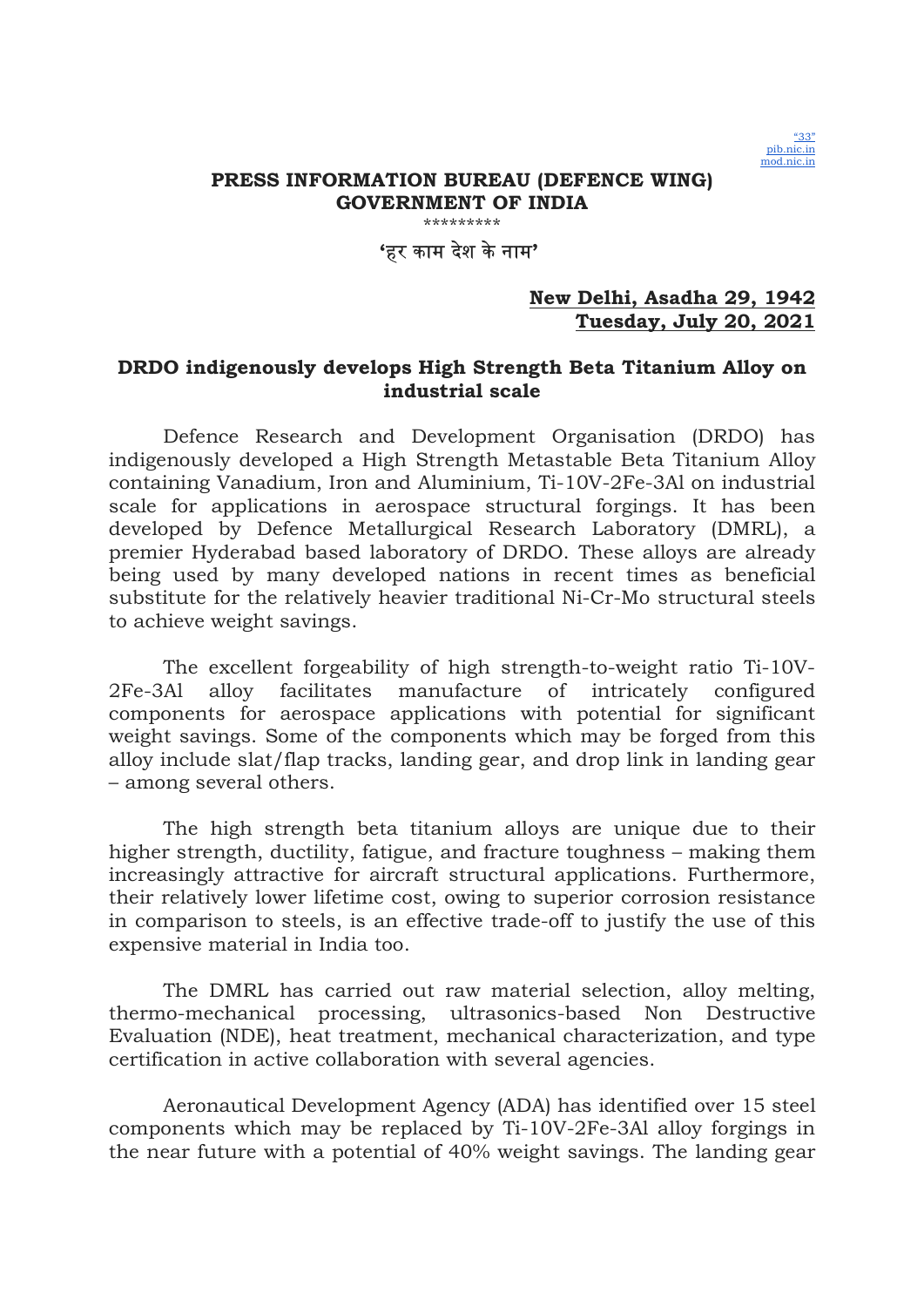drop link is the first component forged successfully by ADA at HAL, Bengaluru with DMRL's involvement and duly certified for airworthiness.

Raksha Mantri Shri Rajnath Singh has congratulated DRDO and the industry for indigenous development of High Strength Metastable Beta Titanium Alloy which will be useful for aerospace structural forgings.

Secretary, Department of Defence R&D and Chairman DRDO Dr G Satheesh Reddy applauded the dedicated efforts by the teams involved in the indigenous development of this technology.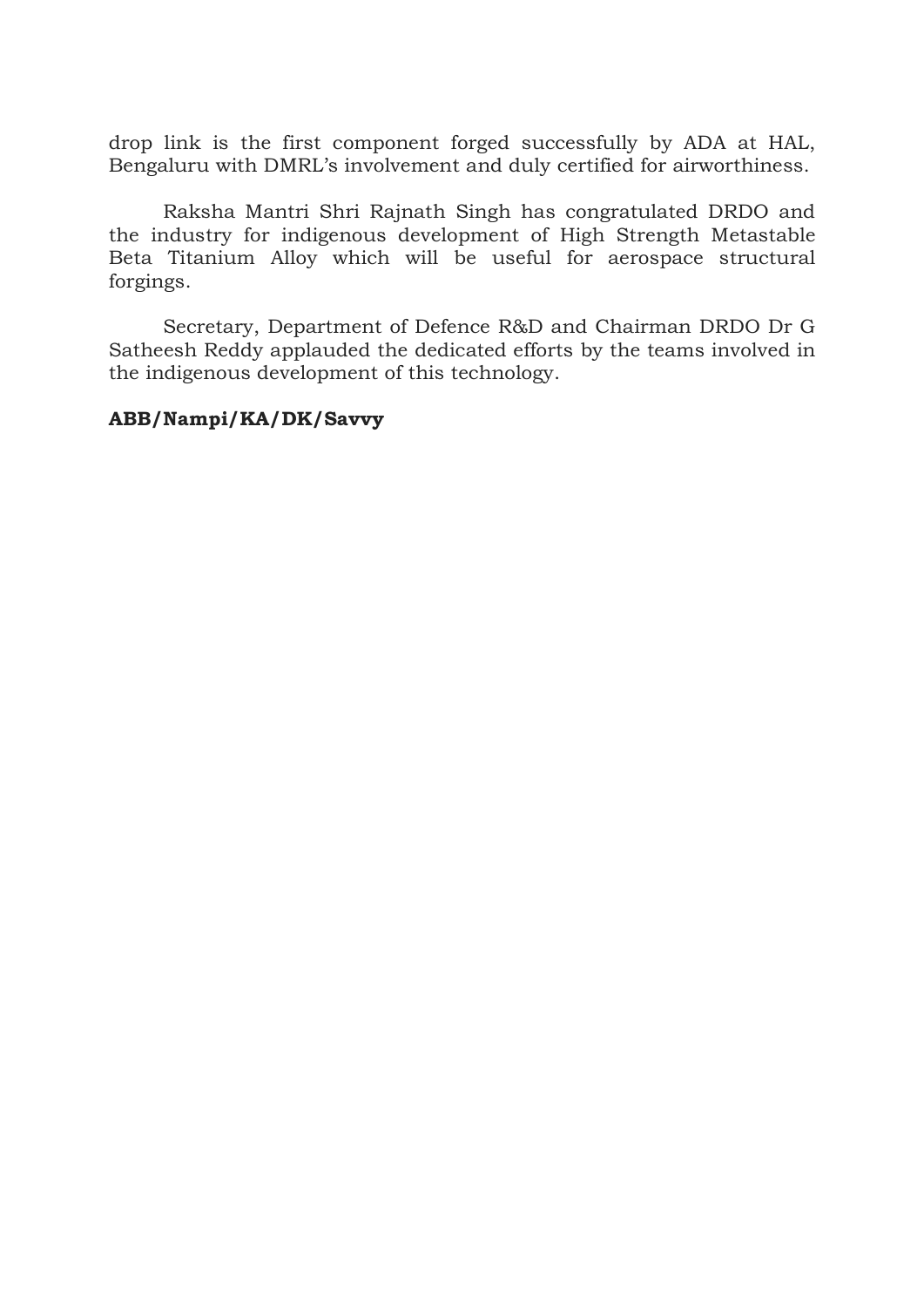

\*\*\*\*\*\*\*\*\*

## 'हर काम दशे केनाम'

### New Delhi, Asadha 28, 1942 Monday, July 19, 2021

### Oxygen generation facility inaugurated at INHS Dhanvantari, Port Blair

An oxygen generation facility was inaugurated by Commander-in-Chief, Andaman and Nicobar Command (CINCAN) Lieutenant General Ajai Singh at Indian Naval Hospital, INHS Dhanvantari in Port Blair on July 19, 2021. The plant has been installed to augment the medical and support facilities in the Andaman and Nicobar Islands amidst the COVID-19 situation. The setting-up of the plant was taken up by the Andaman and Nicobar Command through M/s ITD Cementation India Limited, which is undertaking a major marine infrastructure project in the Command.

 The firm took up this venture as part of their Corporate Social Responsibility (CSR) initiative. Despite COVID-19 restrictions, a new oxygen generation plant was procured from Chennai and was installed at INHS Dhanvantri in a short span. The facility will be only captive/inhouse facility within the hospital for generation of medical grade oxygen. It would ensure continued supply of medical oxygen to specified beds, thus providing huge support in the fight against COVID-19 pandemic the Andaman and Nicobar Islands and significantly enhancing selfsufficiency.

 Commissioner-cum-Secretary (Health), Andaman & Nicobar administration Shri Dr V Chandavelou; Director (Health), Andaman and Nicobar Islands Dr Omkar Singh; Project Head, M/s ITD Cementation India Limited Shri Anjan Halder and senior officers of ANC were present on the occasion.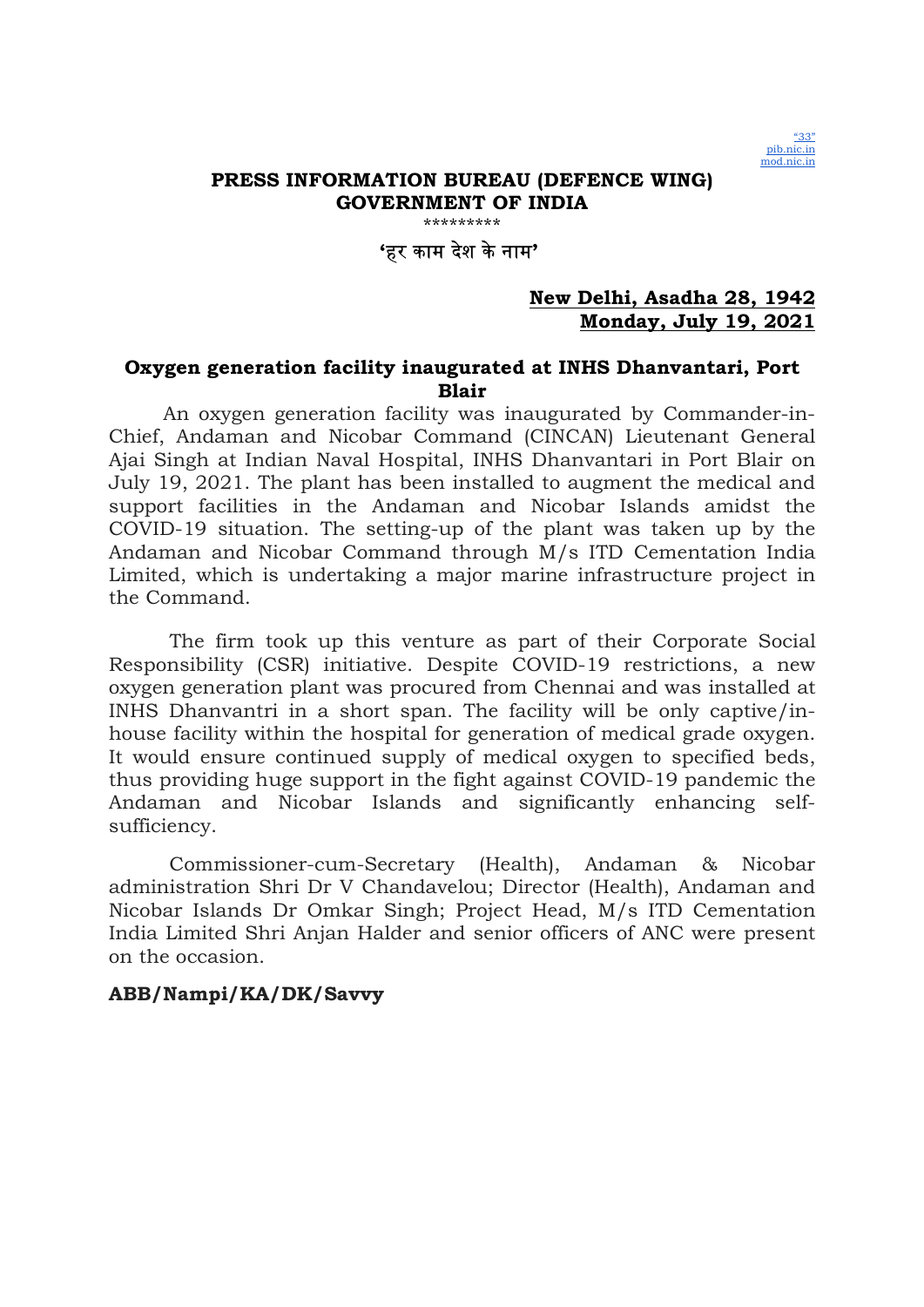'हर काम दशे केनाम'

#### New Delhi: Asadha 25, 1943 Friday, July 16, 2021

### Raksha Mantri Shri Rajnath Singh interacts with Defence Civilian Employees' Federations on issues related to OFB Corporatisation

Raksha Mantri Shri Rajnath Singh held an interaction with the three recognised Defence Civilian Employees' Federations, namely All India Defence Employees' Federation, Indian National Defence Workers' Federation & Bhartiya Pratiraksha Mazdoor Sangh on the issues related to Corporatisation of Ordnance Factory Board (OFB) in New Delhi on July 16, 2021. The meeting was conducted in a very congenial atmosphere, in which the Raksha Mantri gave patient hearing to the concerns expressed by the Federations on OFB Corporatisation.

The Federations stated various points, mainly seeking a last chance to improve OFB performance while continuing in the present set-up for some more years; the Essential Defence Services Ordinance 2021 not to be converted into an Act; protecting the service conditions of the OFB employees postcorporatisation and ensuring work load for the new corporate entities.

Secretary (Defence Production) Shri Raj Kumar clarified that the new Corporate entities would be 100% Government owned and suggested that further discussions with the employees' representatives should continue with the Department to identify specific issues, which can be brought before the Empowered Group of Ministers from time to time.

Shri Rajnath Singh assured that the interests of the employees would be protected while implementing the decision of OFB corporatisation. He appealed to the Federations to continue discussions with the Department and issues, if any, would be considered sympathetically by the Empowered Group of Ministers under his Chairmanship.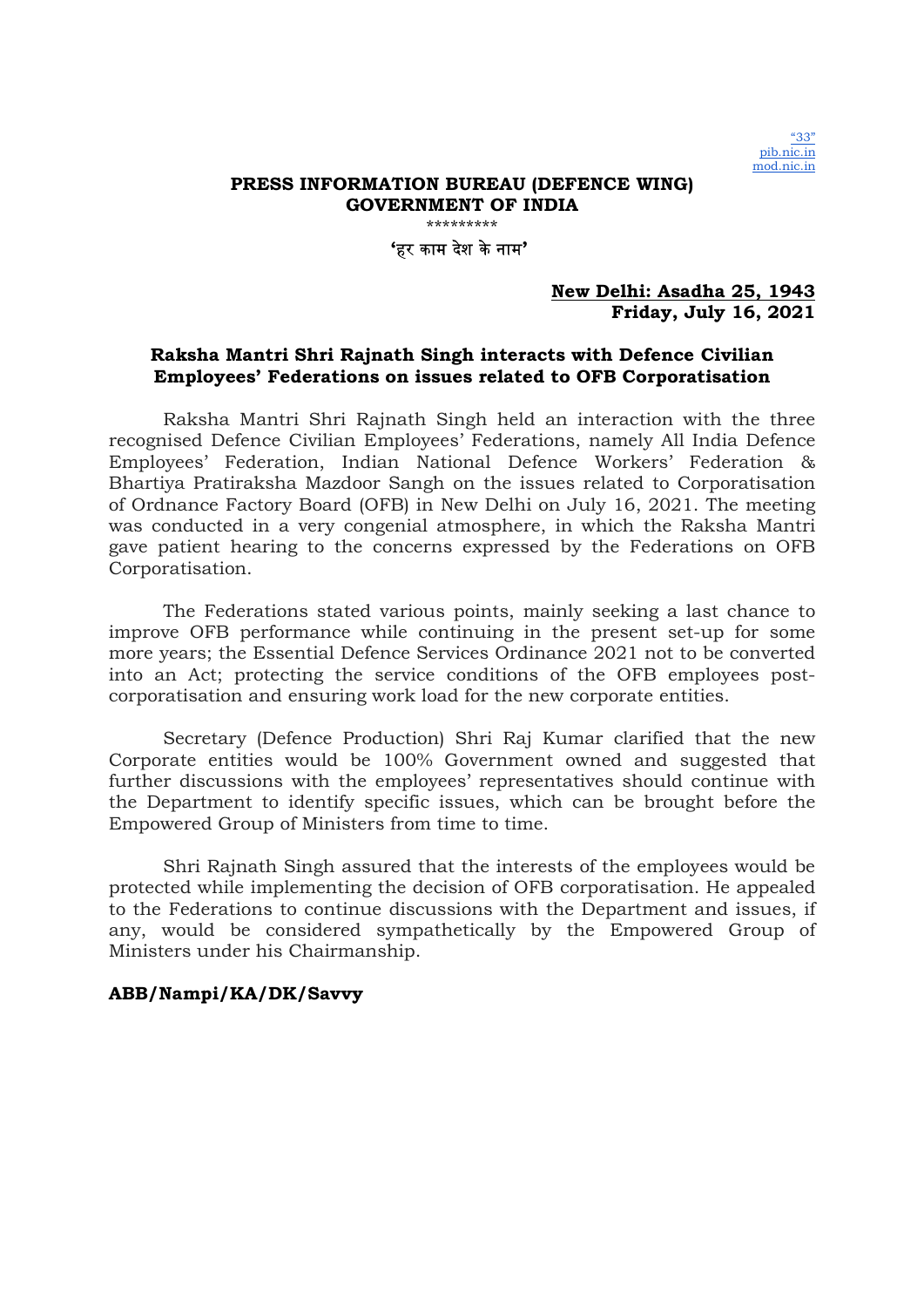

\*\*\*\*\*\*\*\*\*

'हर काम देश केनाम'

New Delhi: Asadha 24, 1943 Thursday, July 15, 2021

### Raksha Mantri launches Artificial Intelligence powered grievance management application;

### Shri Rajnath Singh lauds the citizen centric reform that empowers the people;

#### Raksha Mantri stresses on use of AI for overall development of the nation

Raksha Mantri Shri Rajnath Singh launched an Artificial Intelligence (AI)-powered grievance management application in New Delhi on July 15, 2021, developed by Ministry of Defence with the help of IIT-Kanpur. Minister of State (Independent Charge) for Personnel, Public Grievances & Pensions Dr Jitendra Singh graced the occasion.

This is the first AI based system developed to improve grievance redressal in the Government. The AI tool developed as part of the initiative has capability to understand the content of the complaint based on the contents therein. As a result, it can identify repeat complaints or spam automatically. Based on the meaning of the complaint, it can categorise complaints of different categories even when key words normally used for such search are not present in the complaint. It enables geographical analysis of complaints in a category including analysis of whether the complaint was adequately addressed or not by the concerned office. Easy user-friendly search enables user to formulate his own queries/categories depending on management requirements and seek performance results based on the query. Given that lakhs of complaints are received on CPGRAMS portal of DARPG, this application will have great use in understanding the nature of complaints, geographies from where they emanate and policy changes which can be introduced to create systemic improvements to address these grievances.

Speaking on the occasion, the Raksha Mantri described the application as a product of good governance, which reflects the growing synergy between the Government and academia. He said this initiative is another citizen centric reform of the Government that aims to empower the people at large.

Shri Rajnath Singh lauded Department of Administrative Reforms & Public Grievances (DARPG) for playing an important role in the reform of the Public Grievances Redressal System, saying that resolving the grievances of people is a great service in itself. He added that the active involvement of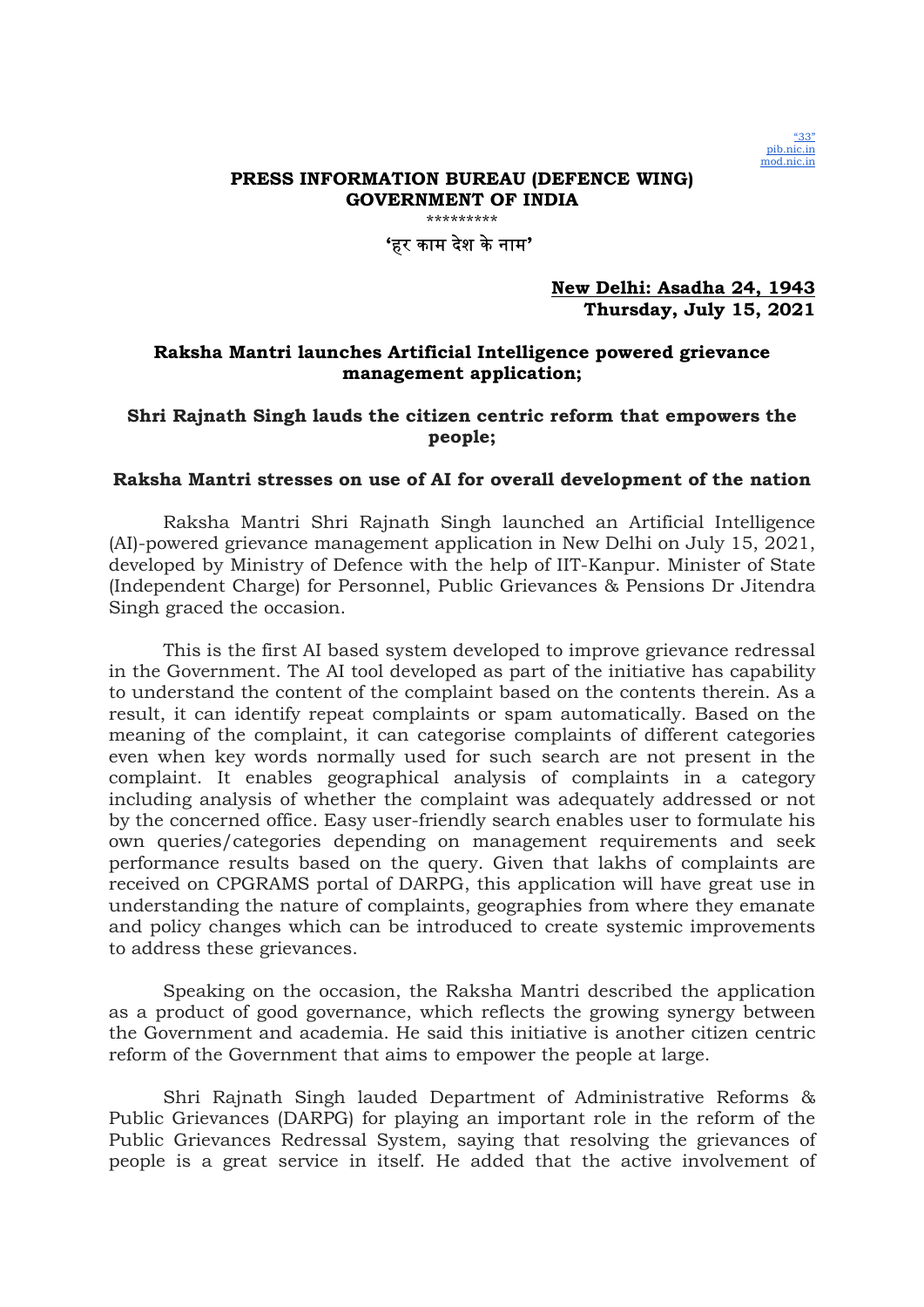reputed institutions like IIT Kanpur will further bolster the system and resolve the grievances of people in a transparent and effective manner.

The Raksha Mantri was briefed that this AI-powered application will automatically handle and analyse the complaints of the people and would reduce human intervention, save time and bring more transparency in their disposal. A tripartite MoU for the project was signed among Department of Defence, MoD, DARPG and IIT, Kanpur on August 04, 2020.

The release of this application marks the introduction of AI-based innovations into governance and administration. This project is first of its kind initiative of the Government for using AI, data science and Machine Learning techniques in grievance redressal. The success of this project in MoD will pave the way for extension of this application across other Ministries. The MoD and IIT, Kanpur intend to drive their collaboration forward in the coming years, seeking to better leverage the use of AI for the disposal of citizens' complaints. The web-based application has been jointly developed by Department of Defence, MoD; DARPG and a team of IIT Kanpur comprising of Professors Shalabh, Nisheeth Srivastava and Piyush Rai.

Defence Secretary Dr Ajay Kumar; Additional Secretary, DARPG Shri V Srinivas, Additional Secretary MoD Smt Nivedita Shukla Verma, Director, IIT Kanpur Prof Abhay Karandikar and other senior officials of MoD were present on the launch of the application.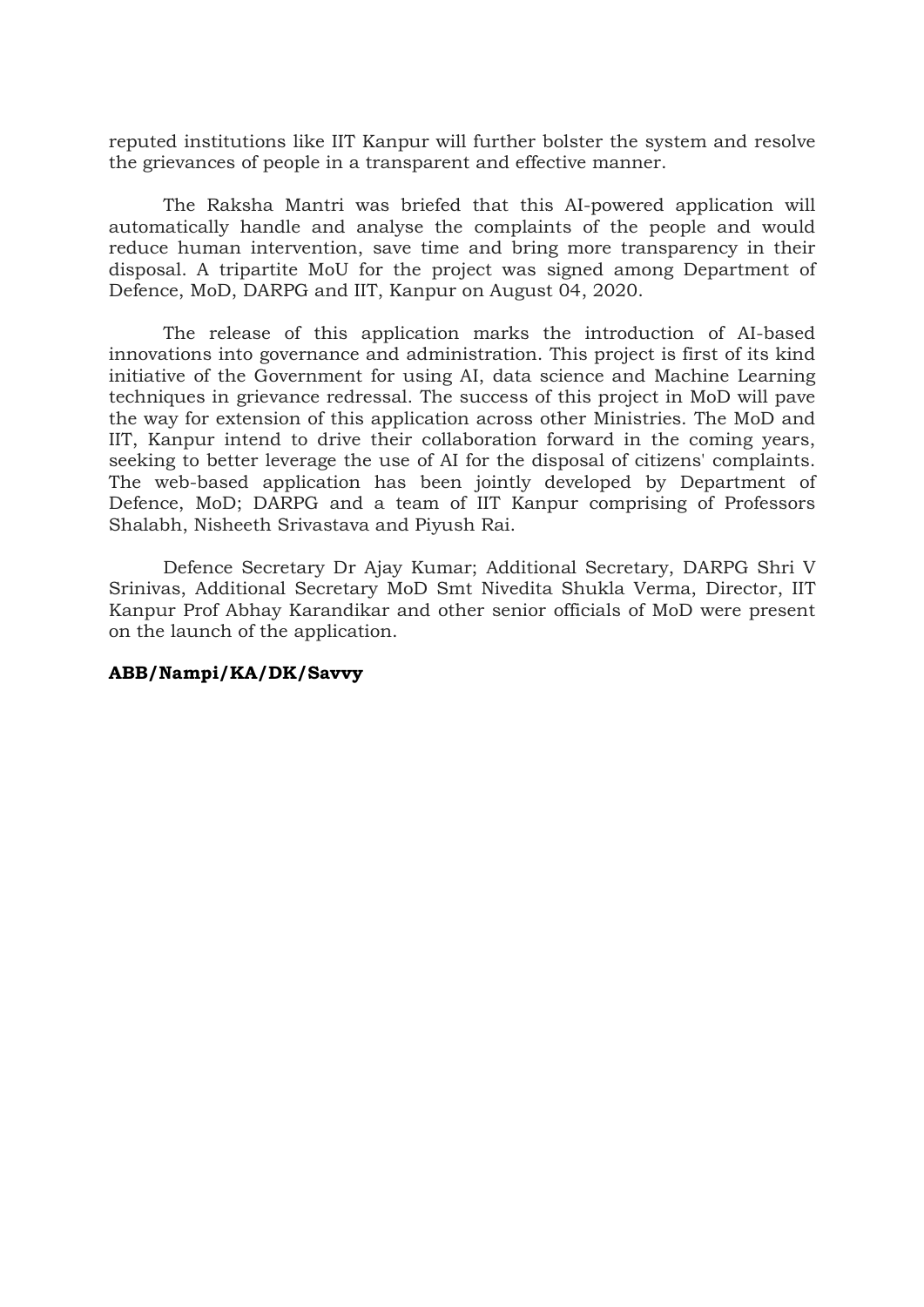

'हर काम देश केनाम'

New Delhi: Asadha 23, 1943 Wednesday, July 14, 2021

### Raksha Rajya Mantri Shri Ajay Bhatt visits Indian Coast Guard Headquarters in New Delhi;

#### Lauds ICG's role in protecting the country's maritime interests despite challenges

Shri Ajay Bhatt visited Indian Coast Guard (ICG) Headquarters in New Delhi on July 14, 2021 for the first time after taking over as Raksha Rajya Mantri. During his visit, he was briefed by DG Coast Guard Shri K Natarajan and other senior officials on the capacities & capabilities of various operations of Coast Guard including firefighting, tackling oil spill, search & rescue, environment protection, anti-drug trafficking and combating transnational maritime crimes.

Interacting with the officials, the Raksha Rajya Mantri commended ICG's role in protecting the country's maritime interests with determination despite various challenges, especially during the COVID-19 pandemic. "The Indian Coast Guard has the responsibility to ensure that India's maritime zones are safe and secure. It plays a crucial role in ensuring economic development, besides meeting the changing security challenges at sea. It is not possible to create a flawless internal and national security framework without ensuring maritime security," he said. Shri Ajay Bhatt stressed on Security and Growth of All in the Region (SAGAR) envisioned by Prime Minister Shri Narendra Modi, saying that safe, protected and clean seas provide unique economic opportunities for nation building.

 Shri Ajay Bhatt also lauded ICG for saving precious lives during the recent cyclones 'Tauktae' and 'YAAS'. He made special mention of the firefighting operations carried out by ICG onboard Crude Carrier Motor Tanker New Diamond in September 2020 and Motor Vessel X-Press Pearl in 2021, both off Colombo, commending them for extending support to the international community in times of distress. Appreciating ICG for its anti-drug trafficking operations at sea, he said, "It has compelled international narco syndicates to move beyond the limits of our Exclusive Economic Zone".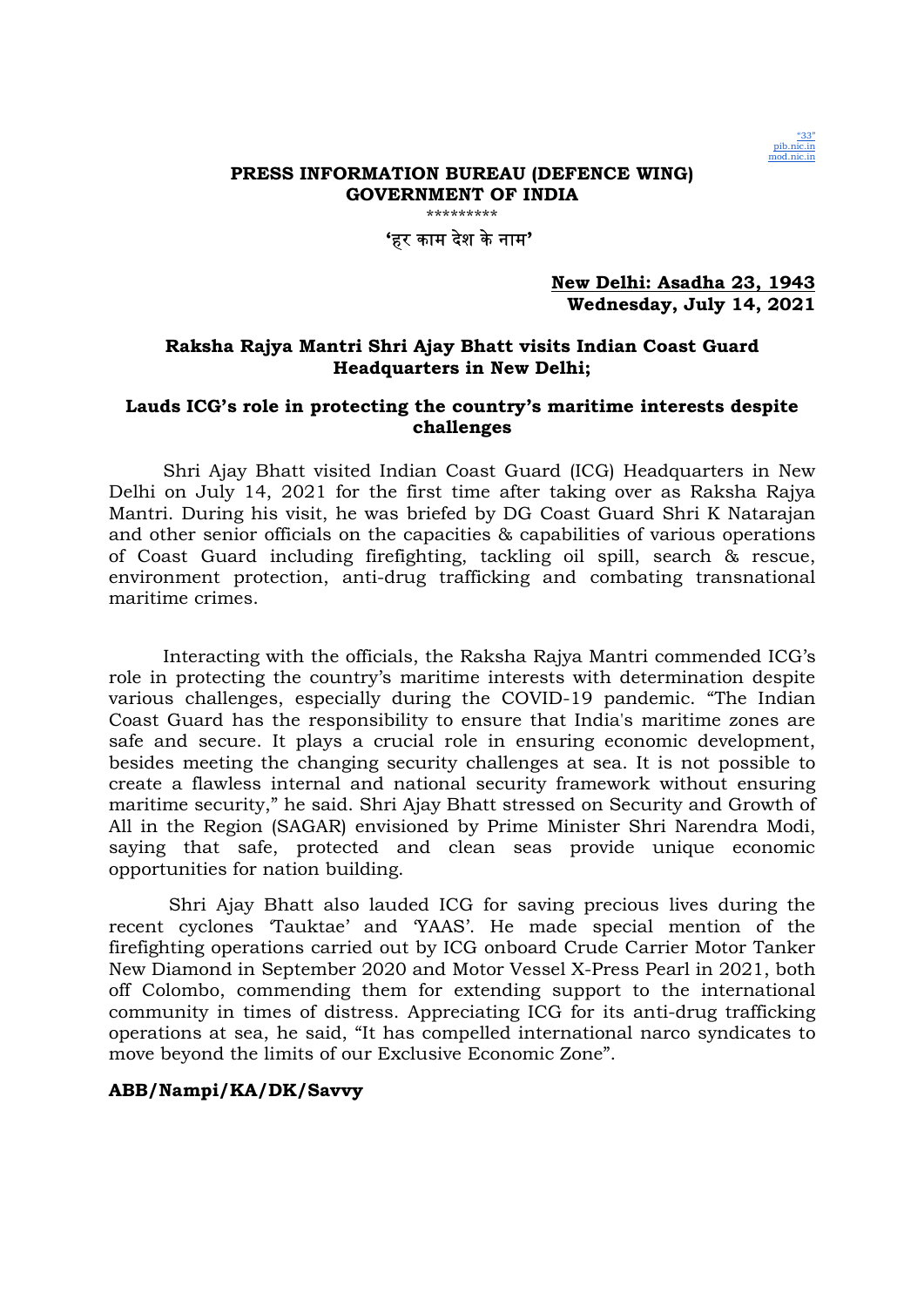

### 'हर काम दशे केनाम'

### New Delhi: Asadha 23, 1943 Wednesday, July 14, 2021

### 75 years of Independence - Azadi ka Amrit Mahotsav

### Unique initiative of Gallantry Awards portal & NCC to maintain and honour the statues of War Heroes of India

To mark the 75th year of Independence, Gallantry Awards Portal and National Cadet Corps (NCC) have jointly initiated a unique scheme to celebrate and pay tribute to the gallants of the Armed Forces and others who made the supreme sacrifice in the service of the nation. Under the initiative, statues of the brave hearts are adopted for cleaning & upkeep and cadets spread awareness among the people about the contribution and leadership traits of the War Heroes & other national personalities through interactive lectures, poetry recital, nukkad natak/dance etc.

As on date, NCC has adopted 46 statues of Gallantry award winners – 10 Param Vir Chakra, 6 Ashoka Chakra, 11 Mahavir Chakra, four Kirti Chakra, 12 Vir Chakra and three Shaurya Chakra.

 To enable greater reach of this noble activity of NCC, Gallantry Awards Portal has decided to live webcast these events, organised by NCC, every week. The portal (https://www.gallantryawards.gov.in/) also enables those, who are not physically present at the event, to pay their tributes virtually. The first such event was webcast live on July 7, 2021 on trial basis. The next event is scheduled to take place at 11 AM on July 16, 2021 at Statue Junction, Tirupunithara at Kochi, Kerala, where the statue of Lt Col Ramakrishnan Vishwanathan, Vir Chakra, will be paid tribute by NCC. Lt Col Ramakrishnan Vishwanathan was the Second-in-Command of 18 GRENADIERS who had conducted operations on and around Tololing mountain in Drass sector, Kargil during Operation Vijay. He was posthumously awarded the Vir Chakra for his actions during the Kargil war.

 As part of the initiative, the local unit of NCC organises cleaning and information dissemination events on a weekly basis in the precincts of an adopted statue. NCC cadets of one or more educational institutions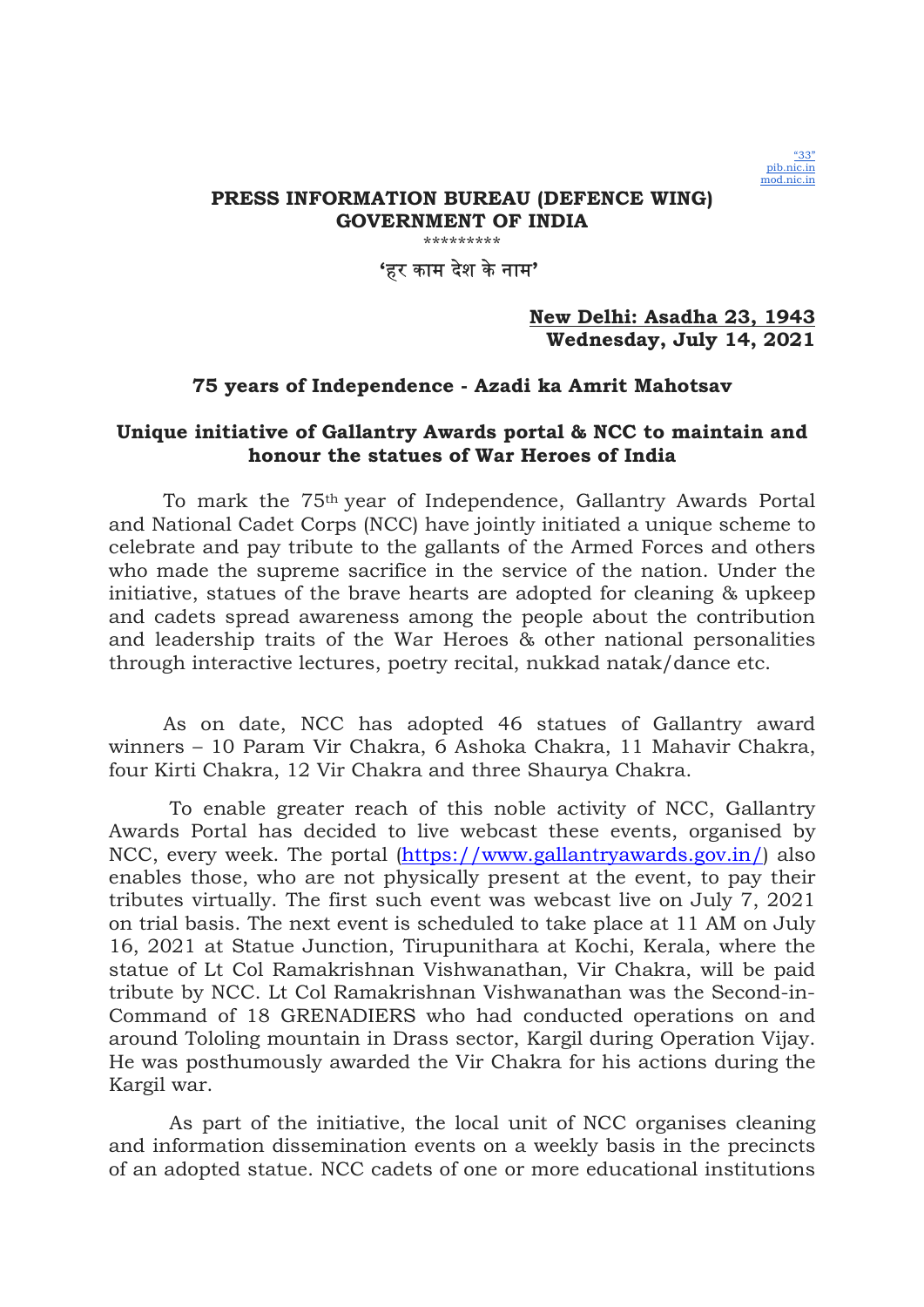are tasked with the responsibility to carry out the activities. The event helps create awareness among the people about the deeds of the brave hearts of the country. It also aims to motivate people to participate in the Swachh Bharat campaign propagated by Prime Minister Shri Narendra Modi to realise the ideals of Father of the Nation Mahatma Gandhi.

The initiative spreads the message of importance of 'Swachhta' in day-to-day lives and inspiring the local population to take care of local monuments and heritage. It further contributes towards harnessing the energy of the youth towards social causes and instilling a sense of patriotism in them. This initiative of NCC has got encouragement from all quarters.

Log on to the Gallantry Awards portal for information on future events. People can also suggest statues requiring adoption by a local NCC unit. The suggestions can be sent to the portal.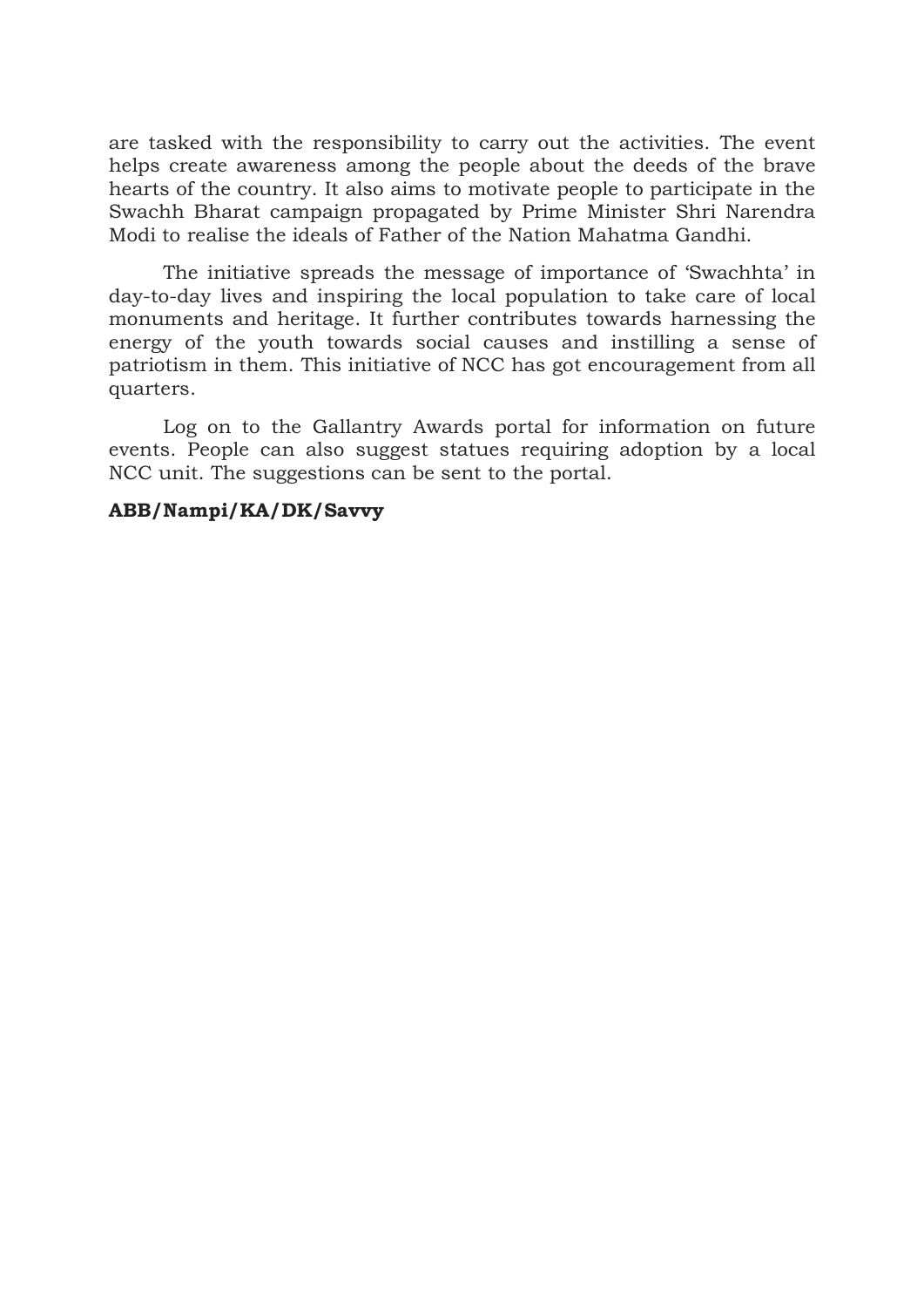

\*\*\*\*\*\*\*\*\*

## 'हर काम दशे केनाम'

## New Delhi: Asadha 18, 1943 Friday, July 09, 2021

# Raksha Mantri Shri Rajnath Singh holds telephonic conversation with Deputy Prime Minister & Defence Minister of Israel;

## Stresses on deepening defence cooperation & advancing strategic partnership with Israel

Raksha Mantri Shri Rajnath Singh held a telephonic conversation with Deputy Prime Minister and Minister of Defence of Israel Lt Gen (Res) Benjamin Gantz on July 09, 2021. Shri Rajnath Singh congratulated Lt Gen (Res) Benjamin Gantz on assuming the charge of Deputy Prime Minister and Minister of Defence of Israel.

In a tweet after the telephonic conversation, the Raksha Mantri said he looks forward to working closely with Israel to deepen defence cooperation and advance the strategic partnership. He also thanked Lt Gen (Res) Benjamin Gantz for the assistance provided to India by Israel for handling the COVID-19 pandemic.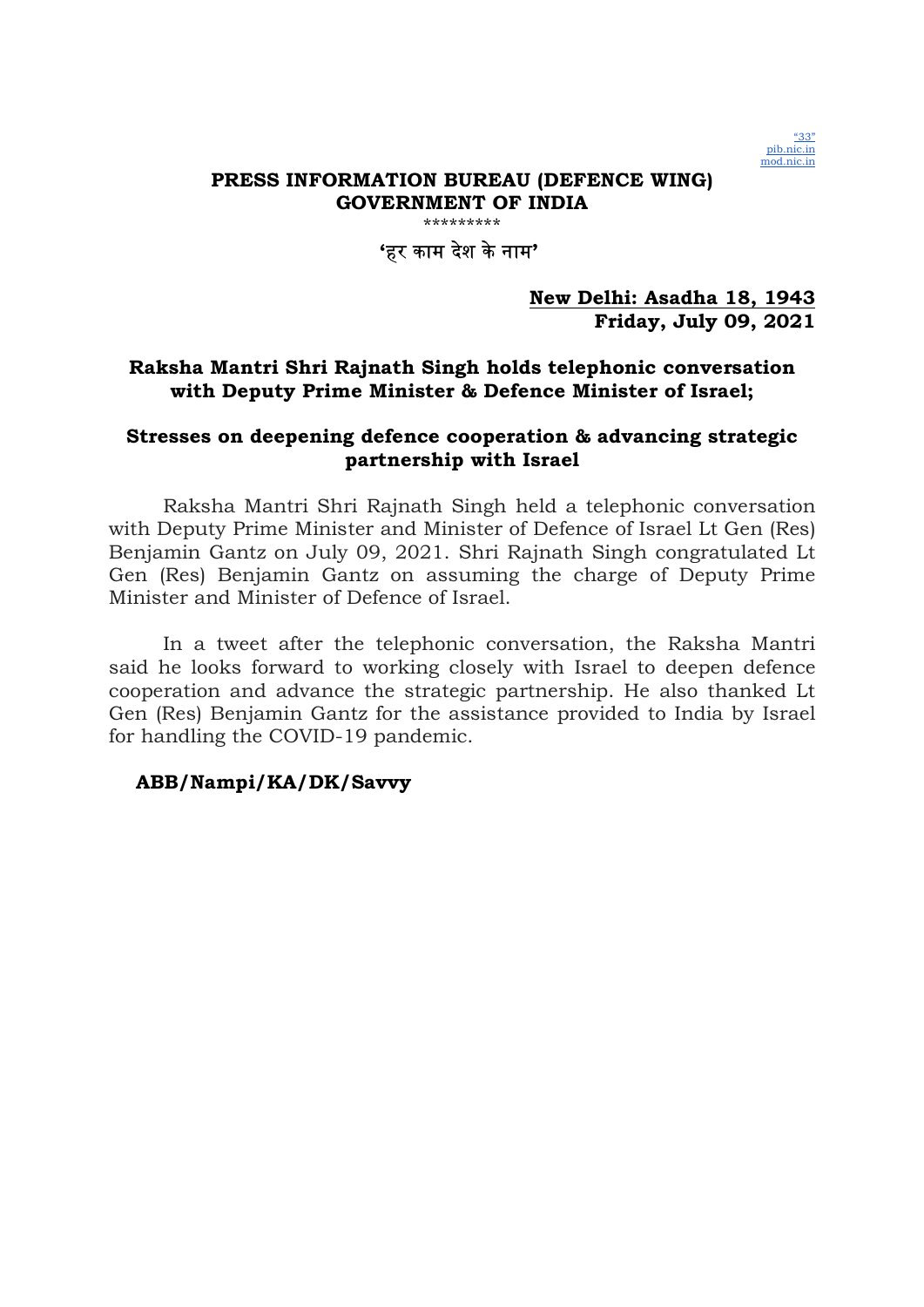

\*\*\*\*\*\*\*\*\*

'हर काम देश केनाम'

#### New Delhi: Asadha 17, 1943 Thursday, July 08, 2021

#### DRDO & AICTE launch regular M. Tech. Program in defence technology

A regular M. Tech. Program in Defence Technology has been launched by Defence Research and Development Organisation (DRDO) and All India Council for Technical Education (AICTE) to impart necessary theoretical & experimental knowledge, skill and aptitude in various defence technology areas. Secretary Department of Defence R&D & Chairman DRDO Dr G Satheesh Reddy and Chairman AICTE Prof Anil D Sahasrabudhe launched the program during a virtual event organised by AICTE, New Delhi on July 08, 2021. The program will motivate the aspiring engineers to start their career in defence technology.

This M. Tech. defence technology program can be conducted at any AICTE affiliated Institutes/Universities, IITs, NITs or private engineering institutes. Institute of Defence Scientists & Technologists (IDST) will provide support to the institutes for conducting this program, which can be conducted in online as well as offline formats. The program has six specialized streams - Combat Technology, Aero Technology, Naval Technology, Communication Systems & Sensors, Directed Energy Technology and High Energy Materials Technology. The students will also be provided opportunities to conduct their main thesis work in DRDO laboratories, Defence PSUs & Industries. The program will be helpful to students seeking opportunities in ever expanding defence research and manufacturing sector.

Raksha Mantri Shri Rajnath Singh has congratulated DRDO, AICTE & Industries for starting a Post Graduate Program in Defence Technology. He said the program will help in achieving 'AatmaNirbhar Bharat' envisioned by Prime Minister Shri Narendra Modi.

In his address, Dr G Satheesh Reddy congratulated DRDO, AICTE and industries for evolving the PG program. He expressed hope that such a specialised program will enable the creation of a large pool of talented workforce for defence sector. He called upon the industry leaders to extend their support for this program and offer opportunities to the students.

Prof Anil D Sahasrabudhe expressed happiness over the launch of the program and said it will not only generate skilled manpower pool in defence technology, but will also create spin-off benefits in terms of new defence startups and entrepreneurs. He emphasized that research should be connected with day-to-day life as it is fundamental for human psyche.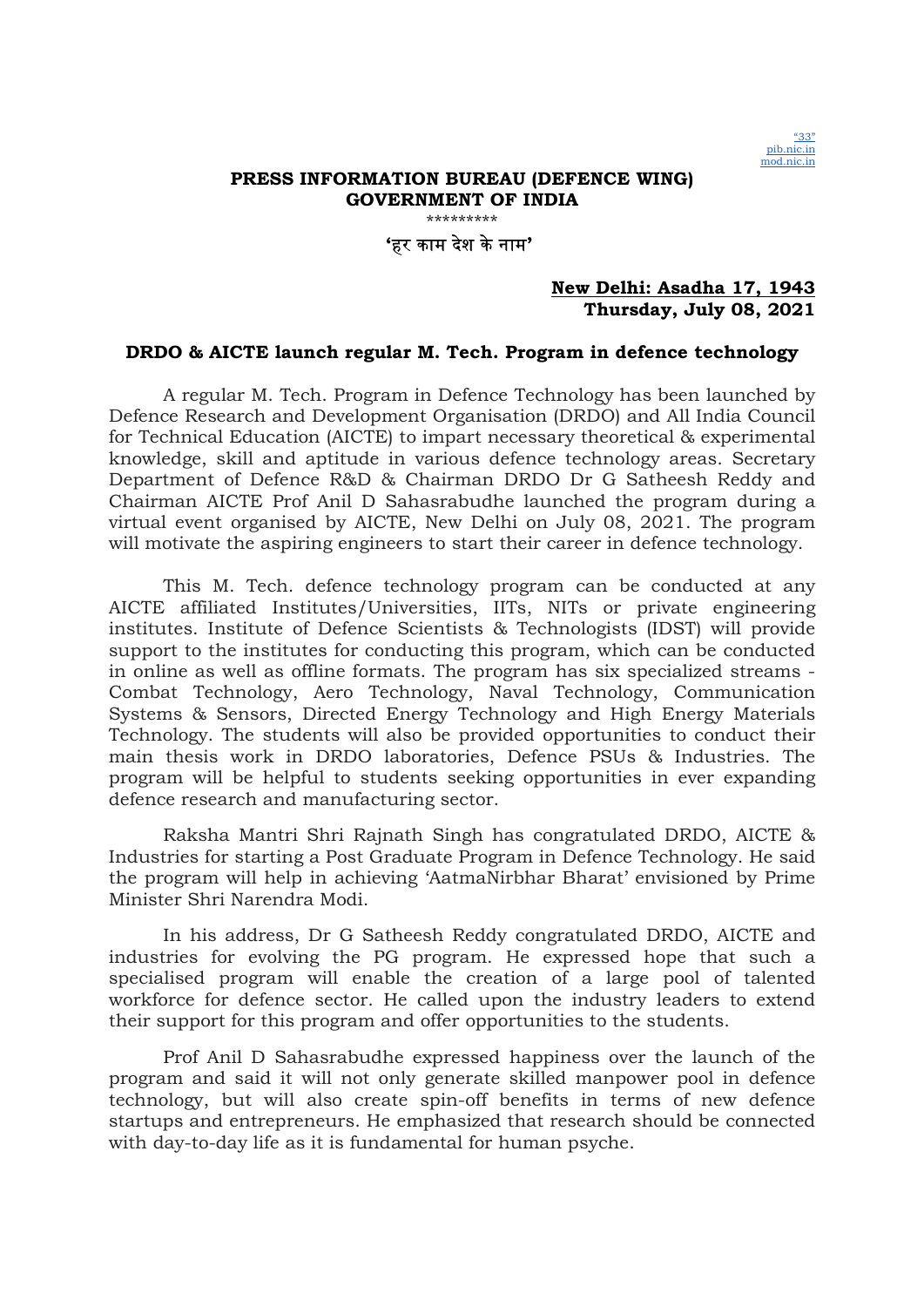Chairman & Managing Director, Bharat Forge Limited Shri Babasaheb Neelkanth Kalyani congratulated DRDO and AICTE for initiating this program and highlighted its importance for creation of talent pool for defence technology with know-how and know-why capability to fulfil the vision of 'AatmaNirbhar Bharat'.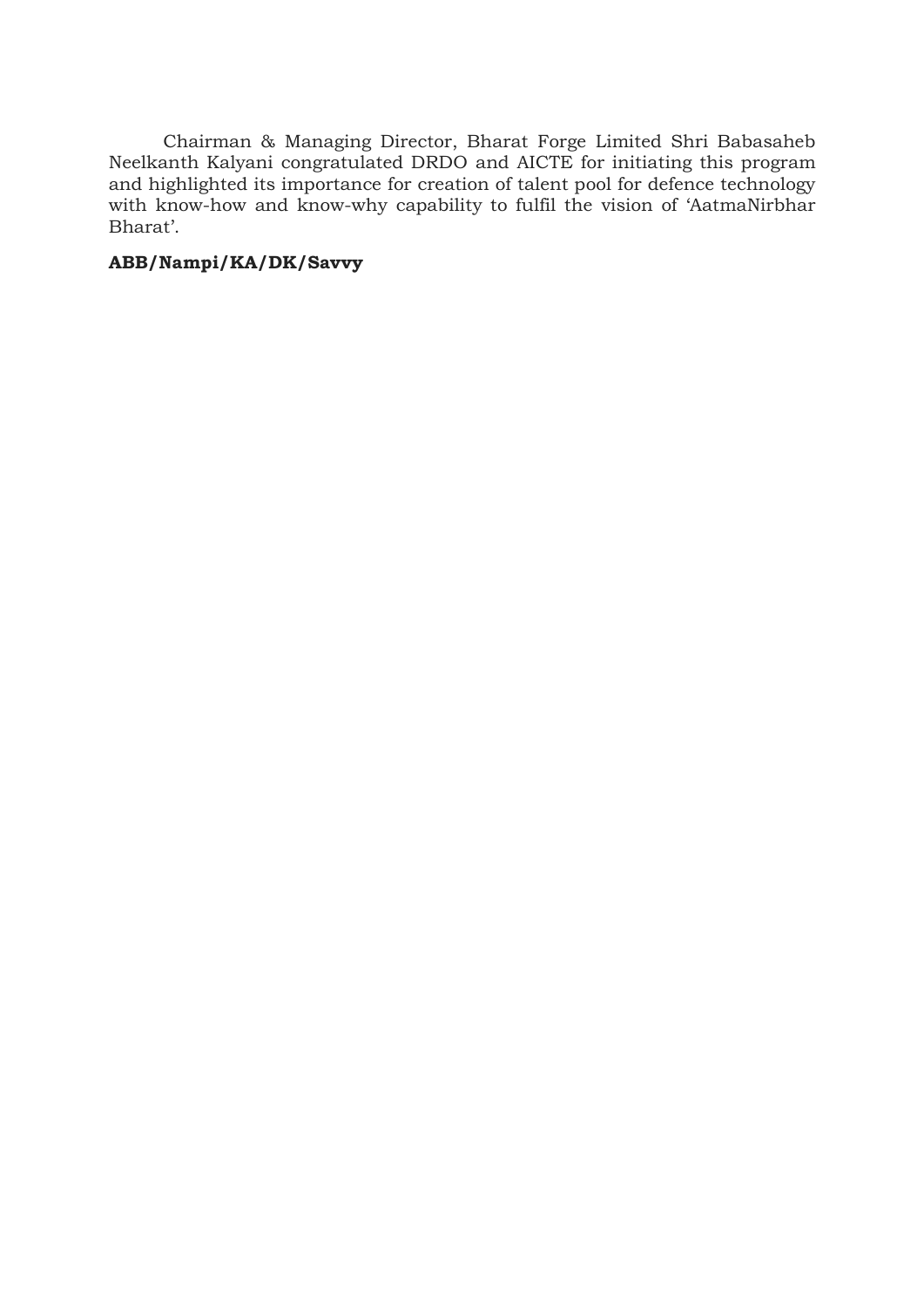

\*\*\*\*\*\*\*\*\*

'हर काम देश केनाम'

#### New Delhi: Asadha 17, 1943 Thursday, July 08, 2021

### MoD implements web-based integrated system for sanction & disbursement of defence pension

Ministry of Defence has implemented SPARSH [System for Pension Administration (Raksha)], an integrated system for automation of sanction and disbursement of defence pension. This web-based system processes pension claims and credits pension directly into the bank accounts of defence pensioners without relying on any external intermediary. A Pensioner Portal is available for pensioners to view their pension related information, access services and register complaints for redressal of grievances, if any, relating to their pension matters.

SPARSH envisages establishment of Service Centres to provide last mile connectivity to pensioners who may be unable to directly access the SPARSH portal for any reason. In addition to several offices of the Defence Accounts Department, which are already functioning as Service Centres for pensioners, the two largest banks dealing with defence pensioners – State Bank of India (SBI) and Punjab National Bank (PNB) – have been co-opted as Service Centres.

An agreement to this effect was signed between Officiating Controller General of Defence Accounts (CGDA) Shri Rajnish Kumar and officials of SBI & PNB, in the presence of Defence Secretary Dr Ajay Kumar and Financial Advisor (Defence Services) Shri Sanjiv Mittal in New Delhi on July 08, 2021. Under the agreement, the pensioners can approach various branches of these two banks for obtaining any service relating to their pension issues.

Appreciating the efforts of all those involved in this process, the Defence Secretary said implementation of SPARSH fulfilled a long pending requirement. He added that the decision will prove to be a boon for defence pensioners and thanked the officials of SBI & PNB. He urged them to facilitate the migration of manual data and complete the process at the earliest.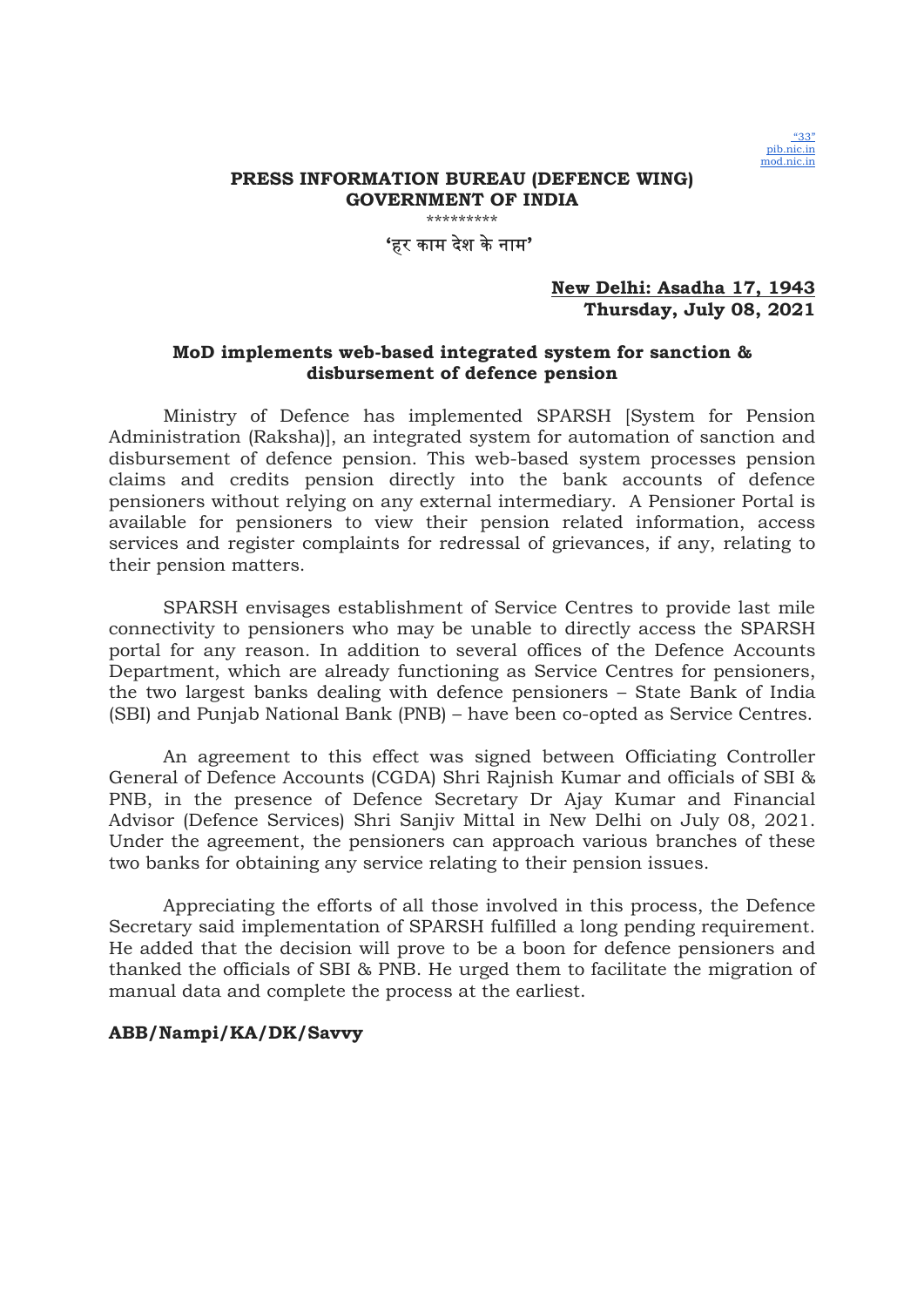

\*\*\*\*\*\*\*\*\*

## 'हर काम दशे केनाम'

## New Delhi: Asadha 17, 1943 Thursday, July 08, 2021

### NCC cadets pay tributes to war hero

National Cadet Corps (NCC) cadets of 3 Haryana Girls Battalion organised a community event at Mirzapur village in Hisar district of Haryana on July 07, 2021. The activity involved cleaning the statue of 2nd Lt Hawa Singh, Vir Chakra, who was a war hero of the 1971 war. His statue, erected at his village Mirzapur, was adopted by 3 Haryana Girls Battalion 2020.

 The event was held by NCC cadets in the presence of local villagers of the area. The event was held as a prelude to the forthcoming Kargil Diwas and it infused a great sense of patriotism amongst the villagers who hailed the cadets for organising it.

2nd Lt Hawa Singh was commissioned in 4/5 GR (FF) in 1971. During the operations of 1971, the officer was awarded Vir Chakra (posthumously) for displaying rare courage and making supreme sacrifice for the nation. The NCC cadets routinely organise such statue cleaning events as a mark of respect for the War Heroes.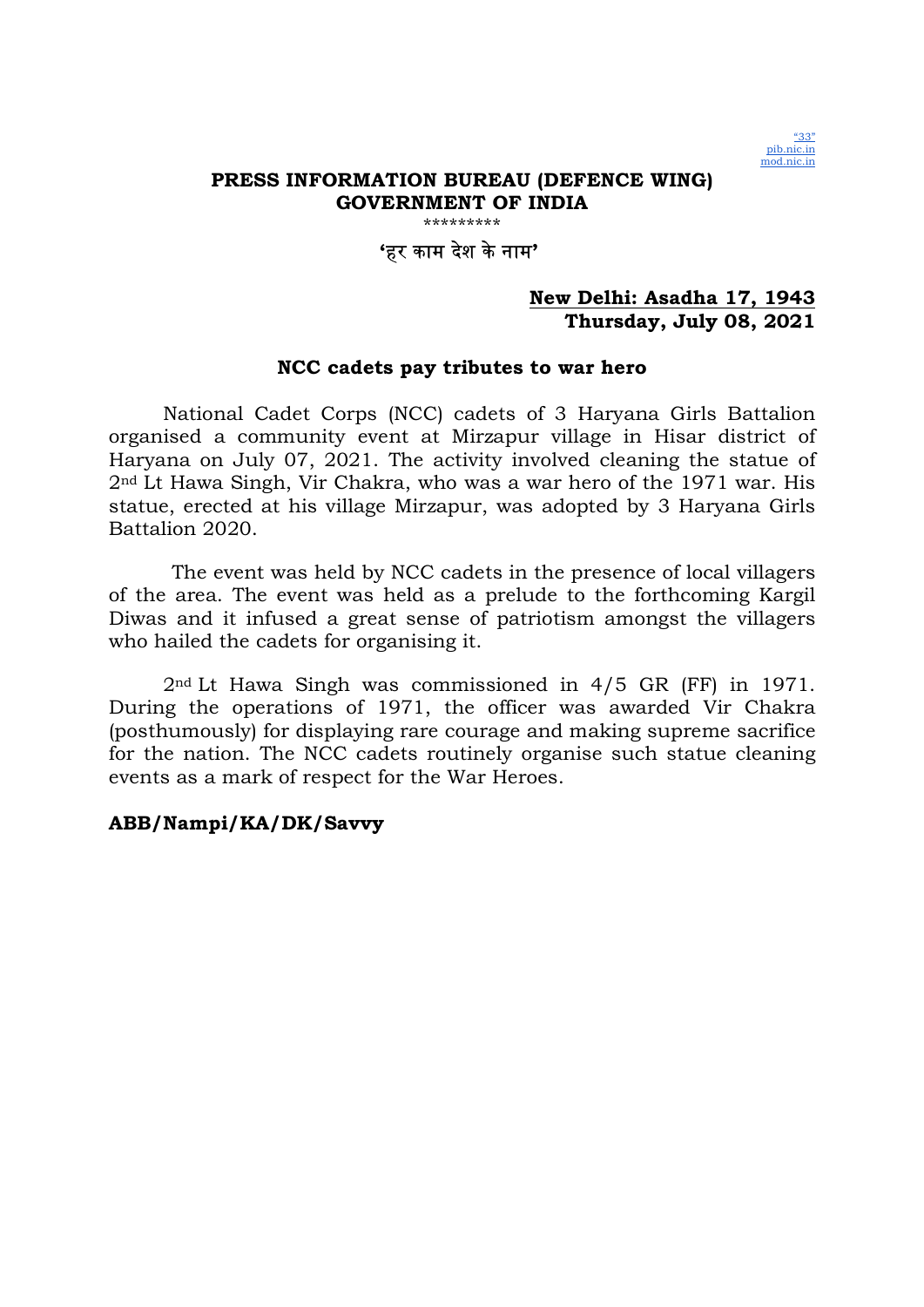

### 'हर काम दशे केनाम'

### New Delhi: Asadha 17, 1943 Thursday, July 08, 2021

#### Shri Ajay Bhatt takes over as Raksha Rajya Mantri

Shri Ajay Bhatt took over as Raksha Rajya Mantri on July 08, 2021. After assuming charge, he called on Raksha Mantri Shri Rajnath Singh at his office in South Block. Defence Secretary Dr Ajay Kumar and other senior officials of Ministry of Defence received Shri Ajay Bhatt and welcomed him into his office. In a tweet, Shri Ajay Bhatt thanked Prime Minister Shri Narendra Modi for giving him the responsibility, saying that he will strive to build the 'AatmaNirbhar Bharat' of the 21st century.

Shri Ajay Bhatt is a Member of Parliament from Nainital-Udhamsingh Nagar constituency, Uttarakhand. He is the member of Standing Committee on Defence; Consultative Committee, Ministry of Health and Family Welfare; Committee on Subordinate Legislation; Joint Committee on the Personal Data Protection Bill 2019 and Committee on Estimates. He had, earlier, served as Cabinet Minister in Uttarakhand government, holding portfolios such as Parliamentary Affairs, Health and Disaster Management. He was also the Leader of Opposition in Uttarakhand Legislative Assembly.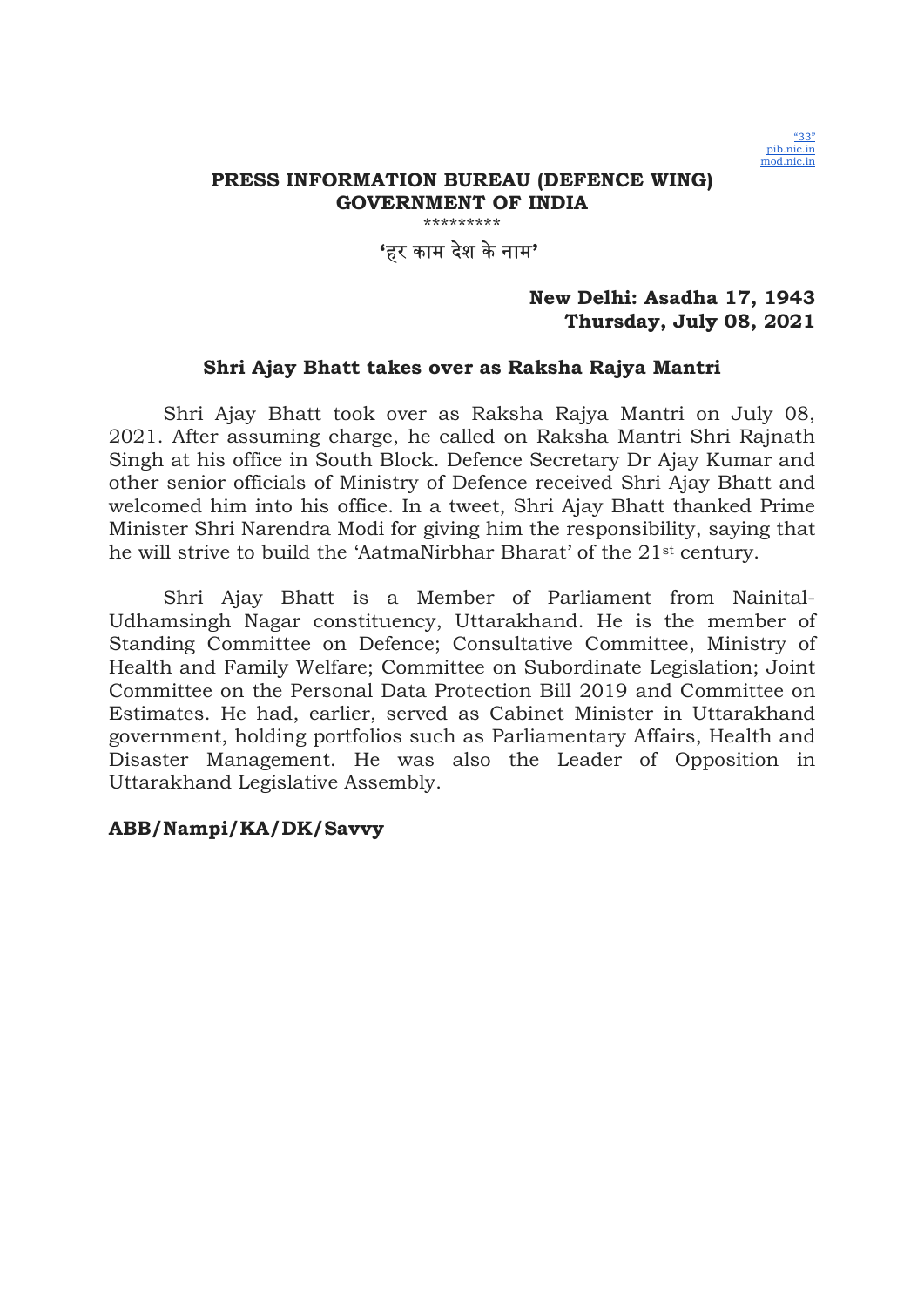

\*\*\*\*\*\*\*\*\*

## 'हर काम दशे केनाम'

## New Delhi: Asadha 16, 1943 Wednesday, July 07, 2021

## World's first solo motorcycle expedition in Northern Himalayan passes culminates

The world's first solo motorcycle expedition undertaken by Miss Kanchan Ugusandi, covering 18 treacherous passes in Northern Himalayan ranges culminated on Wednesday (July 07, 2021) at Seema Sadak Bhawan in New Delhi. The expedition was flagged off by Raksha Mantri Shri Rajnath Singh on June 11, 2021 from New Delhi.

The month-long expedition witnessed many firsts by a solo woman rider. Miss Ugusandi has become the first solo woman biker to scale the Umlingla Pass, the first woman to cover the 18 passes and also the first woman to traverse a distance of 3,187 kilometre from New Delhi-Manali-Leh -Umlingla-Delhi in one go.

The expedition was jointly flagged in by Director General Border Roads (DGBR) Lt Gen Rajeev Chaudhry and Chairman of Indian Oil Corporation (IOC) Shri S M Vaidya. Miss Ugusandi traversed the distance in 25 days and crossed 18 passes to include the world's highest motorable Umlingla pass at 19,300 feet made by Border Roads Organisation (BRO). On successful completion of the expedition, DGBR complemented Miss Ugusandi for her determination and perseverance in undertaking the expedition through extremely harsh terrain and also to honour the dauntless courage and supreme sacrifice of BRO Karmyogis for the development of road infrastructure in border areas.

The solo motorcycle expedition also played a pivotal role in promoting road and COVID safety awareness in border areas. The DGBR added that this unique motor cycle expedition demonstrates the strong resolve of Indian women, who are breaking stereotypes and taking the challenges which were hitherto not undertaken. It will also signify women empowerment, he said.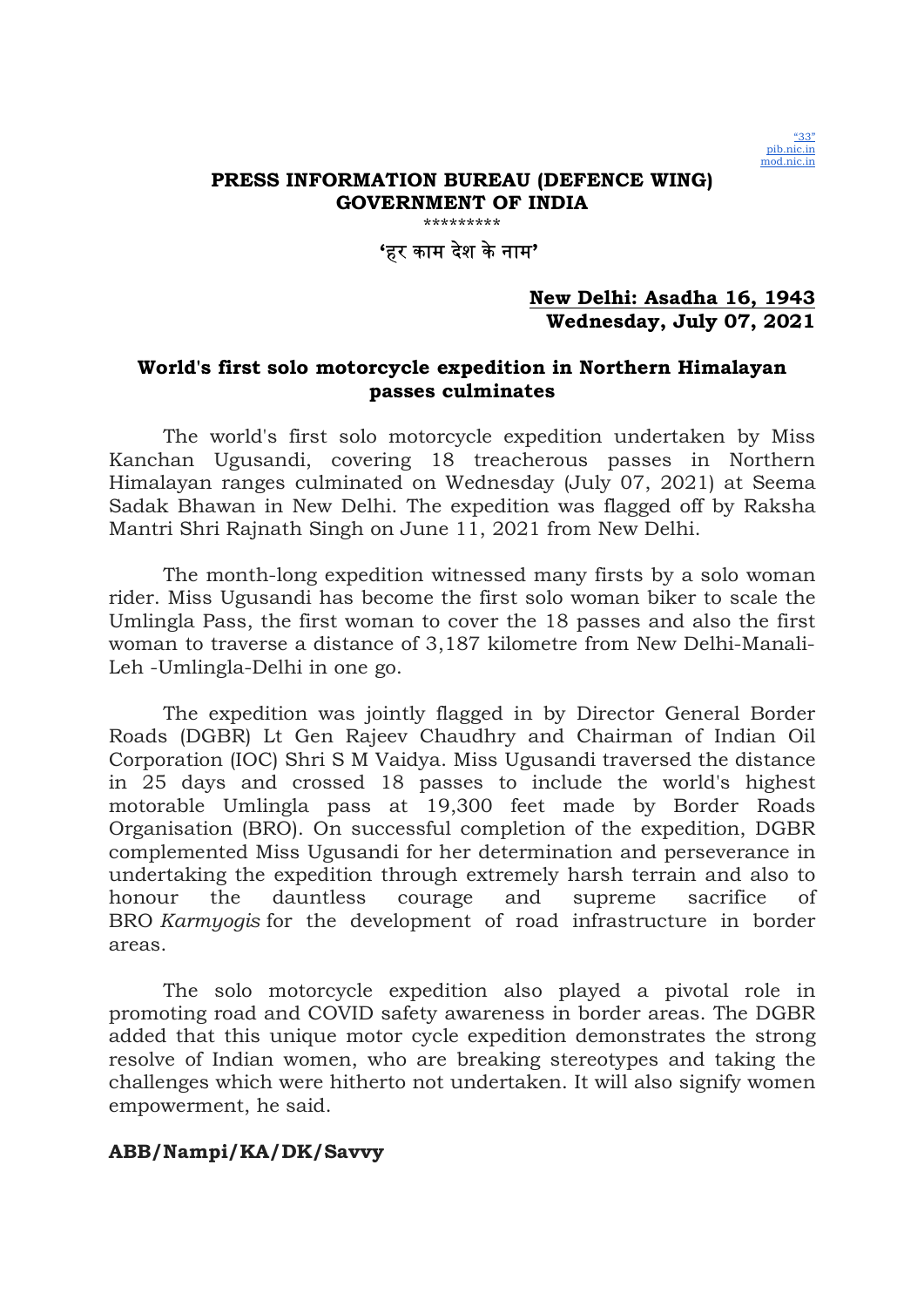

# 'हर काम दशे केनाम'

### New Delhi: Asadha 16, 1943 Wednesday, July 07, 2021

#### CINCAN visits Amphibian Brigade

Commander-in-Chief Andaman and Nicobar Command (CINCAN) Lieutenant General Ajai Singh visited the Amphibian Brigade at Birchgunj Military Station on July 06, 2021. He reviewed operations at the Jungle Survival School and inspected various training activities, including driving an ALS through the landing ship ramp simulator at the Wave Generation Training Facility. Addressing the troops, the CINCAN stressed on the need to remain ops ready and prepared at all times. He also advised all personnel to strictly maintain COVID-19 protection measures.

Lieutenant General Ajai Singh also awarded commendation cards to deserving personnel on the occasion.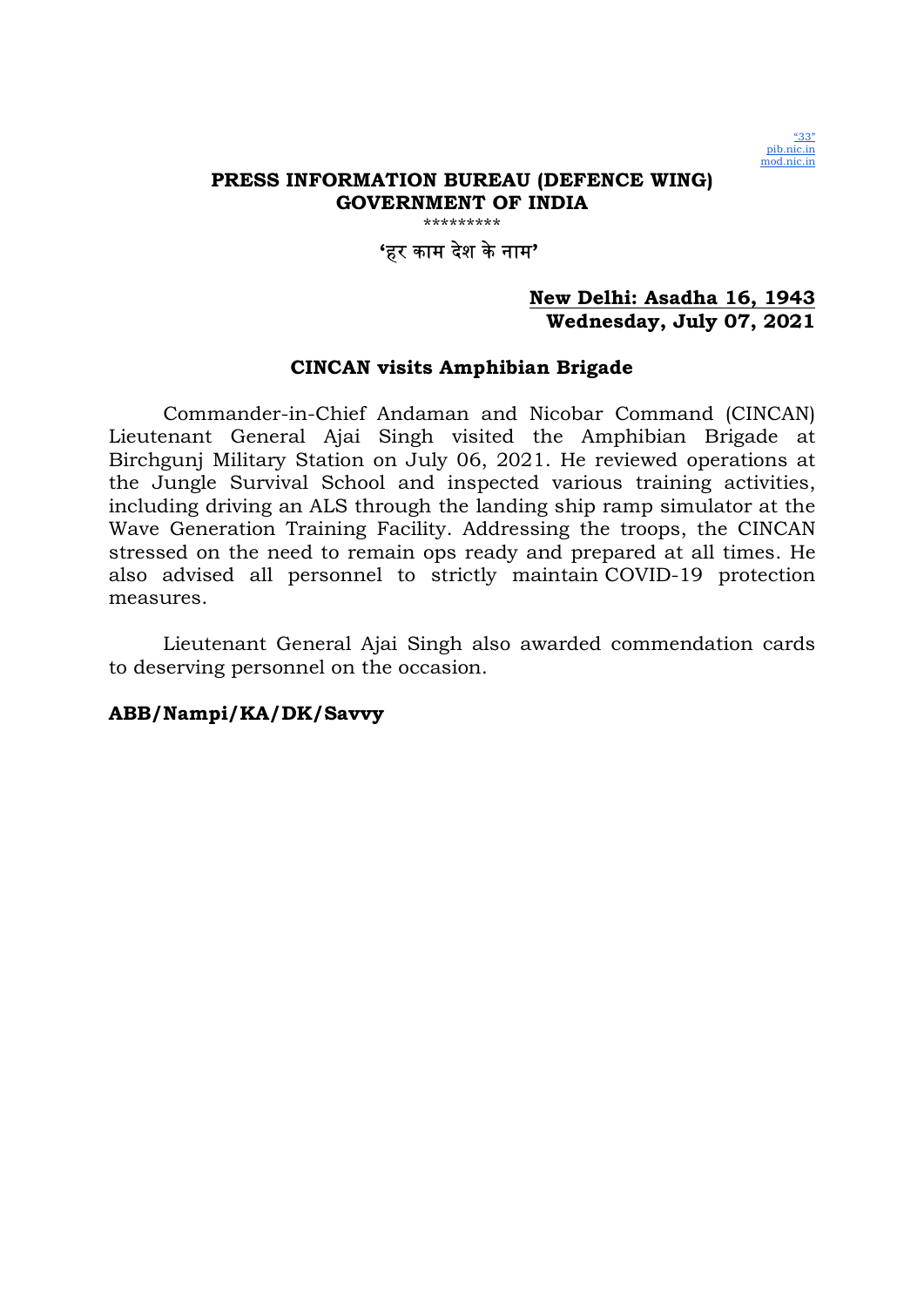

'हर काम देश केनाम'

New Delhi: Asadha 11, 1943 Friday, July 02, 2021

#### Participation in NCC Republic Day Camp for youth from friendly countries to become competitive

#### Youth from 25 countries to participate in Republic Day 2022 celebrations as part of 'Azadi ka Amrit Mahotsav'

The National Cadets Corps (NCC) will be inviting youth delegations of 25 countries from across all six inhabited continents to participate in the Republic Day 2022 celebrations. Out of these, youth delegations would be invited for the first time from 15 countries - USA, Canada, UK, France, Japan, Oman, UAE, Brazil, Argentina, Australia, New Zealand, Mauritius, Mozambique, Nigeria and Seychelles. They will be in India from January 15-29, 2022, as part of 'Azadi ka Amrit Mahotsav', commemorating 75 years of India's Independence.

These 15 countries will be in addition to the existing 10 foreign countries - Bangladesh, Nepal, Bhutan, Russia, Kazakhstan, Singapore, Kyrgyz Republic, Sri Lanka, Maldives and Vietnam - with whom NCC already has an ongoing Youth Exchange Program. All together, approximately 300 cadets of National Cadet Corps/equivalent/youth organisations from these 25 countries would be invited to participate in the celebrations. As part of the visit, ten cadets/youth, along with their supervisors, of each of the 25 countries, will attend important events of Republic Day celebrations.

 NCC Republic Day Camp is the most prestigious annual event of NCC and provides several life-time experiences for participating youth including the Republic Day Parade and the Prime Minister's NCC Rally. They will also call on top dignitaries, including the President and the Prime Minister. Visits to various places of historical and cultural importance have also been planned, as part of the program. The cadets would be exposed to activities like Yoga and Ayurveda.

 For the first time, the cadets/youth participating in the NCC Republic Day camp from foreign countries will compete to get selected based on a selection process to be organised by NCC in those countries. The selection process will be organised in these countries in association with Ministry of External Affairs, Defence Attaches in Indian Embassies in these countries as well as the youth organisation of that country. Partner youth organizations have also been identified. The selection competition will adjudge candidates on their knowledge about India, its achievements in last 75 years, culture and people.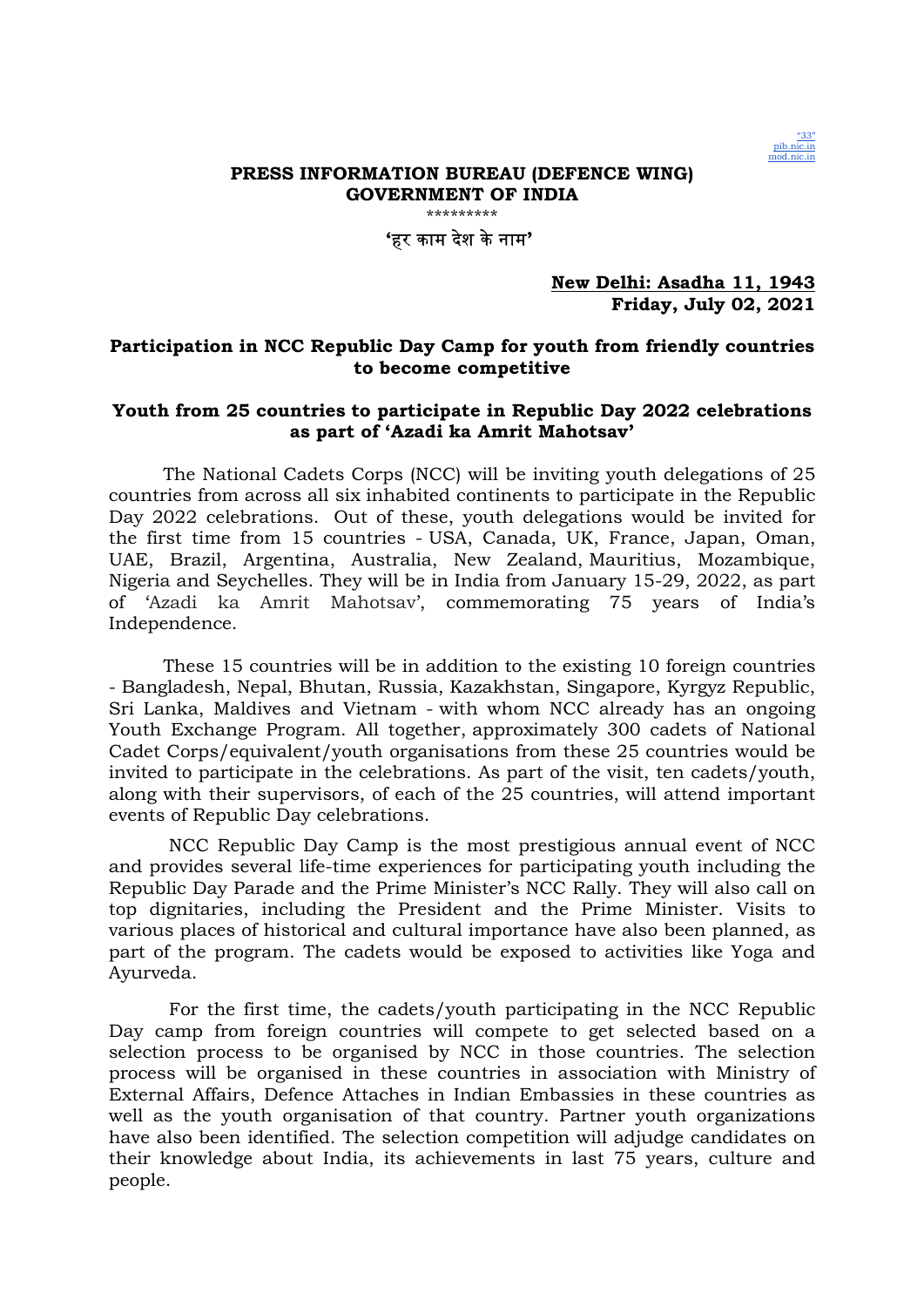The initial work for selecting the youth from participating countries has begun. All the concerned countries have been requested to provide wide publicity to the Quiz competition and ensure that maximum youth are given the chance to participate in the program. The broad timeline proposed for the selection process is as follows:

| <b>Date</b> | Activity                                                                                                                                                        |
|-------------|-----------------------------------------------------------------------------------------------------------------------------------------------------------------|
| July        | Dissemination of sample quiz paper for the competition by<br>Defence Attaché/Embassy of the concerned country                                                   |
| September   | Quiz competition to be conducted by Defence Attaché/ Embassy<br>of the concerned country with the help of National Cadet<br>Corps/Equivalent Youth organisation |
| October     | Announcement of results and shortlisting of list of 10 cadets/<br>youth from participating countries                                                            |

To ensure safety of the youth participating in the program, all protocols and safety aspects of COVID-19 will be followed. It is being requested to the concerned countries that all the cadets visiting India are fully vaccinated and have health insurance.

 The NCC India has always proved to be a medium of national integration as it brings the youth from across the country on a common platform and channelises their potential to build a great nation. This mega youth exchange programme is expected to promote cross-cultural exchange of ideas among the participating youth, promote understanding of international cultures, tolerance and develop appreciation for universal ideals of brotherhood and social cohesion. They will also learn about education, ethnicity and lifestyles of different countries. The aim is also to promote greater awareness among youth of other countries about India, its rich cultural heritage, its people and the country's achievements in the last 75 years.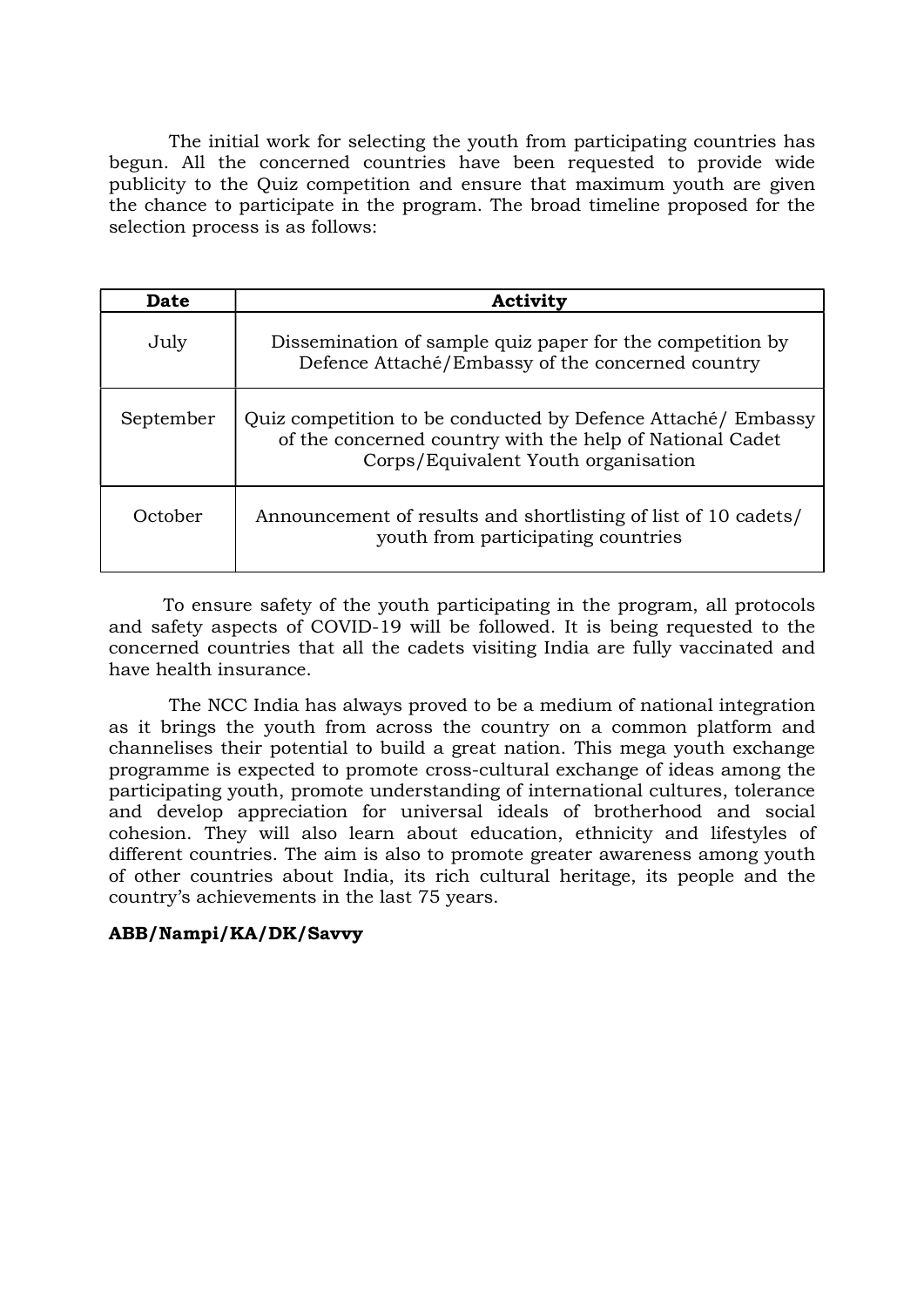

\*\*\*\*\*\*\*\*\*

## 'हर काम दशे केनाम'

### New Delhi: Asadha 11, 1943 Friday, July 02, 2021

## DRDO's Short Span Bridging System-10 m inducted into Indian Army

The first production lot of 12 Short Span Bridging System (SSBS)- 10 m, designed and developed by Defence Research and Development Organisation (DRDO), has been inducted into Indian Army by Chief of the Army Staff General MM Naravane during a ceremony held at Cariappa Parade Ground, Delhi Cantt. on July 02, 2021. Secretary Department of Defence R&D and Chairman DRDO Dr G Satheesh Reddy was present on the occasion.

The SSBS-10 m plays a crucial role of bridging the gaps up to 9.5 m as a single span providing a 4 m wide, fully decked roadway, ensuring faster movement of the troops. Research & Development Establishment (Engrs) Pune, a premier engineering laboratory of DRDO, has designed and developed the system in association with M/s L&T Ltd. The 12 bridges are part of 102 SSBS-10 m from M/s L&T Ltd, which is the production agency.

The Project Short Span Bridging System involved the development of two prototypes of 5 m SSBS on Tatra 6x6 chassis and another two prototypes of 10 m SSBS on Tatra 8x8 re-engineered chassis. Both the systems have undergone rigorous Directorate General of Quality Assurance (DGQA), MET and User trials and after successful completion of all the trials, the systems were recommended for induction into the services. This bridging system is compatible with Sarvatra Bridging System (75 m), where the last span requires covering gaps less than 9.5 m. The deployed bridge is of the load classification of MLC 70. The system will help in quick movement of troops and enhance the mobilization of resources.

 The DRDO has vast experience in developing critical Combat Engineering Systems like Military Bridging Systems. Number of mechanised mobility solutions for the Indian Army like Single Span 5 m and 10 m, Short Span Bridging System, 46 m Modular Bridge, 20 m BLT-T72 and multi span 75 m Sarvatra Bridging System etc. have been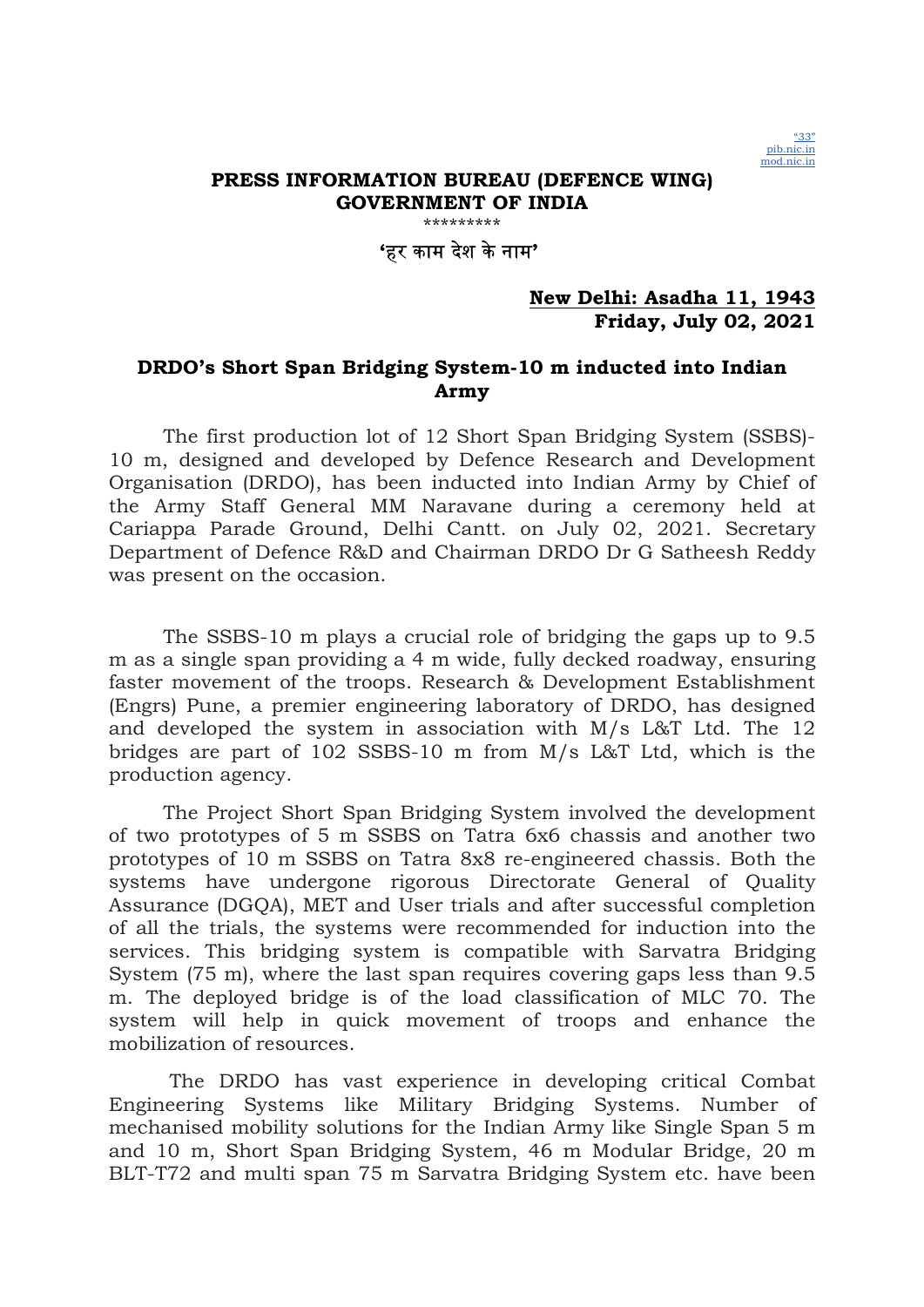developed. Manually launched 34.5 m Mountain Foot Bridge was also developed by DRDO earlier. These bridges have been widely accepted by the Indian Army.

Raksha Mantri Shri Rajnath Singh has congratulated DRDO, Indian Army and the Industry on the successful development and induction of the system. He stated that this induction will give a boost to the fast-growing Indian defence industrial ecosystem and help the industry to contribute towards 'Atmanirbhar Bharat'. Chairman DRDO Dr G Satheesh Reddy congratulated the teams involved in the successful development and induction of this bridging system into the Indian Army.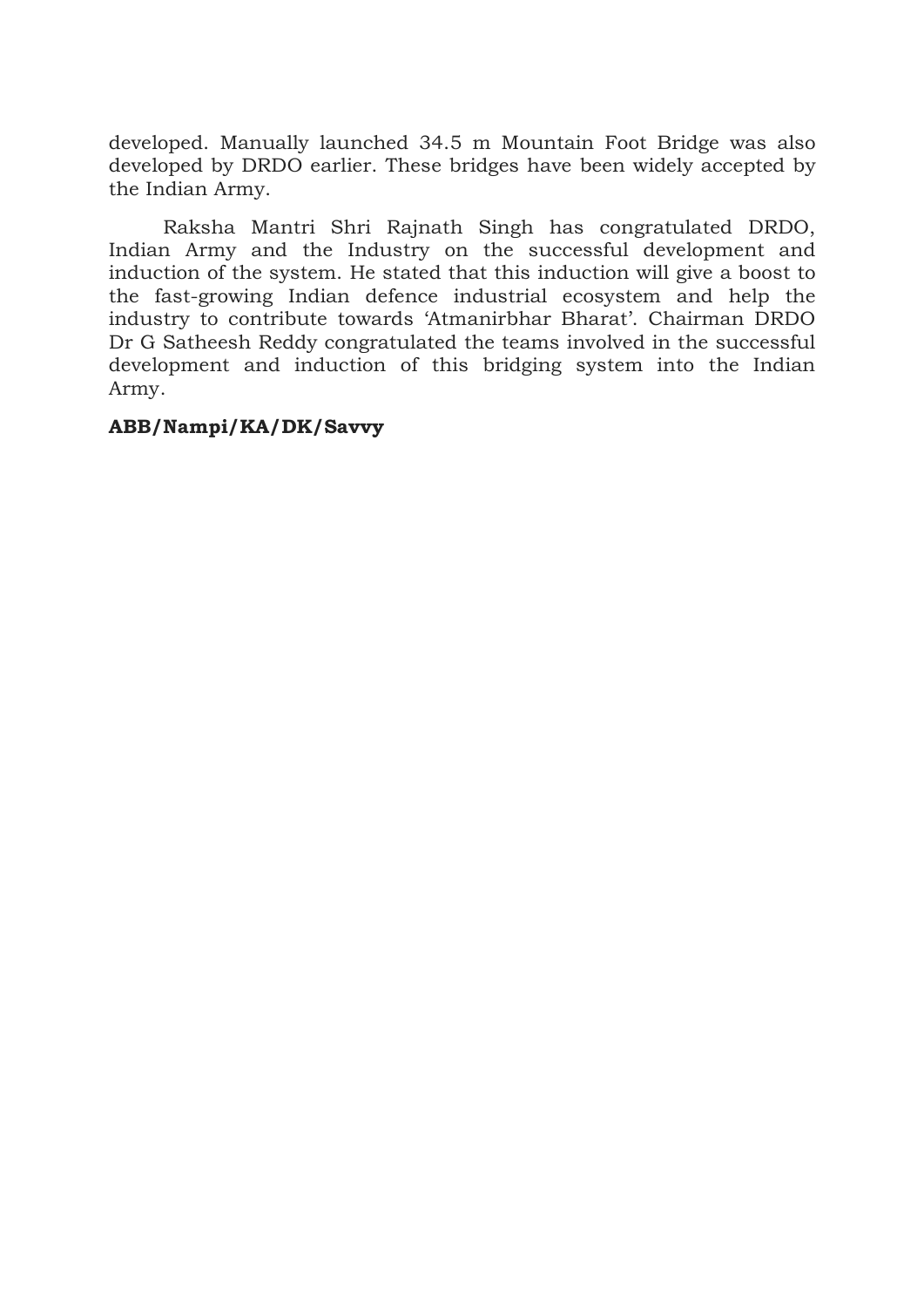

'हर काम देश केनाम'

#### New Delhi: Asadha 10, 1943 Thursday, July 01, 2021

#### Raksha Mantri Shri Rajnath Singh holds virtual interaction with his Vietnamese counterpart;

#### Both sides agree to enhance engagements between Defence Forces of two countries

Raksha Mantri Shri Rajnath Singh held an online interaction with Minister of National Defence of Vietnam Sr Lt Gen Phan Van Giang on July 01, 2021. During the interaction, both Ministers reviewed the progress on the current initiatives and expressed commitment to further enhance engagements between the Defence Forces of the two countries under the framework of India-Vietnam Comprehensive Strategic Partnership (2016) and under the guidance of the Joint Vision for Peace, Prosperity and People signed during the Virtual Summit between the Prime Ministers of the two countries in December 2020.

Both Ministers acknowledged the significance of the Joint Vision Statement of 2015-20 in strengthening defence cooperation engagements between both the countries thus far and looked forward to concluding the Joint Vision Statement of 2021-25 at the earliest opportunity. The Ministers agreed to initiate measures to enhance cooperation in Defence Industry and Technology domain and look forward to greater synergy in effectively deepening bilateral cooperative engagements across the spectrum. Both Ministers expressed satisfaction at the ongoing activities between the two countries despite the limitations imposed by COVID 19.

In a series of tweets, Shri Rajnath Singh termed the relationship between India and Vietnam as strong & effective. He said "India attaches great importance to its bilateral defence cooperation with Vietnam. Both India and Vietnam share a long-standing tradition of helping each other in difficult times. We have achieved substantial progress in defence industry cooperation in recent years." The Raksha Mantri added that India and Vietnam continue to make forward movement in overcoming the challenges posed by COVID-19. He thanked Sr Lt Gen Phan Van Giangfor inviting him on an official visit to Vietnam, and he looked forward to it.